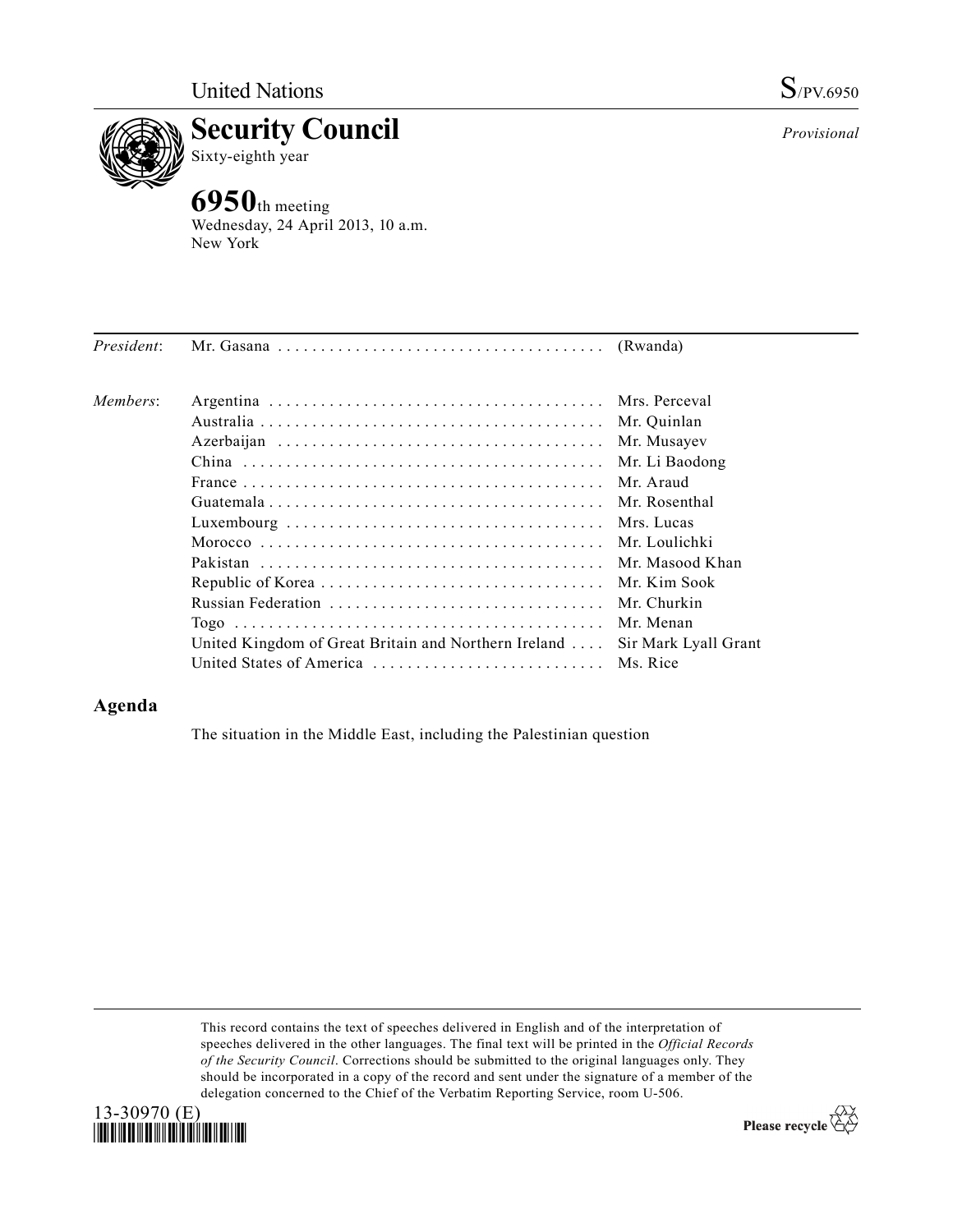*The meeting was called to order at 10.10 a.m.* 

## **Adoption of the agenda**

*The agenda was adopted.*

## **The situation in the Middle East, including the Palestinian question**

**The President**: Under rule 37 of the Council's provisional rules of procedure, I invite the representatives of Bahrain, Botswana, Brazil, Djibouti, Egypt, Iceland, India, the Islamic Republic of Iran, Israel, Japan, Lebanon, Malaysia, Nicaragua, Norway, Qatar, Saudi Arabia, South Africa, Sri Lanka, the Syrian Arab Republic, Tunisia, Turkey, Ukraine, the United Arab Emirates and the Bolivarian Republic of Venezuela to participate in this meeting.

I propose that the Council invite the Permanent Observer of the Observer State of Palestine to participate in this meeting in accordance with the rules of procedure and previous practice in this regard.

There being no objection, it is so decided.

Under rule 39 of the Council's provisional rules of procedure, I invite Mr. Jeffrey Feltman, Under-Secretary-General for Political Affairs, to participate in this meeting.

Under rule 39 of the Council's provisional rules of procedure, I invite Mr. Ahmed Fathalla, Permanent Observer of the League of Arab States, to participate international in this meeting.

Under rule 39 of the Council's provisional rules of procedure, I invite Mr. Abdou Salam Diallo, Chairman of the Committee on the Exercise of the Inalienable Rights of the Palestinian People, to participate in this meeting.

Under rule 39 of the Council's provisional rules of procedure, I invite His Excellency Mr. Thomas Mayr-Harting, Head of the Delegation of the European Union to the United Nations, to participate in this meeting.

The Security Council will now begin its consideration of the item on its agenda.

I give the floor to Mr. Feltman.

**Mr. Feltman**: Last week, the Council heard briefings that described in grim detail the tragedy unfolding inside Syria and its dramatic humanitarian consequences in the absence of a political solution that could bring about a new and democratic Syria. This is a moment of increased risk and instability across the Middle East, and there is a need for quick and concerted action to address the humanitarian situation, both inside and outside Syria. Lebanon and Jordan are on the front line and must be supported effectively.

Action must also be taken on the Israeli-Palestinian issue. The fragile hope triggered by the renewed United States engagement must be sustained and translated into serious efforts on the part of the parties. The desire for peace needs to be cultivated by early measures to reverse negative trends on the ground and build trust.

Last month's visit of United States President Obama marked an important opening. Secretary Kerry's subsequent trips and continued engagement with the parties and regional leaders demonstrate a serious commitment to breaking the political deadlock. It was in support of these efforts for renewed meaningful talks that the Secretary-General met with President Obama on 11 April. The two agreed that there is at least a window of opportunity for Israelis and Palestinians to resume negotiations. The Secretary-General reconfirmed the United Nations commitment to supporting, including through the Quartet, a substantive initiative with a defined political horizon to achieve a two-state solution. He spoke to the urgency of making progress towards peace.

In the margins of the Group of Eight meeting on 10 April, ministers recommitted themselves to a just, lasting, and comprehensive peace in the Middle East. They further agreed on the need for a major international effort, involving regional parties and the Quartet, to drive the peace process forward. Now is the time for the international community to work in a concerted manner and without delay. During the recent Doha Summit, Arab leaders reconfirmed their intention to send a ministerial delegation to Washington, D.C., on 28 April to discuss the peace process.

Of course, much depends on whether the parties have the political will and exercise the bold leadership required to create conditions conducive to the resumption of a political process, despite the considerable differences between them and the risk that events on the ground could overtake new efforts at engagement.

In a development of note, on 13 April President Abbas accepted the resignation of Prime Minister Fayyad. The Prime Minister is expected to continue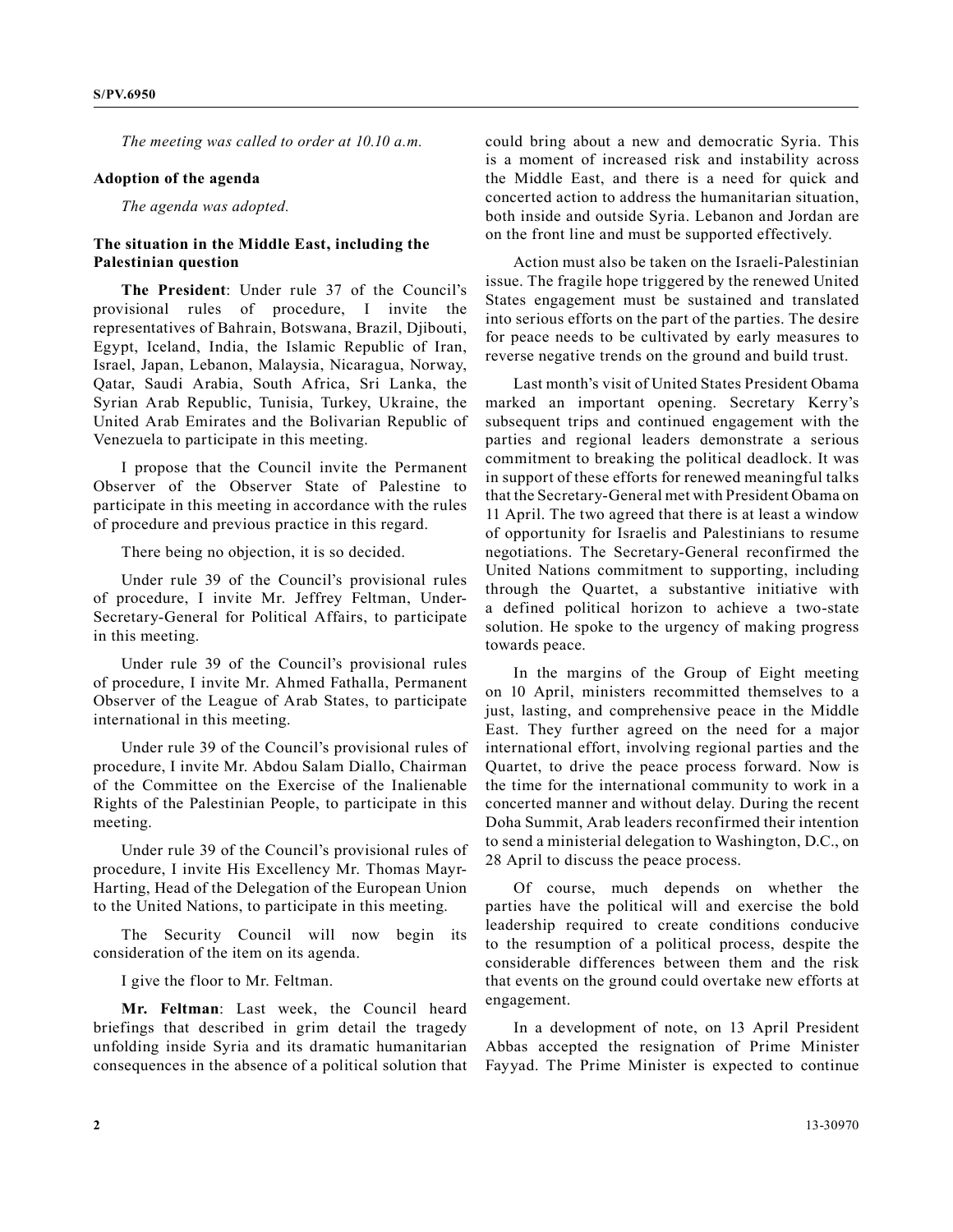carrying out his functions as caretaker until a new Prime Minister is announced. The United Nations recognizes that Prime Minister Fayyad had to contend with circumstances that kept constraining the success of the statebuilding agenda he led together with President Abbas and which is now, in the absence of a credible political horizon, at serious risk. We remain committed to working with our Palestinian partners, under the leadership of President Abbas, towards statebuilding and development, and to achieving the long overdue negotiated two-State solution.

In an encouraging development Israel and Palestine, with the facilitation of several parties, reached an important agreement on 23 April at a meeting of UNESCO's Executive Board, which allows for an experts mission to the old city of Jerusalem in mid-May. The parties also agreed on the postponement of five resolutions taken by UNESCO's Executive Board. This agreement exemplifies how cooperation and dialogue can be beneficial to all Member States and also conducive to maintaining stability on the ground.

The financial viability of the Palestinian Authority remains at stake, and we continue to call for donors to step up their financial support. The budget approved by the Palestinian Cabinet on 28 March for the 2013 fiscal year reflects fiscal discipline, yet reveals the Palestinian Authority's continued and increased dependence on external aid to cover its expenditures in the short-term. The Palestinian Authority's efforts to expand its tax base and enhance collection will result in increased net revenue of \$2.5 billion, and total expenditure will amount to \$18 billion, more than half of which is for wages, even with the implementation of a net hiring freeze. This expenditure includes some \$350 million planned for development projects, most of them to be financed externally and dedicated to rural communities in Area C. International assistance amounting to close to \$1.4 billion will be required to cover the deficit. The most recent meeting of the Ad Hoc Liaison Committee in March forecasted a worsening economic outlook for the current year, with slower growth rates than in 2012, and a growing financing gap for the new budget should foreign aid continue to decline.

The reporting period witnessed a considerable increase in Palestinian casualties, mostly as result of new clashes with Israeli security forces during Palestinians demonstrations that grew violent. On the occasion of Palestinian Prisoners Day on 17 April, some 3,000 prisoners went on hunger strike for the day and demonstrations were held in main West Bank cities, resulting in 11 Palestinians being injured by rubber-coated bullets fired by Israeli security forces. The issue of Palestinian prisoners has fueled much of the unrest, especially following the terminal illness and death of Maysara Abu Hamdiyeh in prison on 2 April. During the clashes that ensued, Israeli security forces killed two Palestinian teenagers and injured two more with live ammunition at a checkpoint near Tulkarem alter they allegedly threw Molotov cocktails at the checkpoint. The case is under investigation by the Israel Defense Forces (IDF), and we look forward to a timely and public announcement of its conclusion.

We welcome the resolution in the case of Samer Issawi, who has reportedly suspended his hunger strike following a court ruling on 23 April that provides he will be freed to his Jerusalem home after he serves an additional eight months. We continue to call for a swift resolution to his case based on humanitarian grounds. The United Nations remains closely involved on the ground, and the Secretary-General has urged that a solution be reached without delay in order to end the prisoners' plight and to preserve calm. We cannot but recall that other fundamental issues incorporated in the May 2012 agreement remain unresolved.

Wide demonstrations were also organized throughout the West Bank on the occasion of Land Day on 30 March, but violence was relatively contained compared to previous years. Some 22 Palestinian protesters and four Israeli soldiers were injured on that day. Protests continued against the barrier, which deviates from the Green Line in contravention to the advisory opinion of the International Court of Justice. We reiterate that demonstrations must remain non-violent. We also urge the Israeli security forces to show the utmost restraint and to ensure the right of Palestinians to demonstrate peacefully and freely.

In all, incursions by Israeli security forces in the occupied West Bank remained at approximately the same level — a total of 303 operations compared to 186 in the previous reporting period. But the levels of violence have nearly doubled, with Israeli security operations resulting in two Palestinian teenagers dead and 724 people injured, including 352 children and six women. A total of 354 Palestinians were arrested, including a number of Hamas and Islamic jihad leaders. Thirty-five Israeli soldiers were also reportedly injured by protesters in the clashes during the period.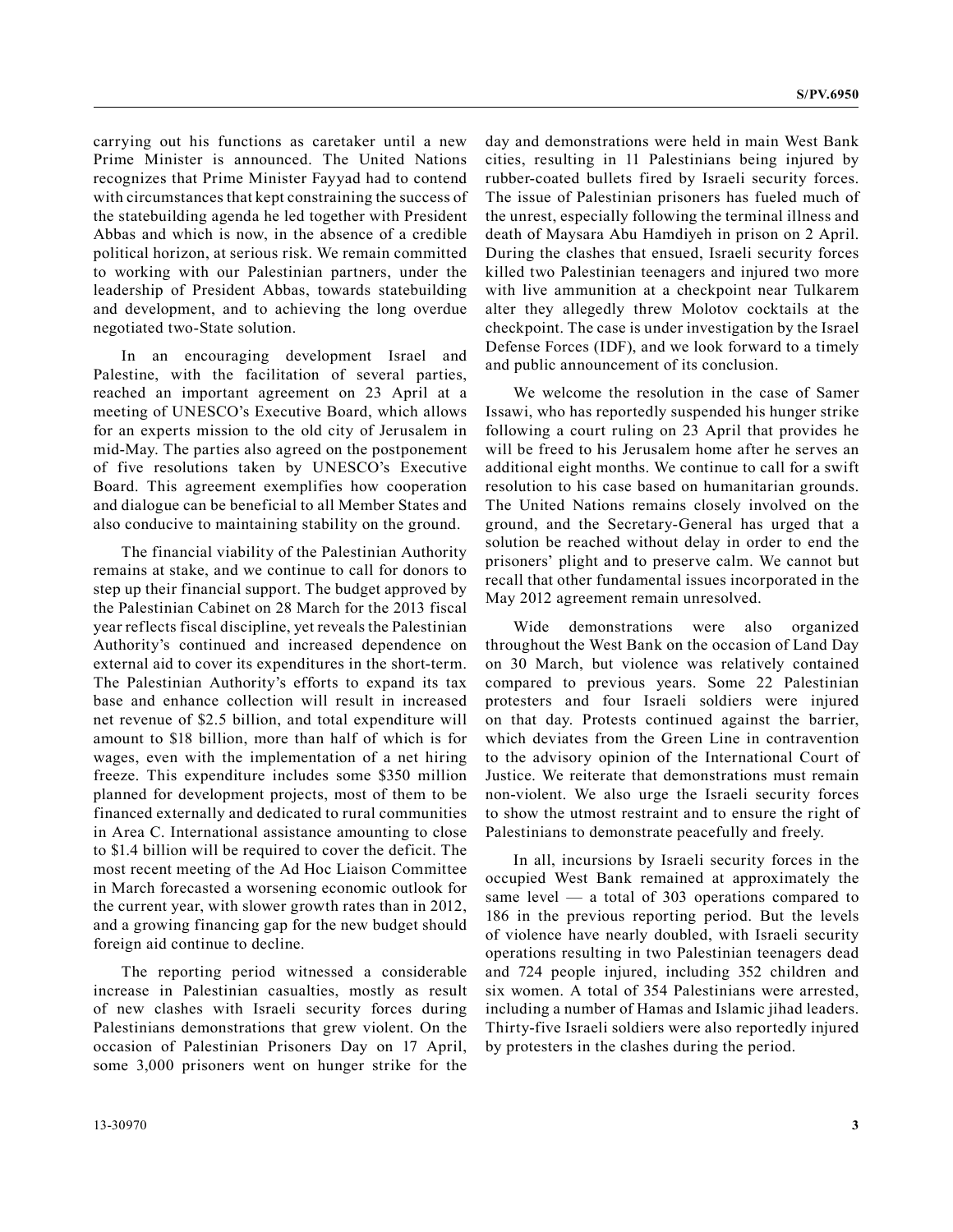Clashes between Israeli settlers and Palestinians have also continued. A total of 13 Palestinians, including six children, were injured by settlers, and over 600 trees belonging to Palestinians were vandalized. On 7 April, Israeli settlers reportedly spray-painted racist slogans on the walls of two mosques in a village near Bethlehem. In two instances, Israeli security forces arrested a total of six settlers, among them a serving soldier, suspected of involvement in so-called price-tag activities. Palestinian attacks on Israeli settlers in the occupied West Bank resulted in ten injuries, including one child and one woman, and extensive damage to Israeli vehicles as the result of stone-throwing.

The reporting period registered continued demolitions and related displacements in Area C and East Jerusalem. As compared to the monthly average of 50 demolitions in 2012, 29 Palestinian-owned structures were demolished between 25 March and 23 April 2013, including 16 structures demolished yesterday, leading to the displacement of 40 Palestinians.

We remain deeply troubled by the continued developments with respect to settlement activity. Let me reiterate unequivocally the consistent position of the United Nations that settlement activity violates international law. Settlement activity further undermines Palestinians' confidence in the viability of the two-State solution. The Secretary-General is particularly worried about reports suggesting that the Israeli Minister of Housing and Construction has predicted the construction within a year and a half of housing units in the El area of the West Bank. Separately, initial approval was granted on 9 April to begin a new construction project in a settlement that is part of occupied East Jerusalem.

We are also concerned about the potentially negative impact on Palestinians of the continuing expansion of the Sderot Begin Highway through parts of the neighbourhood of Beit Safafa, occupied by the Israelis in 1967. Such actions are counterproductive to creating the right environment for peace.

The situation in Gaza has become increasingly fragile. The calm that followed the ceasefire on 21 November 2012 has been challenged, and there has been little progress on the more substantive underlying issues that formed part of that understanding. In an alarming development, over the last month, a total of 20 rockets, including three Grad rockets and four mortar shells, were fired from Gaza into Israel and

towards the sea, albeit without causing injuries or damage. Explosive ordnance placed along the border fence hit an Israeli patrol, causing physical damages to the vehicles but no injuries during the reporting period. Israel conducted four incursions and two airstrikes into the Gaza Strip. Two Palestinian civilians were injured on 5 and 16 April by Israeli fire while approaching the border fence. In reaction to the shooting of rockets, Israel again closed the Kerem Shalom crossing from 8 to 11 April. Since 26 February, the crossing, which is the only passage for goods from Israel into Gaza, has been closed for 29 out of 56 days. The off-shore fishing limit has remained reduced from six to three nautical miles since 21 March, well below the 20-mile limit agreed by the Israelis and Palestinians in the 1995 Israeli-Palestinian Interim Agreement on the West Bank and the Gaza Strip, which remains in force and should be respected. The movement of Palestinians across Erez has been further restricted to humanitarian cases with special permits for several periods since 26 February.

In another development, on 17 April two Grad rockets fired from Egypt's Sinai peninsula exploded in open areas of the Israeli Red Sea resort of Eilat, causing no casualties or damage. The attack, claimed by the Salafist jihadist group, Mujahideen Shura Council, was the first such rocket-firing at Eilat in a year. The same group has previously claimed responsibility for rocket attacks from Gaza into Sderot on 21 March.

We continue to strongly condemn the firing of rockets into Israel. Those rockets, which are indiscriminate, are intended to sow fear and cause civilian casualties, and can trigger cycles of violence difficult to stop. We also call on Israel to act with restraint. At the same time, we remain seriously concerned about the impact of Israeli restrictions on the vulnerable civilian population in Gaza. The United Nations continues to support Egypt's efforts to fully implement the ceasefire understanding it brokered between the parties. In that regard, we continue to call for preservation of the calm, with crossings into Israel remaining open and the fishing limit line to be expanded in full implementation of the November understanding. The United Nations will also continue to work for the relief of the Gaza population, including by stepping up reconstruction efforts.

Demonstrations and sit-ins took place all over the Gaza Strip in front of the United Nations Relief and Works Agency for Palestine Refugees in the Near East (UNRWA) facilities on 4 April, protesting against cuts to its cash-assistance programme, which were necessitated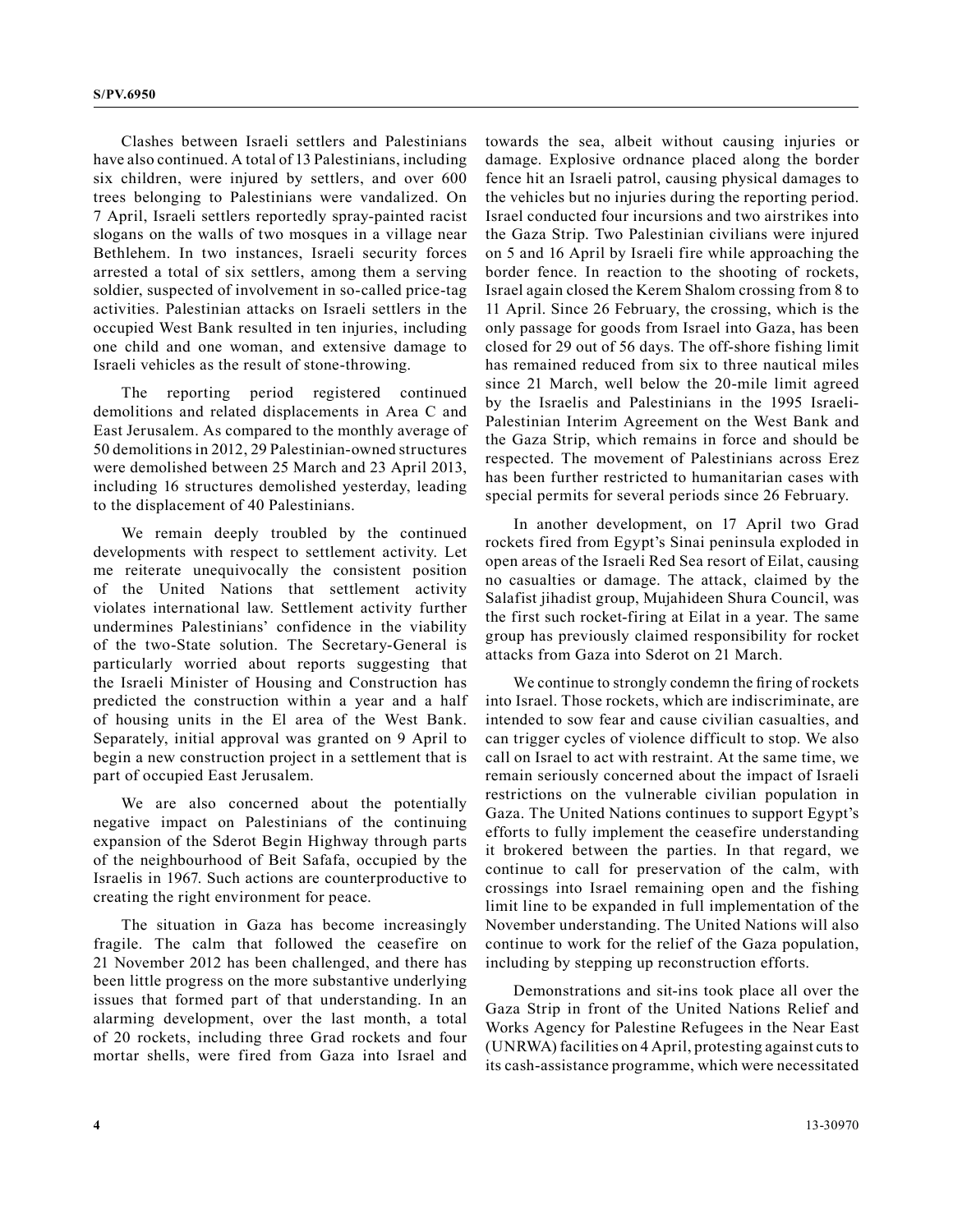by budget shortfalls. Protests grew aggressive when a group of demonstrators entered UNRWA offices and threatened staff members, forcing UNRWA to close its offices until 9 April, thus preventing the Agency from providing necessary assistance to Palestine refugees.

Meanwhile, efforts to achieve Palestinian reconciliation continue. Hamas and Fatah have resumed informal working-level meetings but have not advanced in their discussions. On 2 April, Khaled Meshaal was re-elected Chief of the Hamas Political Bureau. A day earlier, President Abbas reiterated his position, in accordance with the Doha understanding of February 2012, that he was prepared to lead a technical interim Government, which would prepare for elections 90 days into its term. On 12 April the Chair of the Central Election Commission (CEC) handed a copy of the updated voter register to the Palestinian President and informed him that the CEC is technically ready to organize any election, once so decided. The voter register now includes over 1.8 million electors, both in the West Bank and Gaza, representing over 80 per cent of the total Palestinian adult population, of which 48.2 per cent are female. The CEC continues to organize the complementary municipal elections scheduled for 1 June 2013 in the West Bank.

On the Syrian Arab Republic, I will keep my remarks short, as the Security Council was already briefed in-depth only five days ago by the Joint Special Representative of the United Nations and the League of Arab States for Syria. Mr. Brahimi emphasized the need for a political solution along the lines of the Geneva communiqué (S/2012/523, annex) and warned against the growing militarization and radicalization inside Syria. He reiterated the Secretary-General's call to stop the flow of arms to either side in Syria and called on the Council to consider an arms embargo.

The Security Council also heard detailed presentations on the humanitarian and refugee situation, as well as on sexual violence and children in the context of the Syrian conflict, by Under-Secretary-General for Humanitarian Affairs Amos, High Commissioner for Refugees Guterres, Special Representative of the Secretary-General on Sexual Violence in Conflict Bangura, and Special Representative of the Secretary-General for Children and Armed Conflict Zerrougui. The meeting provided an opportunity for the Council to hear directly about the challenges faced by the neighbouring countries most affected by the humanitarian spillover of the Syrian conflict, particularly Lebanon and Jordan,

in their efforts to accommodate unprecedented flows of refugees from Syria.

As concerns the United Nations fact-finding mission to investigate the alleged use of chemical weapons in the Syrian Arab Republic, we are still in discussions with the Government of Syria on the scope and modalities of the mission. In line with his authority under General Assembly resolution 42/37 C and Security Council resolution 620 (1988), the Secretary-General intends to ensure that all credible allegations brought to his attention by Member States are considered and, if it is deemed necessary, investigated. The Secretary-General's position is that, at this time, the mission should investigate the allegations about incidents in Aleppo and Homs. While awaiting access to the Syrian territory, the experts of the mission are studying the information on the alleged incidents involving the use of chemical weapons provided to them by Member States. They remain ready to deploy to Syria within 24 to 48 hours following the Syrian Government's acceptance of the modality and scope of the mission.

The situation in the Golan remains unstable, with sporadic clashes between Syrian armed forces and armed members of the opposition continuing on a daily basis. The military activities in the area of separation have the potential to escalate the situation between Israel and Syria and to jeopardize the ceasefire between the two countries, as has been highlighted by recent incidents. On two occasions, on 2 and 12 April, the IDF fired tank rounds and missiles in what they described as retaliation for gunfire aimed from the Bravo side at IDF patrols across the ceasefire line. Syrian authorities reported to the United Nations Disengagement Observer Force that the missiles fired by the IDF on 12 April caused one fatality and injured several members of Syrian security forces.

The spillover of the conflict in Syria continues to be felt in Lebanon, particularly in northeastern border areas. On 21 April, at least seven rockets from the Syrian side fell on Lebanese soil in the villages of Dora, Aysh, Sahlat Al-Miyah and the town of Hermel, causing only material damage; no casualties were reported. The Lebanese Armed Forces deployed heavily in the area. In a statement, President Sleiman denounced the missile attacks on Lebanon and stressed Lebanon's role in hosting Syrian refugees. He stated that Lebanon is working on controlling the border in accordance with the Baabda Declaration, and that the Army and relevant authorities were instructed to take measures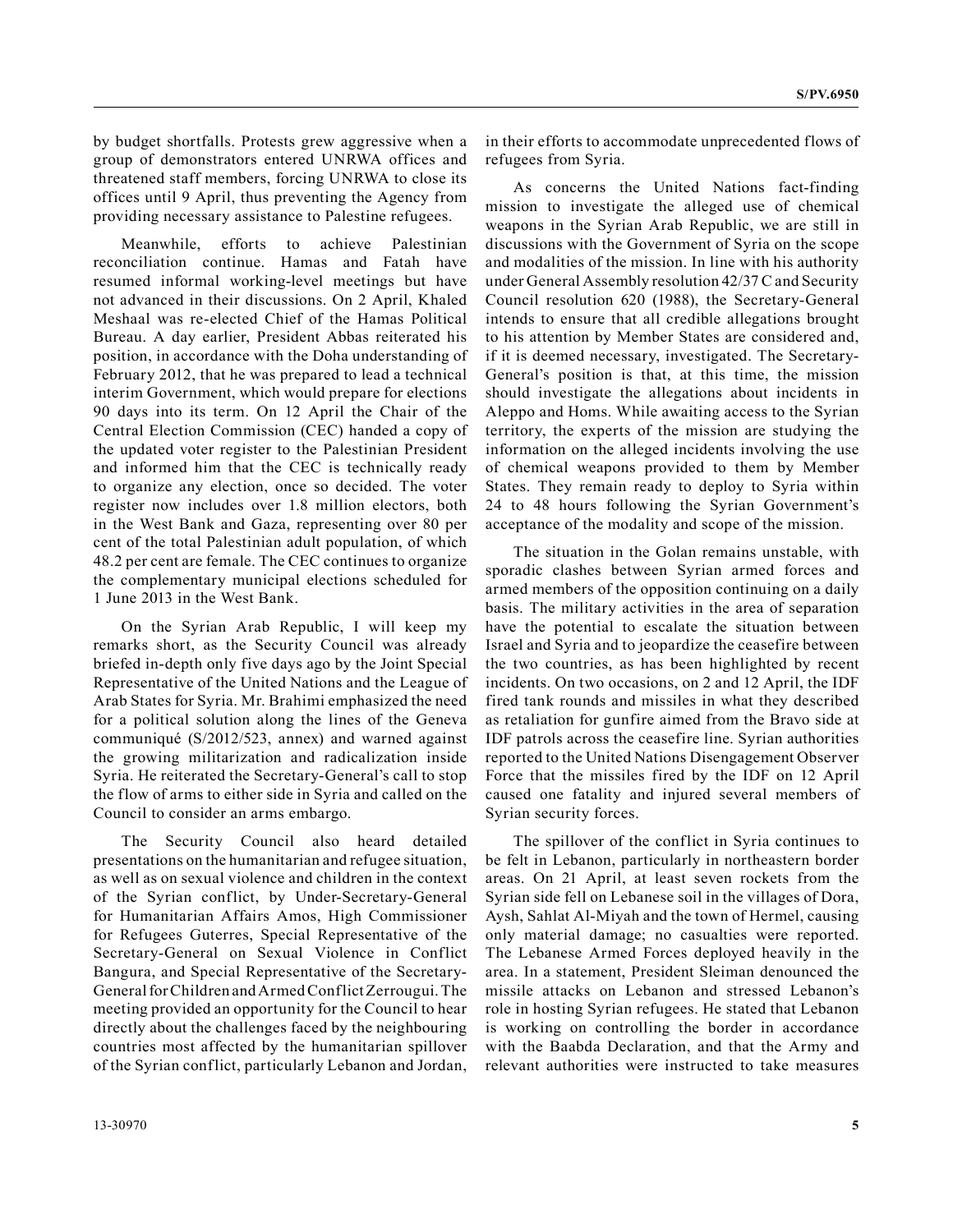to prevent attacks on Lebanon and protect the safety of its citizens. There were reports of three further airstrikes on Lebanese territory on 3, 4 and 11 April by Syrian military aircraft, none of which caused injury. On 8 April, the Lebanese Foreign Ministry raised the issue of the violations of Lebanese sovereignty to the Syrian authorities. On 14 April, two Lebanese civilians were killed and two injured in shelling from across the border in Syria. I take this opportunity to reiterate the concern of the United Nations that the sovereignty and territorial integrity of Lebanon should be fully respected by all parties.

On 6 April, President Sleiman designated Tamam Salam the next Prime Minister, following the resignation of Prime Minister Mikati last month. Mr. Salam, whose designation received near-unanimous parliamentary support, has stated that he will form a Government to hold parliamentary elections and that he is in consultations with the parties regarding the character and composition of his future cabinet. It is critical that Lebanese leaders use this opportunity to continue to engage positively to ensure the early formation of a Government. The Secretary-General also calls on all Lebanese parties to respect President Sleiman's wise and courageous disassociation policy, designed to help protect Lebanon from spillover from Syria. The Secretary-General, concerned about reports that there are Lebanese fighting in Syria, both on the side of the regime and the side of the opposition, hopes the new Government will find ways to promote better compliance with the disassociation policy by all sides in Lebanon.

On 6 April, President Sleiman signed a decree postponing the parliamentary elections by one week to 16 June. On 10 April, Parliament voted to amend the current election law, suspending the candidate registration process until 19 May, so as to give the parties a longer period in which to agree on a new electoral framework. I echo Council members' call for swift progress to be made in ensuring speedy agreement on the electoral law, so that timely parliamentary elections take place on a consensual basis within the legal and constitutional framework.

Meanwhile, the situation in the area of operations of the United Nations Interim Force in Lebanon and along the Blue Line has remained generally calm. Twice this month, President Sleiman publicly condemned Israeli violations of Lebanese airspace as breaches of resolution 1701 (2006).

In conclusion, allow me to make the following observations. As the situation inside Syria continues to deteriorate, it is more vital than ever that everyone collectively works towards preserving regional stability. Advancing the Middle East peace process remains central to ensuring that the region is not at further risk of destabilization. Let me repeat what the Secretary-General has stated at every opportunity: there is now an opening to develop a meaningful initiative to achieve the negotiated two-State solution that will best serve the interests, rights and aspirations of both Israelis and Palestinians. But it is not an overstatement to suggest that we are about to reach a critical point in the viability of the peace process. Whether that prospect solidifies or vanishes will depend on the direction that leaders on both sides choose to take, and on the level of regional and international support for new efforts.

Prime Minister Netanyahu and President Abbas have reiterated the right commitments. The choice ultimately rests in their hands not to disappoint their people and to offer them, at last, real prospects for peace and security. The international community also bears a unique responsibility to help them move forward together. The United Nations welcomes the renewed attention that the United States is giving to the peace process. We stand ready to contribute to a return to meaningful negotiations in the period ahead, including through the Quartet and through broader engagement with all relevant partners. Despite the difficult regional context and the challenges on the ground between Israel and Palestine, we believe that this is a moment of opportunity that we cannot afford to lose.

**The President**: I now give the floor to the Permanent Observer of the Observer State of Palestine.

**Mr. Mansour** (Palestine): Mr. President, I am honoured to address the Security Council today, and I congratulate you and your friendly country Rwanda on your presidency and skilled leadership. We would also like to express our appreciation to the Russian Federation for its leadership of the Council in March. And I thank Mr. Jeffrey Feltman, Under-Secretary-General for Political Affairs, for his briefing on developments in the occupied Palestinian territory, including East Jerusalem, and in the region.

We are already four months into this year and the situation in the occupied Palestinian territory, including East Jerusalem — the territory that constitutes the State of Palestine — remains precarious, as the political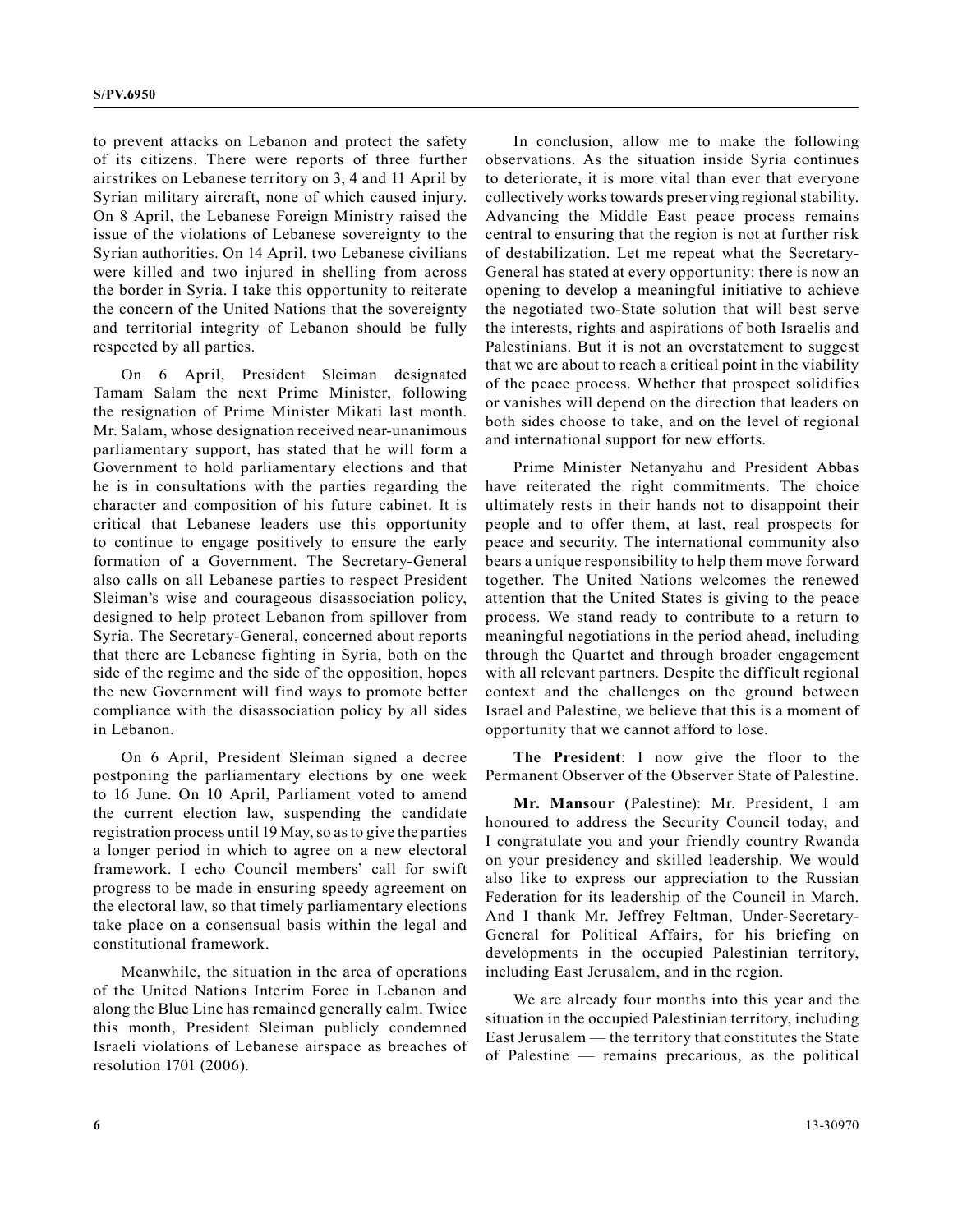impasse persists and conditions on the ground continue to worsen. While many, in speaking of that impasse, have referred to the status quo and its unsustainability, we must face reality. There is no status quo. The situation has in fact never ceased to change, and regrettably not for the better.

Israel continues to pursue illegal policies aimed at altering the demography, character and geographic nature of the territory, directly endangering the viability and the very possibility of a two-State solution based on the pre-1967 borders. That is being done systematically and deliberately, in grave breach of international law. As land confiscations, settlement construction and human rights violations continue, the prospects for achieving that solution are diminishing. At the same time, the belief that peace can soon be realized is also diminishing, as expressed in growing Palestinian civilian protests against the occupation. Israel's violent suppression of peaceful protests continues to cause casualties, further aggravating the situation, as do ongoing Israeli settler terror and havoc against Palestinian civilians and their land.

The combination is highly toxic and requires immediate remedy. Urgent action is needed to salvage the prospects for achieving a peaceful solution to the Israeli-Palestinian conflict – based on the longstanding parameters that are well known to everyone in the Chamber, parameters that form the foundation of the two-State solution and the essence of a historic compromise, which the Palestinian leadership has committed itself to and the international community widely supports. With each passing day, an opportunity is lost to reverse the damage done by Israel's nearly 46-year military occupation and to instead promote genuine peace, security and coexistence between the Palestinian and Israeli peoples.

The Palestinian leadership has therefore welcomed recent efforts by concerned parties to revive the path of peace, including the important visit of United States President Barack Obama to the region in March. We welcome the priority accorded to resolving the conflict, the renewed commitment to a just peace and the efforts to create an atmosphere conducive to progress. We have repeatedly proven, in word and deed, our commitment to finding a political path forward for the achievement of peace. We have thus sincerely engaged in follow-up meetings with United States Secretary of State John Kerry, as well as meetings with the Arab ministerial follow-up committee, including at the Arab Summit in

Yet, we know that intention alone cannot overcome the serious obstacles posed by Israel, the occupying Power, which have repeatedly undermined and actually sabotaged past efforts for peace. We thus believe the following elements are imperative for facilitating a meaningful political process and the success of any forthcoming initiative. Israeli settlement activities in the occupied Palestinian territory, including in and around East Jerusalem, must cease. That would constitute a serious signal from Israel that it is ready to negotiate in good faith an end to the occupation. There is a global consensus on the illegality of Israel's settlement campaign. Moreover, everyone is in agreement — colonization, expansionism and annexation are entirely incompatible with ending occupation and making peace.

Israel's leaders must realize that peace cannot just be spoken of from lofty podiums to appease the international community, while the occupation continues to be entrenched. They must demonstrate they are ready for peace and act to make it a reality. That requires a halt to all settlement activities and acceptance of the principle of withdrawal from the lands forcibly seized in 1967, in accordance with the relevant resolutions of the Security Council. Accordingly, Israel must also accept the global consensus that negotiations begin on the basis of the 4 June 1967 borders and that only by negotiation can that border be adjusted between the two sides. Those steps would contribute to diffusing the situation, building the necessary trust and fostering the appropriate atmosphere for the launch of negotiations.

A further imperative is the release of Palestinian political prisoners and detainees in conformity with prior agreements and consistent with international law and humanitarian principles. As indicated in our letters to the President of the Council in past months, their plight remains a priority for the Palestinian people and their leadership, with 17 April recently commemorated as "Prisoners Day". Sensitivities surrounding that issue are high, not least because of the illegality of their capture and the occupying Power's inhumane treatment.

Currently, 4,900 Palestinians are in Israeli captivity, among them are 235 children, 1,200 persons needing urgent medical treatment and 168 persons held under administrative detention without charge or trial.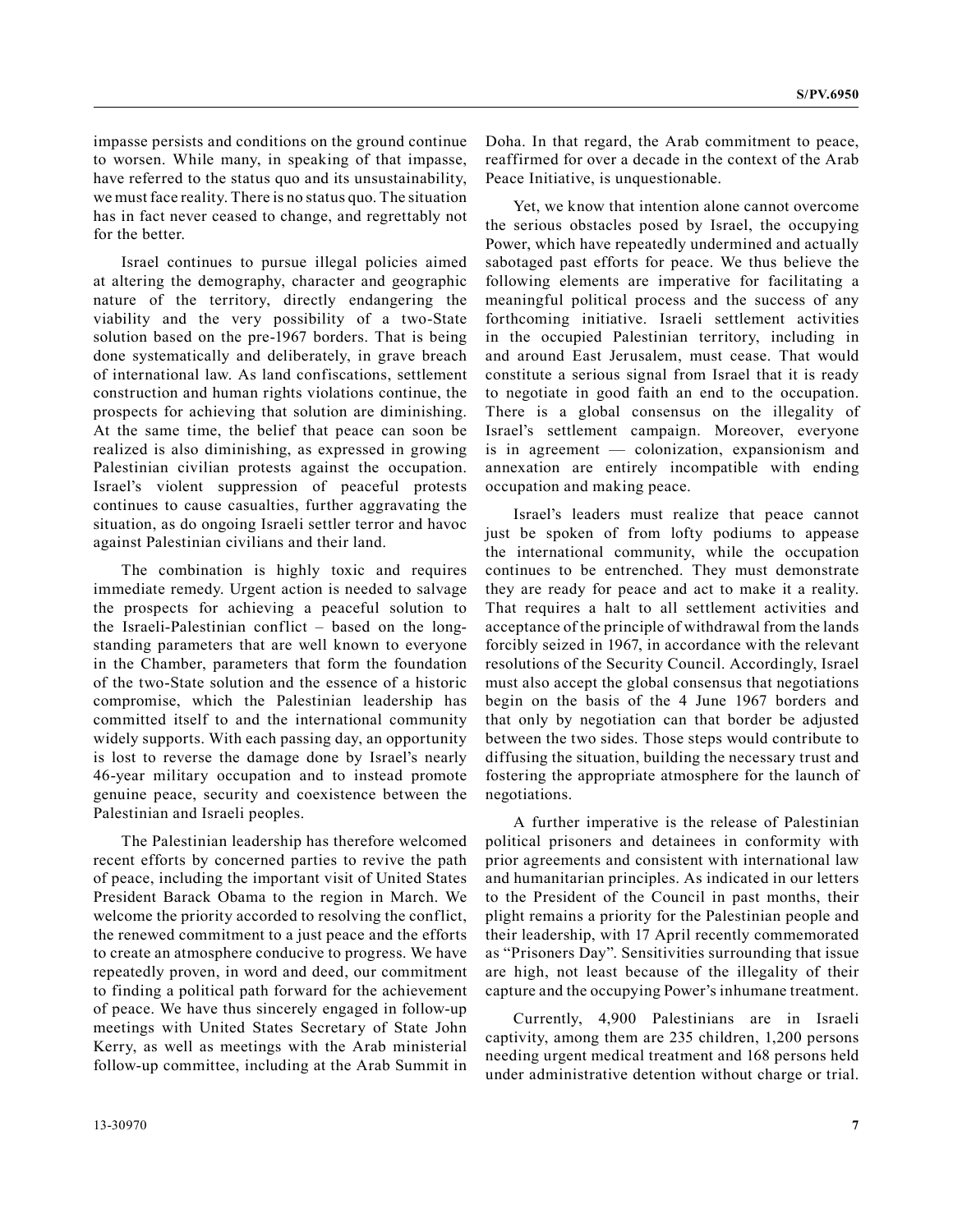Dozens more Palestinians continue to be arrested and detained every week in Israeli military raids throughout the country. The brutality of their imprisonment has drastically raised tensions, particularly following the torture killing of Arafat Jaradat in detention in February and the death of Maysara Abu Hamdiyeh due to medical neglect last month, prompting widespread civilian protests.

Likewise, the plight of Samer Issawi, whose hunger strike has lasted for over 260 days in protest of his re-arrest and detention without charge, has galvanized Palestinian sentiments and remains of high concern. We salute from this podium Issawi's courage, victory and brave resilience in demanding his freedom and the resilience of all Palestinian prisoners in Israeli prisons and detention centres. While noting yesterday's positive developments in the case of Issawi, we reiterate our appeal to the Secretary-General and all concerned members of the international community, including the European Union, the Russian Federation and the United States as the other members of the Quartet, to continue their efforts to compel Israel to release Issawi. He and all other Palestinian prisoners and detainees should be released and returned to their families and communities and not be exiled from Palestine.

Also, we reiterate our call for an end to Israel's blockade of the Gaza Strip, which continues to debilitate and disfigure the Palestinian society, inflicting severe socioeconomic and humanitarian hardship, isolation and repression on our people, as recently highlighted by the humanitarian coordinator in the occupied Palestinian territory and others. While recognizing the global financial crisis affecting all, that blockade is totally obstructing Palestinian economic subsistence and must end. It is an unjust situation for our people to bear, as well as for the donor community, which is constantly asked to pay the price for Israel's illegal occupation measures.

Partial or temporary remedies will not help; all of those critical issues require a political solution. As stated at the meeting of the Ad Hoc Liaison Committee for the Coordination of the International Assistance to Palestinians, convened in March 2013, by Norway's Minister for Foreign Affairs, efforts to solve Palestine's acute economic problems are essential, but will only be meaningful within the framework of a negotiated two-State solution. That is true of all the problems and crises that persist and are symptoms of the larger problem: the continuation of the conflict and the absence of a just solution.

The basis for that solution is clear and present in the relevant Security Council and General Assembly resolutions, the Madrid principles, the Arab Peace Initiative and the Quartet road map. What is needed is the political will to take action on that basis in order to overcome the prevailing obstacles and to advance serious negotiations so as to resolve all core issues within a set time frame. For that to happen, Israel cannot continue to be absolved of its legal obligations. It must be held accountable. The tangible efforts of the international community to compel Israel to abide by the law are long overdue and should not be considered optional. They are vital to stabilizing the situation and to giving peace a chance. The political impasse is unsustainable. Efforts to simply manage the conflict are unacceptable, as evidenced by the mounting pressure and protests in the occupied Palestinian territory against the backdrop of instability in the region.

We strongly hope that Secretary of State Kerry succeeds in his efforts, along with other regional and international partners, to launch a credible peace process. Those efforts must include the Security Council. The Council cannot remain passively on the sidelines, abdicating its responsibilities vis-à-vis the achievement of a lasting solution to the Israeli-Palestinian conflict and the establishment of peace and security in our region. Furthermore, in that context, we support the efforts of the Arab ministerial delegation that will soon visit various capitals, including Washington, D.C., with the aim of promoting a political horizon.

For our part, I once again in this Chamber reaffirm the commitment of the Palestinian leadership to a peaceful settlement in accordance with the two-State solution. However, I must stress that at the core of that commitment is our obligation to preserve the dignity of the Palestinian people and to ensure justice for them. Essential to that is the fulfilment of their national aspirations and rights, including the right of our refugees to return and the right to self-determination in our independent State of Palestine, with East Jerusalem as its capital.

Before concluding, I wish to refer to two additional issues. On the internal Palestinian front, we continue to strive for an end to the political division. Active efforts are being made, under the leadership of President Abbas with regional support, to achieve reconciliation. We are grateful for the international community's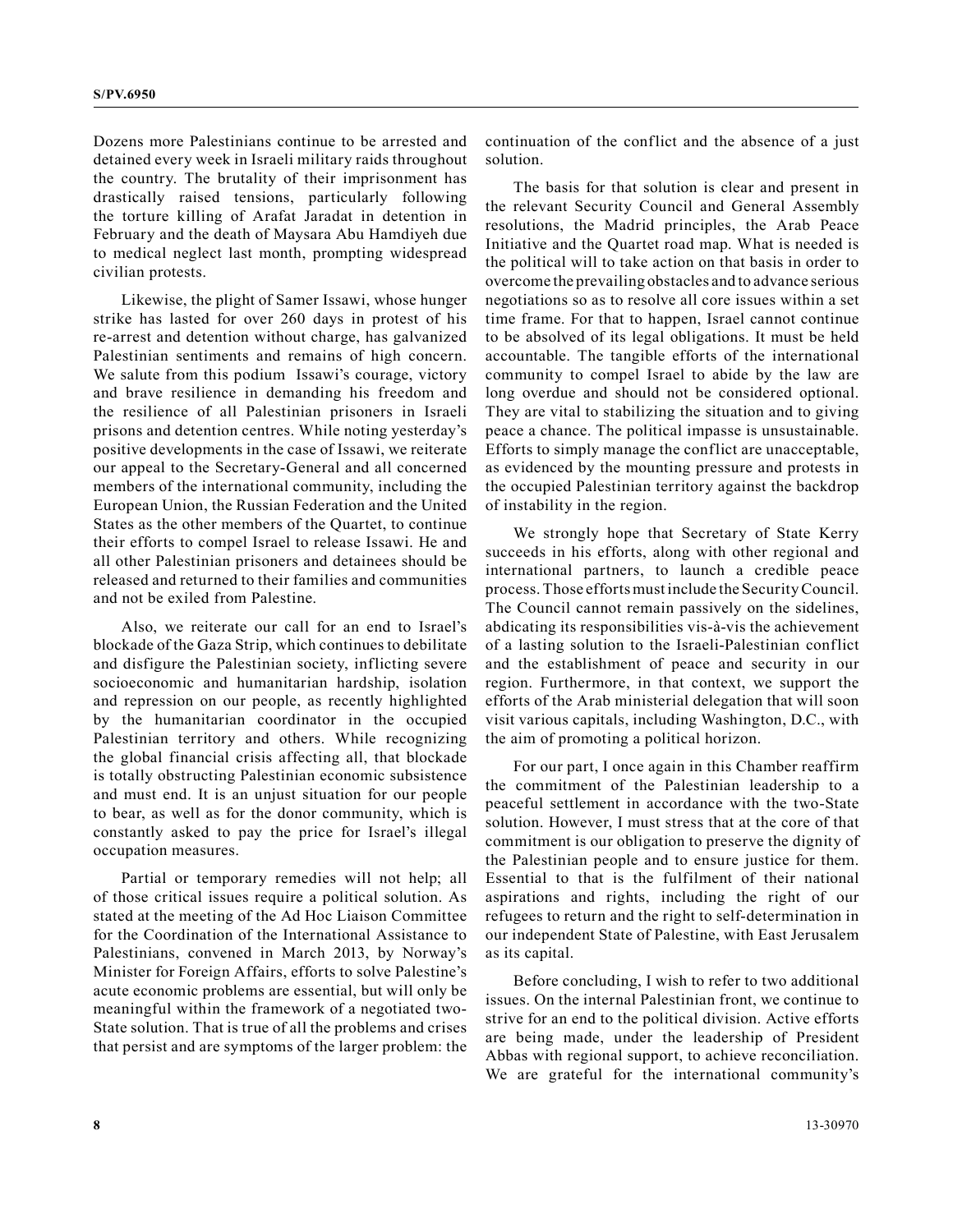support of unity, which is a national interest of the Palestinian people and which we hope can soon be realized. Furthermore, we are hopeful that elections can soon take place in continuation of the democratic path that we have chosen. In that regard, although Prime Minister Fayyad has resigned, while commending him for his laudable and serious work at the helm of the Government over the past years, we wish to reassure the international community and to ask for its support as we undergo that transition.

Today, I must also express our grave concerns about the situation of the Palestinian refugees in Syria. As has been made clear in briefings over the past week, the violent conflict raging there continues to claim many civilian lives, including those of Palestinian refugees, hundreds of thousands of whom have fled Syria, again suffering displacement. That crisis underscores the ongoing plight of the Palestinian refugees and the need for a just, comprehensive and lasting solution to the question of Palestine in all its aspects, as well as the urgency of a political solution to the tragic conflict in Syria. We appeal to the international community, including the Security Council, to uphold its responsibilities in that regard.

**The President**: I now give the floor to the representative of Israel.

**Mr. Prosor** (Israel): Before I begin, I would like to extend our condolences to the people of France following yesterday's bombing of its embassy in Libya. We also extend our condolences to the American people following the attack in Boston last week. Our prayers are with the victims, families and citizens of both countries.

I want to congratulate His Excellency Ambassador Eugène-Richard Gasana and the delegation of Rwanda on their leadership of the Security Council this month.

Last Tuesday, the State of Israel marked 65 years as the free and independent homeland of the Jewish people. On that historic day, six and a half decades ago, the leaders of the new Jewish State issued a declaration of independence. It affirmed:

"We offer peace and unity to all the neighbouring States and their peoples, and invite them to cooperate with the independent Jewish nation for the common good of all."

Israel wants peace. Not a day has gone by in the past 65 years on which the people of Israel have not

The Jewish tradition teaches that the world is sustained on three pillars: truth, justice and peace. Today, I would like to speak about the three pillars upon which a true and lasting peace in our region must stand. Those pillars of peace are the foundation that must remain standing in the shifting sands of the Middle East. Anything less would be a peace based on illusions and delusions that is bound to crumble.

The first pillar is that peace must be built on a foundation of education for tolerance and coexistence. Peace should be fostered in homes, taught in schools, nourished by leaders and woven into the very fabric of society. The Charter of the United Nations urges nations to "practice tolerance and live together in peace with one another as good neighbours".

It does not take an urban planner to realize that the Palestinians are missing the blueprints to build a peaceful neighbourhood. From cradles to kindergarten classrooms and from the fields of summer camps to the fields of football stadiums, messages of intolerance fill Palestinian society.

Under the Palestinian Authority, students learn history from textbooks that glorify terrorists. They learn geography from atlases that erase Israel from the map. Gaza kindergarten graduations feature terrorist dress-up. Five-year-old children stage plays that glorify jihadists and suicide bombers. Instead of learning their ABCs, Palestinian children are being taught hate.

Flip through the channels of Palestinian Authority television and one might find a children's programme featuring a young girl reciting a poem that calls Jews "Allah's enemies, the sons of pigs [who] rap[e] women in city squares". Apparently, that is what passes for "educational television" under the Palestinian Authority.

How can we expect children in Gaza to learn tolerance when their own leaders repress them day in and day out? Hamas has banned co-education, arrested women for riding bicycles and prohibited women from appearing in public with their hair uncovered. Earlier this month, the Hamas police pulled dozens of young men off the streets and brutally beat them for the so-called "offence" of wearing trousers that were too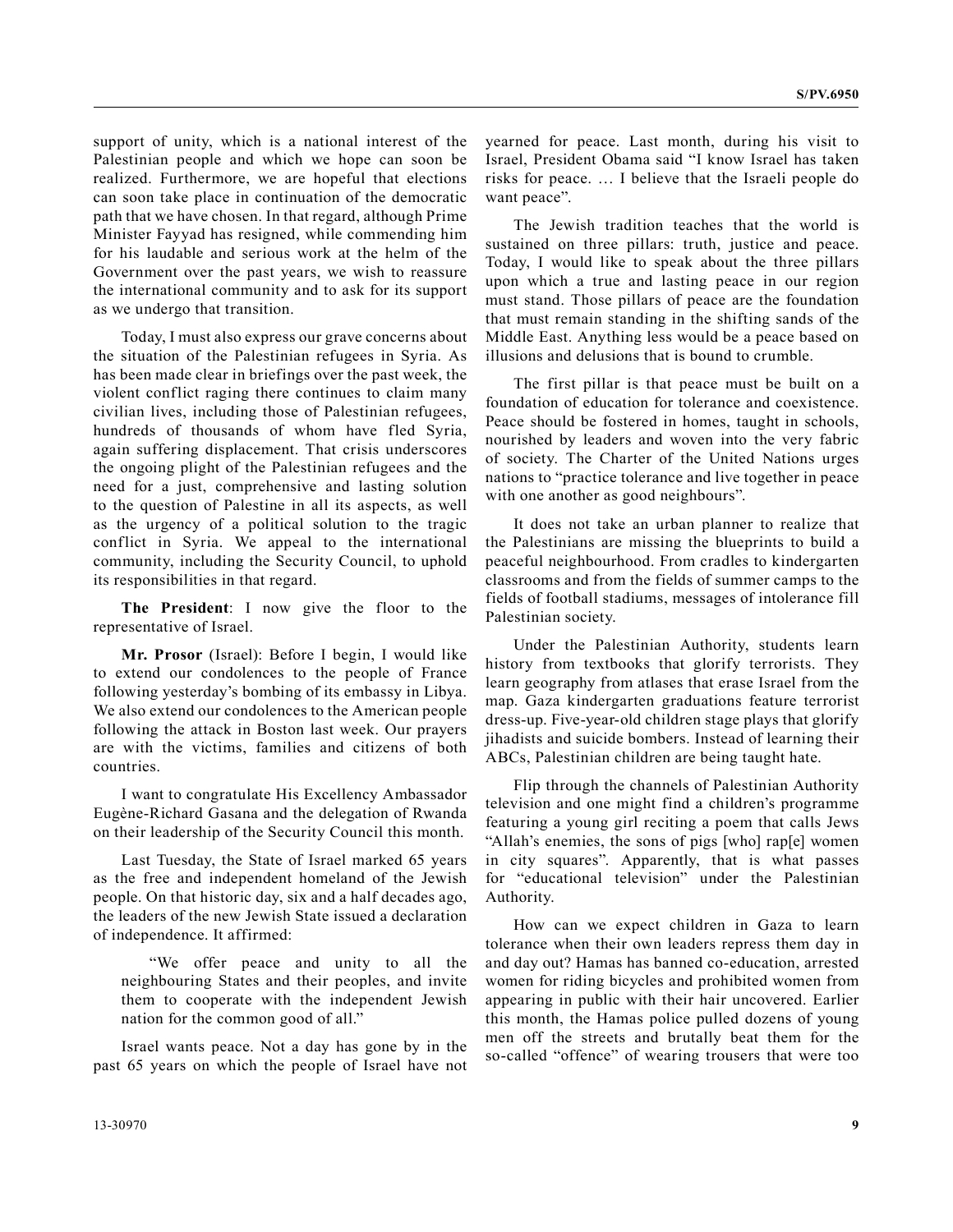tight. I would say that that is taking the phrase "fashion police" to a completely new level.

Month after month, the Council meets to discuss what is wrong in the Middle East. Where are the concerned voices in that debate for all the hate being taught to Palestinian children? Where are the cries denouncing the incitement that poisons the wells of peace?

The second pillar is that peace must be built on a clear recognition that Israel is the nation-State of the Jewish people. Since King David laid the cornerstone of a palace in Jerusalem 3,000 years ago, Jews have lived continuously in the land of Israel. They saw the rise and fall of the Babylonian and Roman Empires. They endured crusades and pogroms until the the Jewish State was re-established.

I have said it before and I will say it again — Israel is committed to two States for two peoples. In 1947, we readily accepted the United Nations plan to create two States in the region, an Arab State and a Jewish State. At the time, Arab leaders rejected the existence of a Jewish State. Sixty-five years later, one still never hears Palestinian leaders speak about two States for two peoples.

While President Abbas claims to march steadily towards peace, his actions fail to fall in step. Last November, the Palestinian Authority built a monument in a central square in Bethlehem depicting the boundaries of a Palestinian State. That State extended from the Mediterranean Sea to the Jordan River. Israel was literally wiped off the map. Conveniently enough — surprise, surprise — when foreign dignitaries visit Bethlehem, the monument is removed from its position and taken in for so-called repairs. As the old saying goes, "You can fool some of the people some of the time, but you cannot fool all the people all of the time".

The Observer of the State of Palestine just now cited things about Norway's aid to the Palestinian Authority. Surprisingly enough, according to Norway's Minister for Foreign Affairs, the Palestinian Authority misled Oslo when it claimed Norwegian aid money had not been used to provide salaries for convicted terrorists in Israeli prisons. The Palestinian Authority has been using those types of underhanded tactics to funnel money to convicted murderers with blood on their hands. Last year, as the Palestinian Authority was threatening to delay paying its civil servants, it somehow managed to find the funds to triple — to triple — the monthly payment to terrorists.

So while President Abbas speaks about peace, he continues to publicly embrace Hamas. Abbas recently renewed his efforts to create a unity deal with Hamas, a terrorist organization dedicated to Israel's destruction. In an interview last month with the Russian network RT, Abbas went so far as to say that he did not see much difference between the policies of the Palestinian Authority and Hamas. Let me remind Mr. Abbas of a simple truth. Hamas and its extremist ideology are the enemies of peace. Their ideas do not empower Palestinians to build a brighter future; they enslave them in a darkened past. There will be no peace until our neighbours recognize Israel as a Jewish State that is here to stay.

Pillar number three holds that peace must be built on security. At present, the cities and communities of southern Israel remain under fire from terrorists in Gaza, despite the fact that there has not been a single Israeli settlement in Gaza since 2005. After 10 years and more than 12,000 rockets, the Security Council has not said one word to condemn the perpetrators. Israeli citizens want real assurances for their security. The situation in Gaza provides us with a valuable lesson concerning any future arrangement in the West Bank.

As rockets are flying out of Gaza, new and more sophisticated weapons are flowing in. Just this month, security forces detained a vessel off the southern coast of the Sinai peninsula carrying 60,000 rifles, RPG launchers, machine guns, hand grenades and ammunition. Ships like those routinely smuggle arms to Gaza and to Sinai-based terrorist groups.

It is no secret that Iran is the primary supplier of weapons and the greatest sponsor of terrorism in the Middle East. Yet earlier this month, the representative of Iran stood in front of the General Assembly to share Iran's so-called concerns with the Arms Trade Treaty. He had the audacity to say that the transfer of arms to the Middle East has gravely affected the security and welfare of the people of this region and led to many lost lives in recent years (see A/67/PV.71). That is quite an interesting statement to hear from a representative of Iran. It is like the Mafia complaining that the crime rate in New York is too high.

The Iranian regime spins lies almost as quickly as it is spinning centrifuges. The ayatollahs are threatening to combine their extremist ideology with missiles and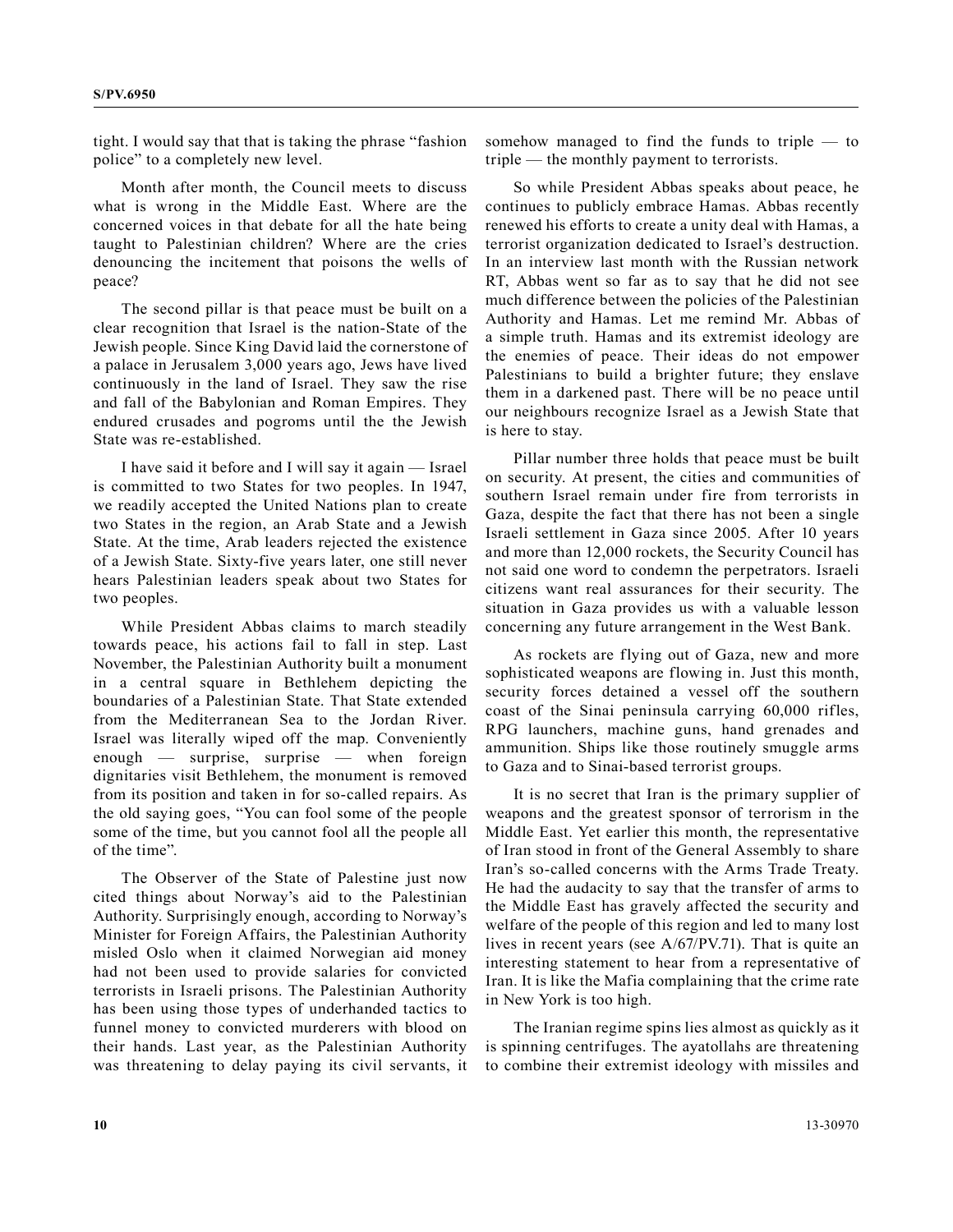nuclear weapons. Make no mistake — Iran's ambition for nuclear weapons is the single greatest threat to the Middle East and the entire world.

The Iranian nuclear programme continues to advance at the speed of an express train. The international community's efforts to stop it are moving at the pace of a local train, pausing at every stop for some nations to get off and others to get on. Last month, there was yet another round of negotiations to reason with Iran and convince it to abandon its nuclear programme. Just days after negotiations ended, Iran announced two key infrastructure projects. Surprise, surprise — both of them expanded Iran's ability to process uranium.

At the same time that Iran is advancing its nuclear ambitions, it is providing guidance to Bashar Al-Assad to increasingly effectively butcher the Syrian people. As we speak, Iran is sending Hizbullah fighters to Syria to help execute their bloody plans on the ground.

In Lebanon, Hizbullah is building an army equipped with 50,000 missiles — more than many NATO members possess. They may now have access to one of the largest stockpiles of chemical weapons in the world. Hizbullah's leader, Hassan Nasrallah, claims that he needs such an army to defend Lebanon against Israel. The truth is that Nasrallah wants an army to more effectively butcher his Arab brothers and sisters.

Hizbullah does not feel the need to limit its brand of terrorism exclusively to the Middle East. Last month, a court in Cyprus jailed a member of Hizbullah for planning terrorist attacks against civilians. Yet that still is not enough for some European Union members to call Hizbullah what it is — a terrorist organization. It operates with impunity on European soil, yet some European lawmakers continue to insist it is a social services organization. It does not take a Sherlock Holmes to understand the obvious facts of the case.

The foregoing are just some of the threats Israel faces in the region. Any peace agreement must be based on reassurances for the security and safety of the citizens of the world's only Jewish State.

Since Israel was born 65 years ago, we have been forced to fight six wars in six decades to defend our very existence. We know peace comes at a price. We want peace, but not at any cost. We will not turn a blind eye in the face of the threats that surround us. Now is the time to put aside the distracting sideshows of the debate and focus on how we can lay the foundation for a genuine, lasting peace. It is naive to think that peace can come from grand statements and vague promises. It would be like trying to build a new house on a shaky foundation — the whole structure is at risk of collapsing.

For all those who believed that the so-called Arab Spring would result in the blossoming of a new Middle East, take note — democracy has not taken root. Instead, what we have seen is more bloodshed and more violence. To truly establish peace, we must build a structure that can withstand the rough winds of change that are sweeping the region.

Winston Churchill said, "We shape our buildings; thereafter they shape us." The architecture of peace has never been clearer. As we face historic challenges in the Middle East, it has never been more important to strengthen the pillars of tolerance, mutual recognition and security. Those are the blueprints that need to be followed by Israelis and Palestinians, and indeed by all people in the Middle East, if we are to live in peace, security and prosperity.

**The President**: I shall now give the floor to the members of the Security Council.

**Ms. Rice** (United States of America): I thank Under-Secretary-General Feltman for his briefing.

We are witnessing a rapid deterioration in an already devastating situation in Syria, where at least 70,000 Syrians have been killed and millions displaced. The Syrian people continue to face deplorable attacks and massacres by regime forces, including the use of heavy weapons, aircraft and ballistic missiles.

We are outraged by horrific reports that hundreds of Syrians were killed over the weekend in the Damascus suburb of Jdeidet Al-Fadel. Those actions dramatize the Al-Assad regime's complete disregard for the lives of Syria's citizens, including its children. There must be full accountability for those crimes, and we urge the Syrian authorities to permit free and unfettered access to the commission of inquiry to investigate atrocities, as called for by the General Assembly and the Human Rights Council.

The exponential surge in the number of refugees is among the clearest signs of this dire situation. More than 400,000 Syrians have fled in the last seven weeks alone, and Lebanon, Jordan, Turkey and United Nations humanitarian agencies are approaching a saturation point. We applaud the generosity of the Governments and peoples that are hosting that exploding number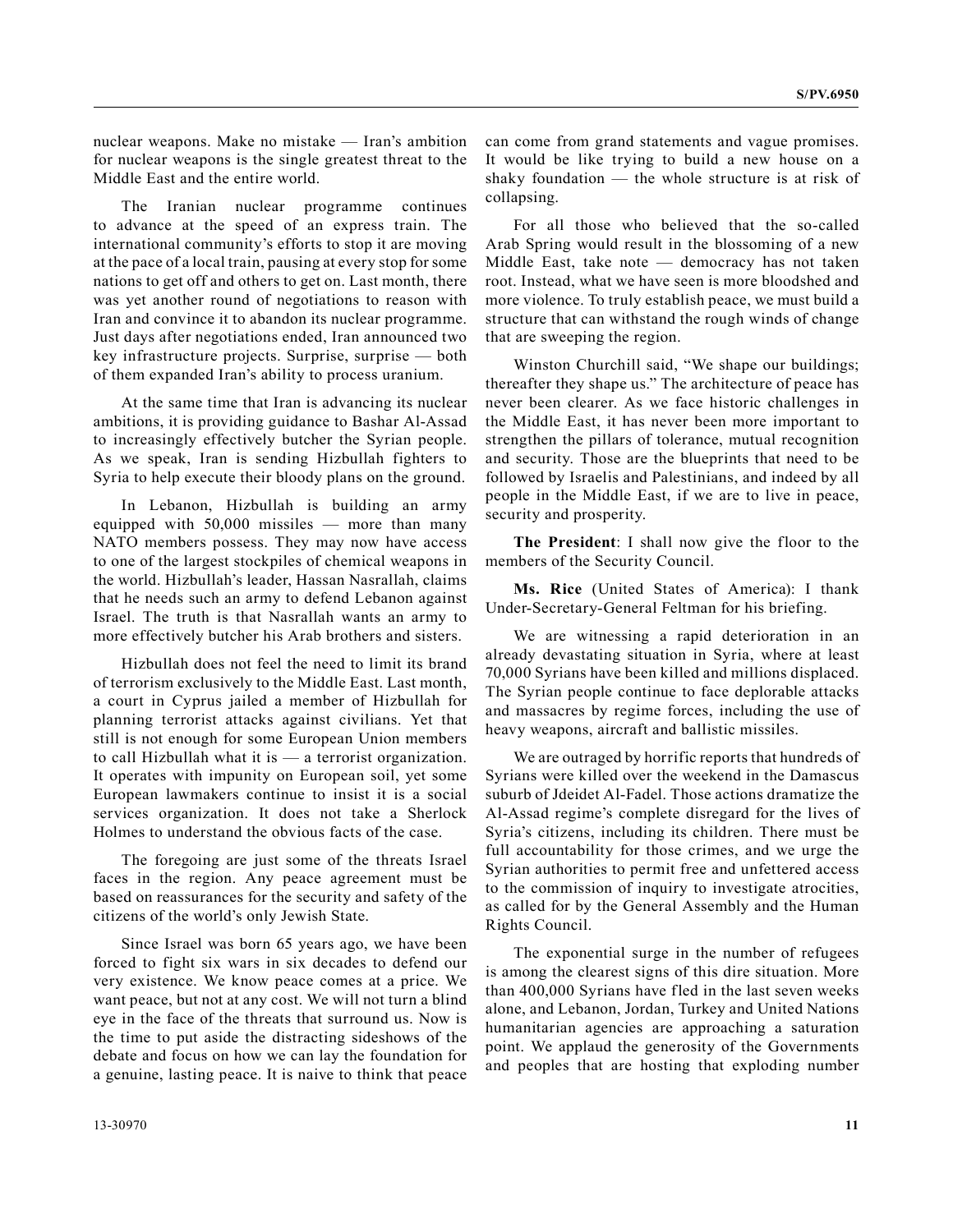of refugees. We count on all of Syria's neighbours to continue to keep their borders open so that those fleeing the conflict can find safety. We call on all countries to fulfil their commitments to the United Nations Syria appeals and to consider what more they can do as the United Nations prepares to launch a new appeal next month.

We are deeply grateful to the Government of Kuwait for having fulfilled its generous contribution of \$300 million to United Nations agencies and other international organizations.

The United States is providing more than \$409 million in humanitarian assistance to meet health, water, sanitation and hygiene needs. We are also providing food aid, including enough wheat to provide a four-month supply of flour to more than 1 million people.

We commend the Syrian opposition coalition for its bold declaration of principles in Istanbul last weekend highlighting its commitment to protect the rights and interests of minorities, reject extremism, seek a political solution to the conflict, prevent the use or transfer of chemical weapons and preserve State institutions.

Secretary of State Kerry underscored the firm support of the United States for the coalition's commitment to a political solution of an inclusive, tolerant vision for Syria by announcing the doubling of our non-lethal support to the Syrian opposition to \$250 million, to assist local opposition councils in building the capacity of civilian activists and link Syrian citizens with the Syrian opposition coalition and local coordinating councils.

We continue to support a negotiated solution to the conflict based on the Geneva communiqué (S/2012/523, annex). We remain in close consultation with a number of countries to consider what more we can do to change Al-Assad's calculus and facilitate an orderly end to the conflict. We urge Member States to press the Al-Assad regime to commit to credible negotiations based on the framework agreed in Geneva, which calls for Al-Assad to transfer his full executive authority to a transitional governing body.

The presence of violent extremists in Syria, including the al-Nusra Front, and the dangers posed by chemical weapons are very real and deeply concerning. The Syrian people recognize the threat that Al-Qaidalinked extremists pose to their revolution, a revolution that otherwise stands for dignity and respect for human rights. They have been clear that foreign extremist ideology is not compatible with the democratic and inclusive vision for Syria for which many brave Syrians are fighting and dying.

We support the Secretary-General's efforts to investigate any and all credible allegations of the use of chemical weapons in Syria. Having explicitly requested a United Nations investigation, the Syrian authorities should give the team that the Secretary-General has assembled full and unfettered access so as to enable it to conduct its work comprehensively.

As the Council has long recognized, the conflict in Syria threatens the stability of its neighbours, particularly Lebanon, as demonstrated by the recent attacks in Hermel and Al-Qasr. Hizbullah not only continues to undermine Lebanon from within by violating the Government's policy of disassociation, but actively enables Al-Assad to wage war on the Syrian people by providing money, weapons and expertise to the regime, in close coordination with Iran.

The United States strongly supports Lebanon's sovereignty, independence and stability. We appreciate President Michel Sleiman's leadership during this turbulent period. We congratulate Tamam Salam as Lebanon's Prime Minister-designate. That nomination is a positive first step towards forming a new Government, a process that must remain Lebanese-led. We encourage Lebanon's leaders to adhere to the legal and constitutional framework for holding timely parliamentary elections.

Turning to Middle East peace, President Obama's trip to the region has led to a series of constructive talks with Israeli and Palestinian leaders. The United States remains committed to trying to bring both sides back to direct negotiations, and our conversations have focused on crating the necessary climate.

The parties have agreed to engage in new efforts to promote economic development for the Palestinian people by removing some of the barriers to commerce in the West Bank and expanding private-sector investment in the West Bank. That is no substitute for serious negotiations, but we hope that those measures will increase the chances for successful talks.

The United States will work closely with both Israeli and Palestinian officials and Quartet representative Tony Blair to help move the process forward.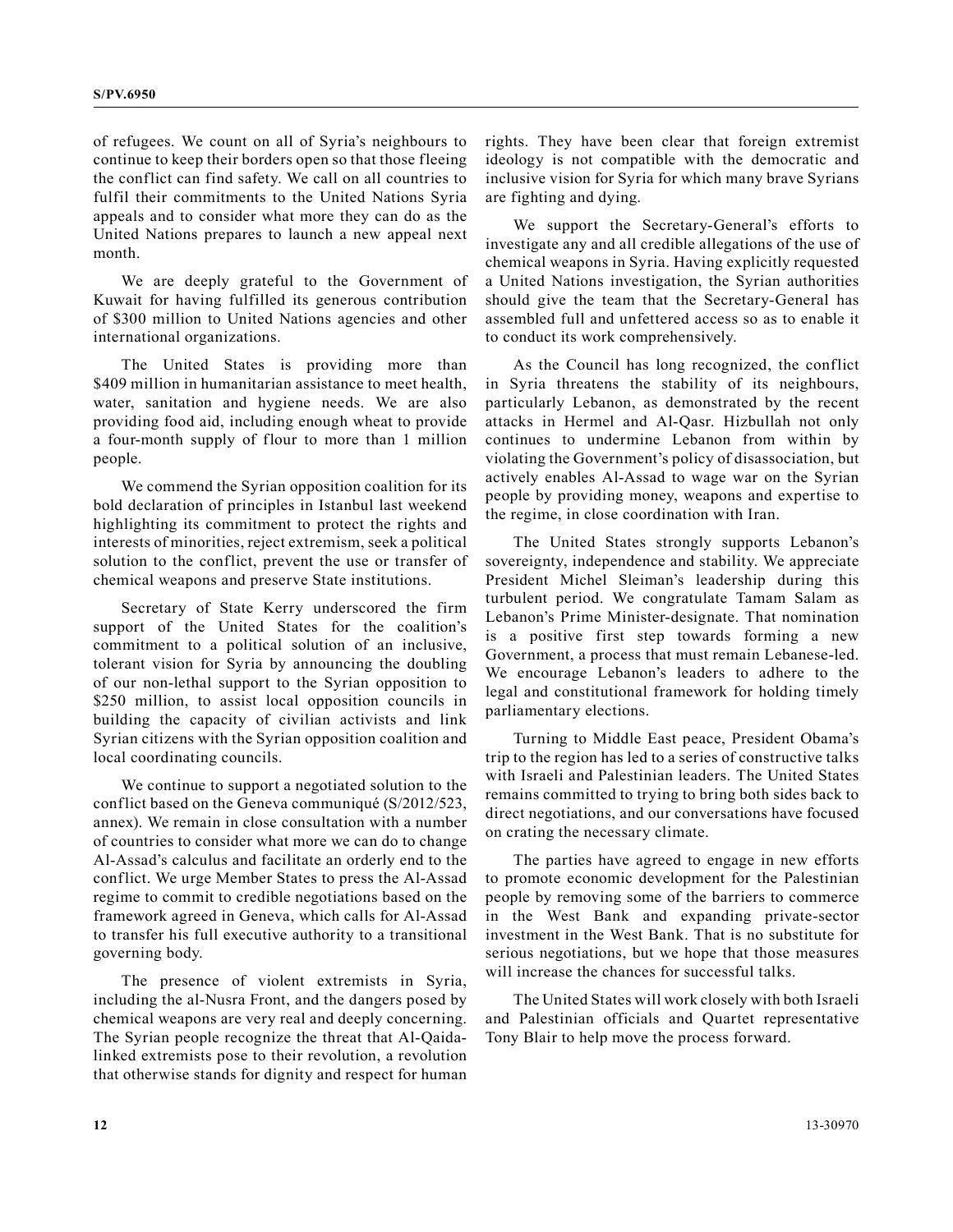As President Obama said in Jerusalem, despite the evident challenges, "Peace is necessary, peace is just, and peace is possible". The United States will continue to support the Palestinian people and their efforts to build the foundations of a future State. We have recently provided \$695.7 million in assistance, including \$200 million in budget support to the Palestinian Authority. The United States remains the largest bilateral donor to United Nations Relief and Works Agency for Palestine Refugees in the Near East, providing more than \$233 million in fiscal year 2012 and \$113 million thus far in fiscal year 2013.

We continue to support Palestinian aspirations to the establishment of a viable, independent Palestinian State. We look to the Palestinian Authority to sustain its work, revitalize the Palestinian economy and reform institutions to better serve the Palestinian people.

We must all reinvigorate our common pursuit of a two-State solution and comprehensive peace, recognizing that, of course, challenges remain. Rockets launched by extremists from Gaza and the Sinai into Israel continue to undermine those efforts and threaten the safety and security of ordinary Israeli citizens. As President Obama made very clear in his recent remarks to both Israelis and Palestinians, we all know how tensions and provocations on the ground can escalate and damage efforts to achieve a two-State solution. We urge leaders to refrain from provocations that complicate the resumption of peace negotiations and Israeli-Palestinian cooperation.

Progress towards peace is urgently needed, not only for Israelis and Palestinians but across the region and the world. That goal remains at the core of our efforts.

**Mr. Araud** (France) (*spoke in French*): I should like at the outset to thank Mr. Feltman, Under-Secretary-General for Political Affairs; the Permanent Observer of Palestine, Mr. Riyad Mansour; and the Permanent Representative of Israel, Mr. Ron Prosor, for their statements.

This spring, the Middle East has been racked by two crises that require an urgent response on the part of the international community.

First, the urgency of the question of the Israeli-Palestinian peace process has been emphasized on numerous occasions and is based on the threat that the issue poses to the two-State solution, which is clearly the only fair and potentially lasting way to settle that conflict. We naturally welcome the fact that the United States shares that sense of urgency and has responded, and we are resolved to support their efforts to bring about a resumption of the peace process. We hope that that will result in the two parties returning to direct negotiations without preconditions and on a credible basis, with a view to reaching a lasting settlement addressing the full range of final status issues. Creating a viable political environment for such negotiations will include adopting confidence-building measures that will make it possible to end the cycle of distrust between the parties and prove to their peoples that a better future is possible through negotiation.

In that regard, we are concerned about the situation of Palestinian prisoners and the tensions that have resulted. Beyond the humanitarian aspect, which the Israeli authorities must be aware of and which should compel them to take speedy and appropriate measures, we call on them to respect the full range of their international obligations concerning Palestinian detainees, regardless of their status. Equally, Palestine's economic development must be encouraged, a task that the former Prime Minister, Mr. Salam Fayyad, particularly devoted himself to, and we have commended his decisive actions aimed at building the institutions necessary for a future Palestinian State. We attach great importance to the continuation of such good governance practices aimed at strengthening the Palestinian State's credibility, which have brought it the recognition and trust of the international community. It should therefore be possible to go beyond the project stage and promote development in Zone C for the benefit of the Palestinian people.

Moreover, ending the activities aimed at demolition and confiscation is clearly a humanitarian imperative, and we greatly regret the 16 demolitions that took place in the course of a single day only yesterday, as reported by the Office for the Coordination of Humanitarian Activities. Furthermore, nothing can be achieved without the parties' willingness to work towards advancing genuine peace. We welcome the responsible attitude shown by the Israeli and Palestinian leaders and by their statement supporting a two-State solution. That statement must be backed by actions: unilateral measures, particularly settlement activities, which are ongoing and violate international law, undermine prospects for peace and must therefore be stopped. As for the Palestinian Authority, we expect to see it make constructive use of its new status here at the United Nations. In connection with the prospect of a two-State solution, the issue of Palestinian unity remains a matter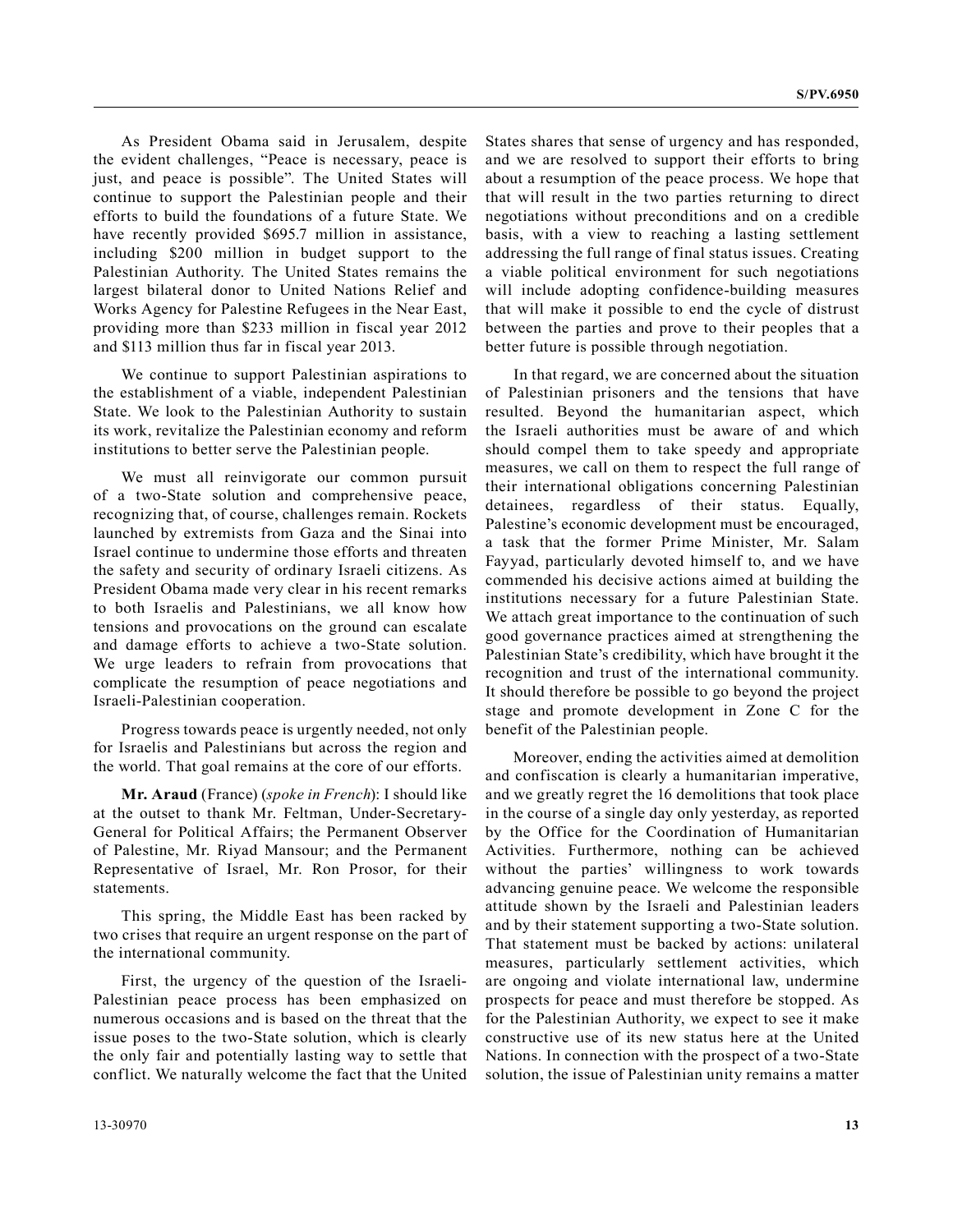of concern. We support President Abbas's efforts and call on regional actors to support them so that progress towards reconciliation under his authority can be made, and in keeping with international commitments made by the Palestinian Liberation Organization.

Changing Israeli policy with regard to the Gaza Strip and ending the blockade are also prerequisites for progress in that regard. Such changes will strengthen those who support peace on behalf of a population that today ruled exclusively by Hamas. At the same time, of course, we need to bear in mind Israel's security requirements; we continue to condemn the rockets being fired on Israel and call for strict compliance with the truce.

I would once again like to reiterate France's readiness to contribute to a lasting solution, particularly in cooperation with our European partners. That faint hope must be nourished by the jointly agreed support of the international community, particularly on the part of regional actors, who must be involved in the quest for a solution in the context of the Arab Peace Initiative.

In Syria, it is difficult to detect any glimmer of hope. We heard only recently about hundreds of civilians, women and children, who were massacred by the regime and its militias in the Jdeidet Al-Fadel area. Four and a half million Syrians have now been displaced; one and a half million have sought refuge in neighbouring countries. The human scale of the crisis now stands at some 100,000 dead, the majority of them civilians, as well as tens of thousands who have disappeared. The question therefore arises as to when the Security Council is going to take the measures necessary to put an end to the suffering. We know what those measures are, as we have tried to get them adopted in this forum.

The first of them would be to refer the issue to the International Criminal Court in order to put on trial the war crimes and crimes against humanity that have been perpetrated in Syria, for which the responsibility falls first and foremost on the Bashar Al-Assad regime. Secondly, we should exert increased humanitarian pressure with a view to ending the indiscriminate violence being inflicted on civilians, such as the bombing of civilian districts by the regime so as to enable access for all those in need by ensuring cross-border access for humanitarian assistance and authorize competent non-governmental organizations to provide such assistance. The Security Council's

message regarding those issues has, however, remained inadequate. Such assistance is essential to containing the flow of refugees, who are putting intolerable pressure on neighbouring countries, particularly Jordan and Lebanon, and thereby undermining the already compromised stability of those countries. We can only continue to commend their efforts to ensure that the borders remain open. We must listen to Mr. Guterres's plea for the international community to mobilize and lend its support to the host countries; similarly, donors must also mobilize to rapidly make good on the pledges of aid made at the Kuwait Conference.

However, what is necessary, first and foremost, is a political transition that clearly marks a break with the past and responds to the Syrian people's legitimate aspirations to choose their own destiny in a democratic manner. In order to accomplish that, we have the Geneva communiqué (S/2012/523, annex) and the necessary clarifications that have been made by the Joint Special Representative, Mr. Brahimi, in addressing the Council. Above all, we must ensure that presidential powers are transferred in full to a transitional Government. That is the sequence of events that can lead to the establishment of a transitional Government, with full executive powers and able to organize elections, a Government that we are prepared to work with in order to do what has to be done.

Unfortunately, we have not yet reached that stage; only last week President Al-Assad reiterated his rejection of it in a statement that ignores the reality of the Syrian crisis. The only glimmer of hope is to be found with the opposition, which we continue to support. As the result of a bold initiative by Mr. Moaz Al-Khateeb, which we commended, the coalition has recognized the principle of political transition and is committed to it, as was stated in Istanbul. We call on the international community to back that initiative, in order to give support to the only force that is ready to prepare the way for political transition. We sought a viable interlocutor, and now we have one, recognized by the Arab League and a majority of the international community; one engaged in establishing a Government that seeks to unite the various components of Syrian society. Such an actor is indispensable to the creation of the conditions for a political transition, and we in the United Nations must also take that into account.

Before concluding, I would like to touch on Lebanon, which is caught in the middle of this storm. We welcome the efforts adopted by the Lebanese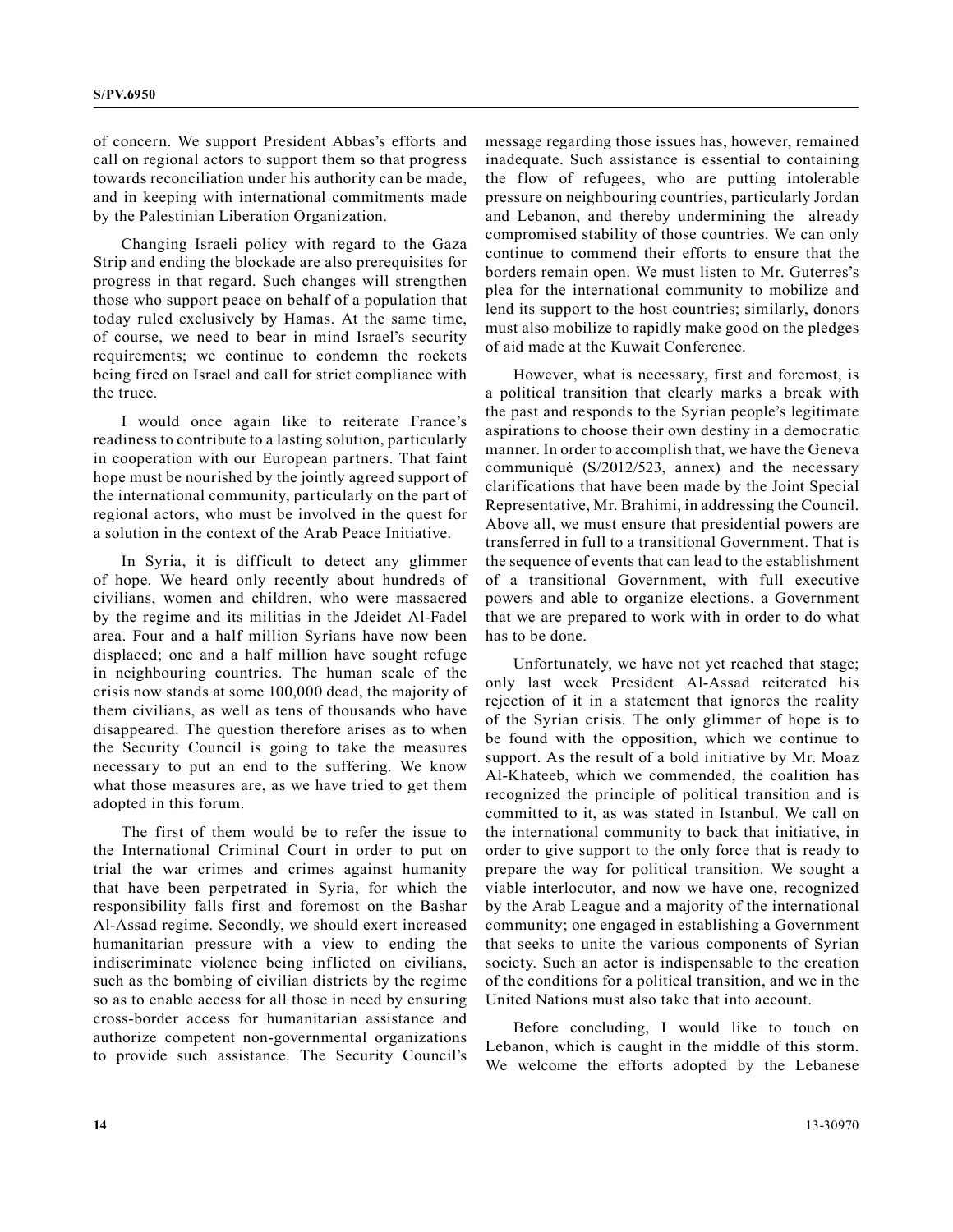Government, under President Sleiman, to implement the so-called disassociation policy, the only policy that can protect Lebanon from relapsing into civil war. While events on the border continue to increase in number and violations by Syria of Lebanon's borders are growing, we appeal to the Lebanese people to continue to uphold the principles agreed on in the Baabda Declaration, in the interests of their country's stability. We welcome the fact that agreement was rapidly reached on nominating Mr. Tamam Salam as Prime Minister, as well as the efforts to ensure a speedy agreement on the composition of the new Government, and the organization of parliamentary elections on a consensus-based approach and within the constitutional time frame.

In conclusion, this is a region that is on the brink of disaster as a result of the Syrian crisis, as a result of the burden represented by the refugees, which is creating sociopolitical problems, and the problem of radical terrorism, which is spreading, as we feared, over the slaughterhouse that Syria has become. We cannot afford to ignore this region, which is strategically so crucial to global peace and security and which will, without our prompt action, spiral into a chaos that will spill over beyond the Middle East. We face a choice: either we support the resolute action of the international community by backing the United States in ensuring that the peace process between the Israelis and the Palestinians can move forward and produce a lasting settlement, or we do not. We must display similar enthusiasm in tackling the Syrian situation in our search for a political transition, an enthusiasm that we have so far failed to display, thus allowing the region to plunge ever more deeply into the abyss.

**Ms. Lucas** (Luxembourg) (*spoke in French*): I would to thank Under-Secretary-General Jeffrey Feltman for his briefing. I also thank the Permanent Observer of Palestine and the Permanent Representative of Israel for their statements.

Luxembourg fully associates itself with the statement to be made by the observer of the European Union during this debate.

First, I would like to address the peace process in the Middle East. Today, we have an opportunity to develop a serious political initiative to achieve a negotiated two-State solution based on the 1967 borders. Recent visits to the region by President Obama and Secretary of State Kerry are important milestones in the relaunching of the peace process. It is crucial that, for the sake of Israelis and Palestinians alike, both

parties now make a genuine commitment to overcoming the stalemate, resuming negotiations and developing an action plan with a clear timetable. There is an urgent need to move forward. In the current context, doing nothing is tantamount to regressing.

Recent remarks by Israeli authorities reiterating their commitment to the two-State solution are a first step in the right direction. The new Israeli Government must now translate those words into action and adopt measures conducive to the resumption of talks by stopping all settlement activity and respecting the agreements reached with the Palestinians.

Luxembourg is indeed deeply concerned by the settlement policy. We deplore the initial authorization, granted at the beginning of April, for a new construction project, the pursuit of existing settlement projects and the demolition of Palestinian infrastructure. We also deplore the statements made last week by some members of the new Israeli Government in support of efforts to strengthen the settlements, including in the E-1 sector.

No one in Palestine will believe that the peace efforts can succeed if settlement activities continue, if the blockade of Gaza continues, if the construction of settler roads increases, if the wall of separation continues to tear Palestinians from their lands, and if administrative detentions continue. Such illegal actions only exacerbate tensions and suffering and undermine confidence in the future of the peace process. It must be emphasized that such actions are contrary to the vision of two States coexisting in peace and security.

Palestinians, too, must of course create conditions conducive to the resumption of talks by meeting their commitments, observing the Quartet principles and continuing their efforts to combat terrorism. We condemn, in this context, the rocket fire of recent weeks that has targeted civilians in southern Israel. Nothing justifies violence. Those attacks are unacceptable.

It is with regret that we learned of the resignation of Mr. Salam Fayyad as Prime Minister of Palestine. We take this opportunity to thank him for his service to his people in that difficult position, particularly with regard to the establishment and strengthening of Palestinian State institutions. It is important that his work be continued at this crucial time for the peace process.

Indeed, 2013 will be a decisive year. It is no longer time to listen, or even to talk. It is time for action, and, for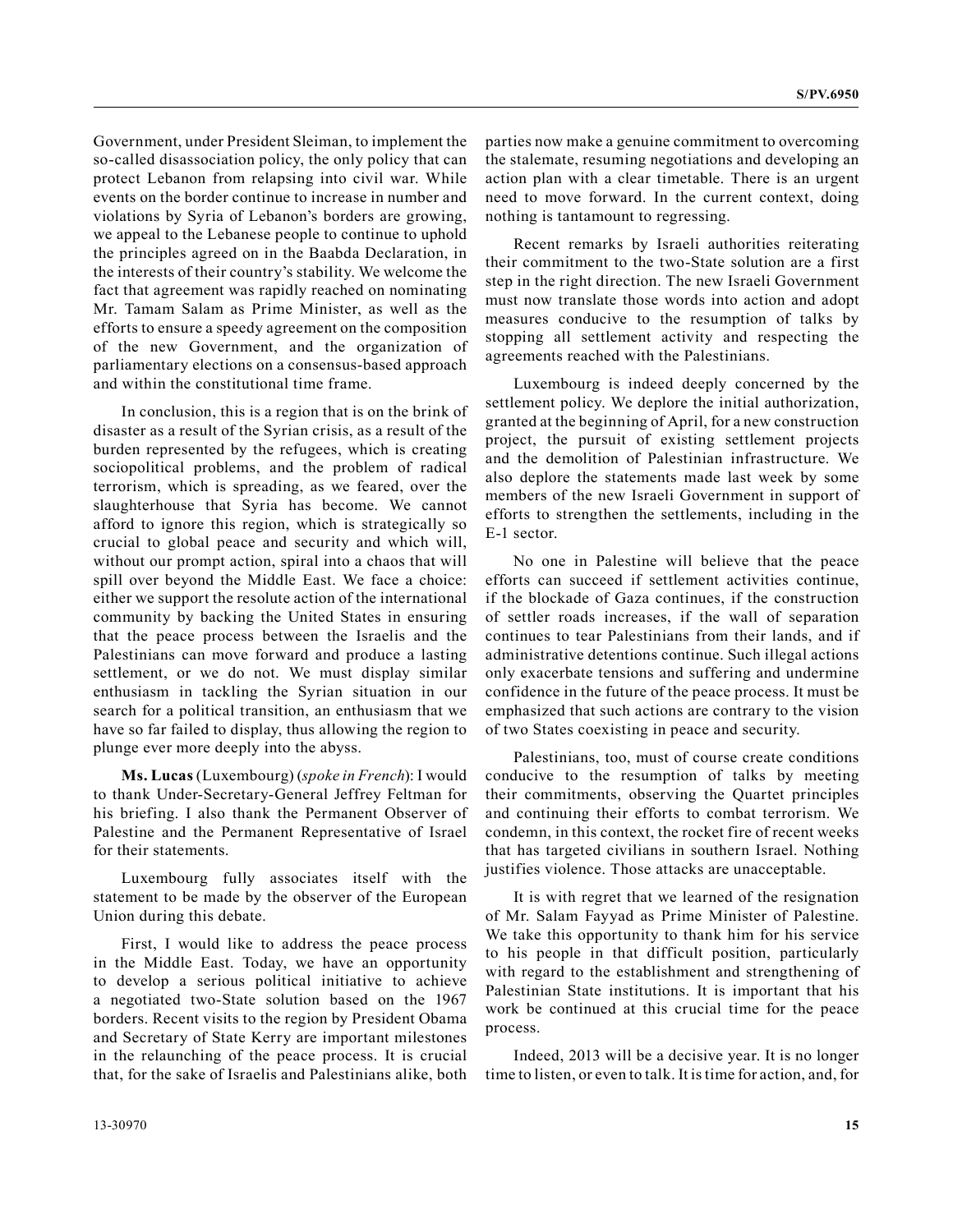the umpteenth time, we must avoid giving rise to bitter disappointment and the anger and violence that follow. With its partners in the European Union, Luxembourg is ready to actively contribute to the efforts to revive the peace process, in close cooperation with key actors, the Quartet and the countries of the region.

I now turn to Syria. While the situation is worsening by the day, words can no longer describe the horrors experienced by the Syrian people, including the use of missiles and cluster munitions, torture, sexual violence and the recruitment of children for military aims. It would be difficult to provide an exhaustive list of all the crimes committed on a daily basis. Like others, we are gravely concerned by the possible use of chemical weapons. It is urgent that the commission of inquiry set up by the Secretary-General be able to visit Syria and given full access in order to shed light on all the credible allegations of the use of chemical weapons.

The list of crimes condemned by human conscience, unfortunately, grows ever longer. Those crimes must not go unpunished. We said it in January, and we repeat it today forcefully — in the absence of a credible process of accountability at the national level, a referral to the International Criminal Court is essential.

The Joint Special Representative of the United Nations and the League of Arab States, Mr. Lakhdar Brahimi, and the Emergency Relief Coordinator, Ms. Valerie Amos, told the Council last week (see S/PV.6949) that Syria is nearing the breaking point — the point of no return. Syria is collapsing. It is therefore urgent for the Security Council to act before it is too late.

This past Thursday, the Council was able to take a first step in agreeing on a message calling for the lifting of restrictions on humanitarian access and to facilitate the delivery of humanitarian aid across borders. It is absolutely unacceptable that the work of United Nations agencies in Syria should be hindered and that humanitarian convoys should be the target of attacks. All parties to the conflict must respect their obligations under international humanitarian law, including access for humanitarian and medical personnel and the protection of humanitarian workers.

At the same time, the Council called on all parties to the conflict to cease armed violence and stressed the need for a political process leading to a political transition on the basis of the Geneva communiqué of 30 June 2012 (S/2012/523, annex). That message was a first step; we must now go further. If we want the Council to fulfil its primary responsibility under the Charter, we must overcome our divisions and work to bring the parties back into dialogue as soon as possible and to reach a political solution, considering the gravity of the humanitarian situation.

The Syrian National Coalition is a legitimate interlocutor on the opposition side. We must give it our full support, encourage it to increase its representativeness and inclusiveness, and focus its efforts on a common vision of the political transition so that it can ensure a political solution for the future of Syria and build on the proposals for dialogue made by Mr. Moaz al-Khateeb. President Al-Assad must realize that he cannot prevail on the battlefield or cling to power indefinitely. He cannot claim to represent the legitimate aspirations of the Syrian people.

The conflict has overflowed Syria's borders. No neighbouring country has been spared the security and humanitarian impact of the war in Syria. It is no exaggeration to say that Lebanon and Jordan face an existential threat. We once again express our gratitude to the neighbouring countries for the solidarity with which they continue to host refugees fleeing Syria. In this tragic situation, it is now more important than ever to deliver on the pledges made at the Kuwait City conference on 30 January.

For its part, Luxembourg has fulfilled its commitments and transferred the funds promised to United Nations agencies and programmes. Given the growing needs, our Government decided last week to make an additional contribution of humanitarian aid amounting to  $E1$  million.

I will conclude my remarks by urging the Syrian authorities to stop the cross-border firing, and to fully respect the sovereignty and territorial integrity of Lebanon and other neighbouring countries. We welcome the continued efforts of President Michel Sleiman to preserve the unity and stability of Lebanon. We call on all parties to respect the policy of dissociation adopted by Lebanon. In general, everything must be done to prevent the Syrian conflict from spreading to the regional level.

**Sir Mark Lyall Grant** (United Kingdom): I thank Under-Secretary-General Feltman for his briefing this morning, and the Permanent Representative of Israel and the Permanent Observer of Palestine for their important statements.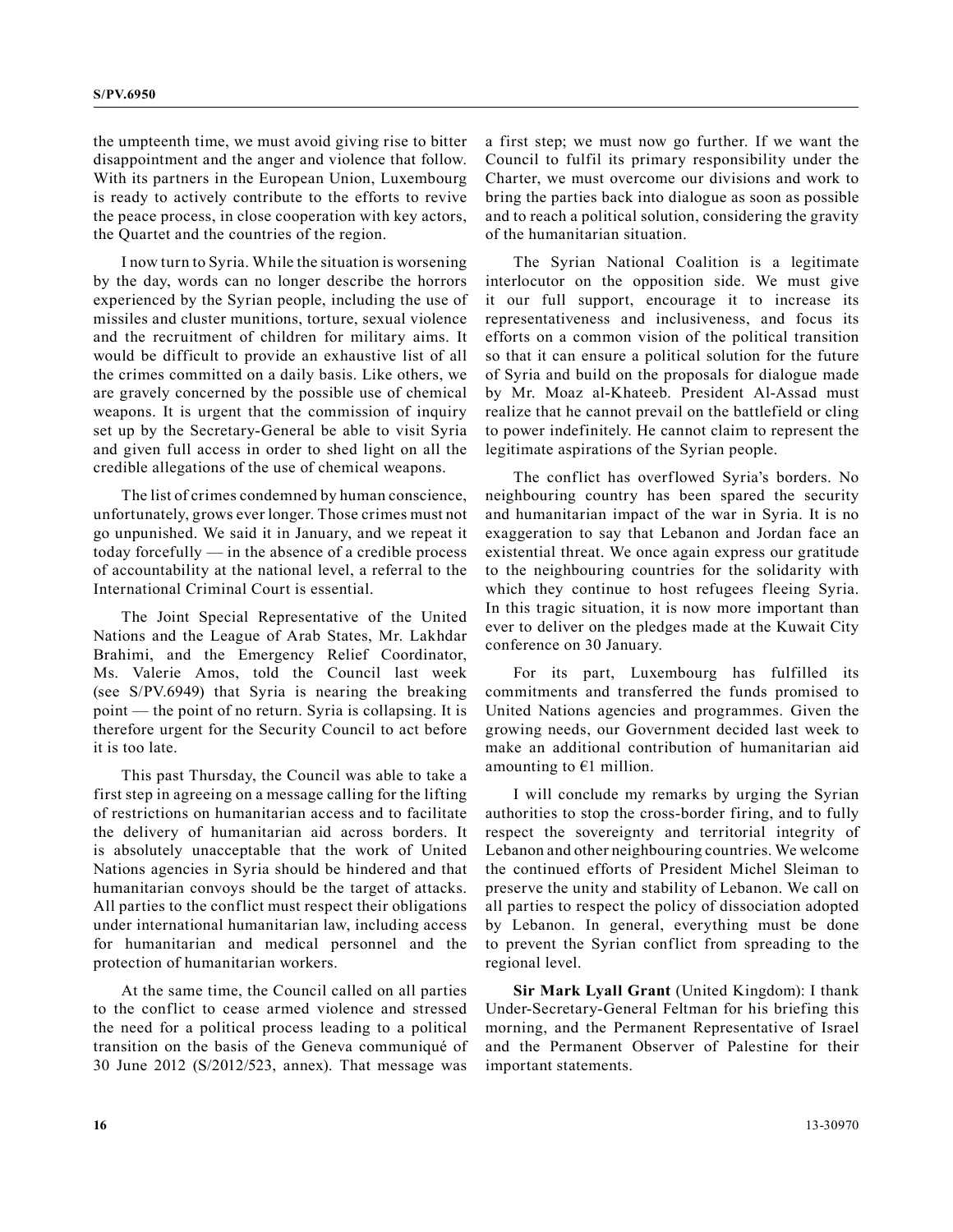The Middle East peace process remains central to events in the wider region. As President Obama said in Jerusalem last month, peace is necessary, just and possible. We welcome the efforts already undertaken by Secretary Kerry and the good will with which they have been received by the parties themselves. The United Kingdom stands ready to mobilize the European Union behind any decisive moves for peace. We share the vision of a world where the Israeli people live in safety and security alongside the Palestinian people, who have a sovereign, viable State of their own.

But if that vision is to be realized, both parties must urgently take steps to rebuild confidence and faith. Events this month present a mixed picture. We welcome reports of an agreement to end the hunger strike by Palestinian prisoner Samer Issawi. However, the United Kingdom remains concerned at the continued widespread use of administrative detention by Israel, particularly given Israel's agreement in May 2012 to limit its use.

The continued use of live fire by the Israel Defense Forces (IDF) resulted in the deaths of two Palestinian teenagers. On the other side, Molotov cocktails were reportedly used against the IDF during clashes in Tulkarem earlier this month. My Government has called for an investigation into these clashes. There has also been a worrying number of rockets fired from Gaza into Israel over the past month. We condemn such actions. The period of calm since November has been welcome, and we call on all those responsible to respect in full the ceasefire. Lastly, the disturbing trend of settler violence continues. We welcome the investigations launched so far by the Government of Israel, and look forward to all perpetrators of such acts being held to account.

Economic and political stability is key to creating the conditions for peace. As my Foreign Secretary said on 14 April, we regret the news of Mr. Salam Fayyad's resignation as Palestinian Prime Minister. His dedication and energy allowed the Palestinian Authority to take great strides forward in building the institutions necessary for a future Palestinian State. We must continue to support these institutions. In this context, we welcome Israel's decision of 25 March to resume the transfer of tax revenues to the Palestinian Authority, in line with its international obligations, and we expect this to continue. The United Kingdom remains a strong supporter of and a major financial donor to the Palestinian Authority.

As I said in January's debate (see S/PV.6906), we want 2013 to be a year of peace for the Israelis and Palestinians. This will require Prime Minister Netanyahu and President Abbas to show the bold and decisive leadership needed to achieve the lasting peace that the people of the region deserve. We hope that they wil live up to our expectations.

Turning now to Syria, I would like to start by expressing outrage at this week's reports of the killings by Syrian Government forces of hundreds of people, including numerous women and children, in the suburbs of Damascus. As my Foreign Secretary said on Monday, this was yet another reminder of the callous brutality of the Al-Assad regime and the terrible climate of impunity inside Syria.

Our primary and urgent goal remains a political settlement to the conflict. We remain steadfast in our support for the efforts of Joint Special Representative Brahimi, but his room for manoeuvre is shrinking rapidly. The Al-Assad's regime's violence, fueled by the few countries that still support it, is becoming increasingly extreme, from the use of Scud missiles against civilians to the regime's alleged use of chemical weapons. We strongly support the Secretary-General's investigation into all allegations of chemical weapons usage, and urge the Syrian authorities to provide full, unfettered and immediate access to the investigation team.

The catastrophe caused by Al-Assad's brutal regime is rapidly becoming the biggest humanitarian disaster of the twenty-first century. Ten million people — half of Syria's population — are likely to be in need of humanitarian assistance by the end of this year. This includes up to 4 million refugees, whom the United Nations assesses will have fled Syria by the end of 2013. More than 50,000 more people have died since the last draft resolution on Syria was vetoed in July 2012, yet action by the Council remains conspicuous in its absence.

With our partners, the United Kingdom will do everything we can to support the moderate opposition in order to build pressure for a political settlement for a free and democratic Syria. Last weekend in Istanbul, Foreign Ministers from the Friends of Syria core group met with the National Coalition. In their declaration, the Coalition underlined its commitment to a political solution and transition, to guaranteeing the rights and participation of minorities in shaping Syria's future, to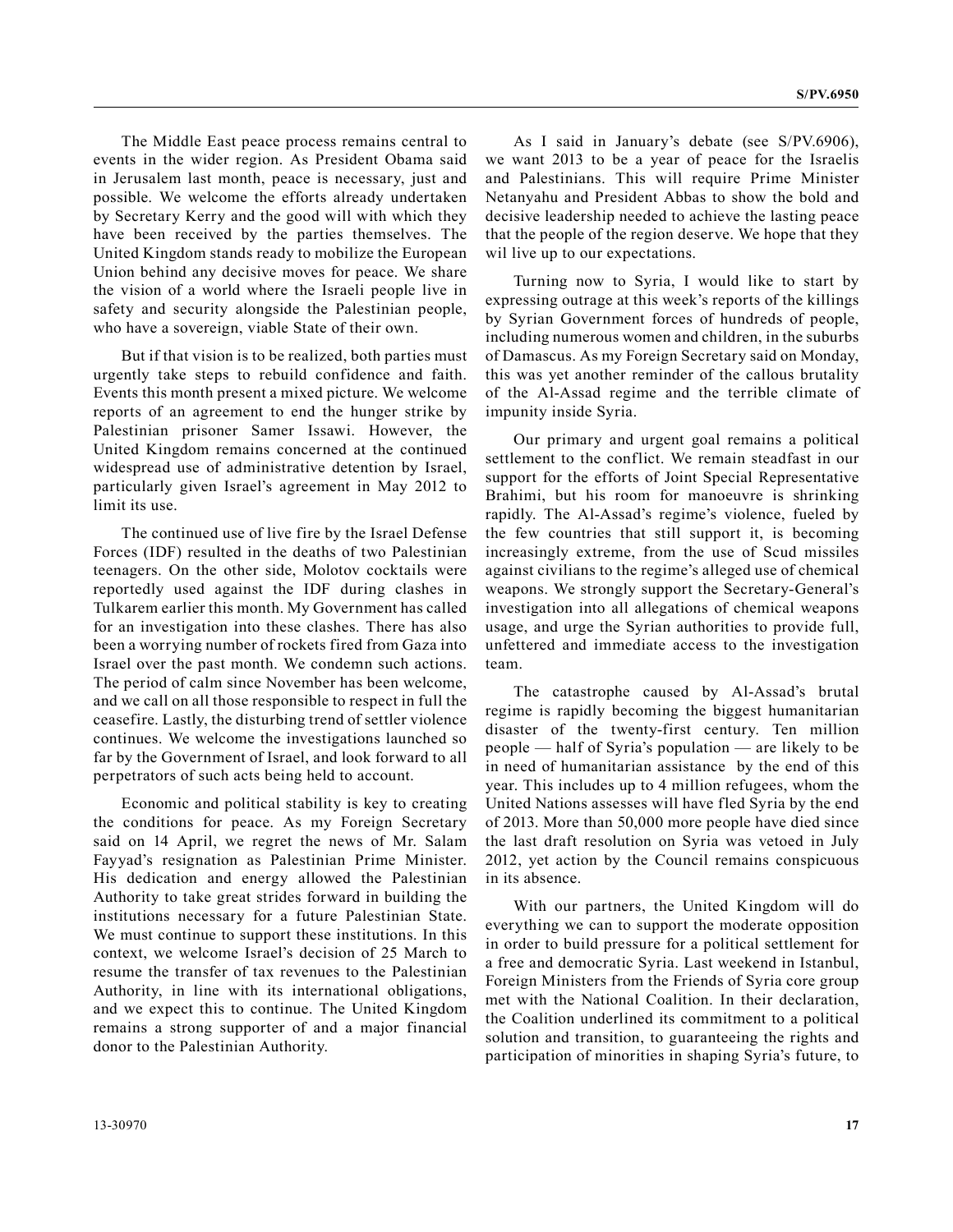rejecting terrorism and to guaranteeing the safety of chemical weapons, and reiterated its commitment to human rights and international humanitarian law.

In return, the core group of 11 countries reiterated their support for a political solution, agreed to increase significantly their support to the Coalition, and to channel all practical assistance through the Supreme Military Council. They urged the international community to provide more support to countries hosting Syrian refugees.

The United Kingdom commends Jordan, Lebanon, Turkey and Iraq for their generosity in offering vital sanctuary to those fleeing Syria. Despite the strain on their resources, we urge them to continue to keep their borders open. The devastating impact of the crisis on regional stability underlines the urgent need for a political solution. There can be no doubt that the situation poses a clear and immediate threat to international peace and security.

But neighbouring countries cannot shoulder the refugee burden alone. The United Kingdom has provided \$260 million in humanitarian funding, and has delivered fully on the pledges we made at the Kuwait donor conference. We call on all States to do likewise, and immediately translate pledges into actual financial contributions. Doing so will enable the United Nations to scale up its response. We hope that those countries that have yet to make financial commitments will reconsider their position.

The Syrian Government and other parties to the conflict must immediately remove all impediments to the delivery of aid. The situation outlined by Under-Secretary-General Valerie Amos to the Council last week (see S/PV.6949) is totally unacceptable. Every truck needing a permit has to be signed off on by two ministers. As many as 10 notes verbales are needed for one aid convoy. The number of approved non-governmental organizations has been reduced from 110 to 29.

All parties in Syria must ensure that humanitarian agencies can deliver life-saving aid effectively, safely, fully and without impediments, in line with their obligations under international humanitarian law. We call on the Syrian Government to urgently facilitate free and unfettered access to all areas of Syria, including to agencies delivering assistance across lines and across borders from neighbouring countries. The Security Council must address this issue urgently.

Finally, those who commit human rights abuses must be held to account. We call on the Syrian authorities to grant the commission of inquiry immediate, full and unfettered access throughout Syria. We strongly support calls for the Security Council to refer Syrian to the International Criminal Court. The United Kingdom remains at the forefront of international efforts to ensure that those who commit war crimes and crimes against humanity feel the full weight of international justice.

**Mr. Churkin** (Russian Federation) (*spoke in Russian*): The situation with regard to the settlement of the crises in the Middle East remains quite fragile. That was confirmed yet again by the renewed tension in early April when Palestinian fighters from Gaza fired rockets at Israeli territory, and the Israeli Air Force, in response, struck the Gaza Strip. In recent days, the situation in the West Bank deteriorated quite seriously when demonstrations, following the death of a Palestinian detainee, led to clashes with Israeli soldiers. Fortunately, that did not turn into yet another large-scale wave of violence.

That fragile situation, of course, is grounds for our deep concern. We affirm our condemnation of all terrorist manifestations, including the firing of rockets at the south of Israel. We agree that terrorism should be fought mercilessly. However, the use of force against civilians, the violation of human rights and the violation of international humanitarian law are also unacceptable. We restate our conviction of the principle that active assistance is needed to get negotiations and contacts between Israelis and Palestinians to resume. Negotiations must be resumed without preconditions, but on the well-known internationally recognized basis that is spelled out, inter alia, in the statement of the Quartet of international mediators dated 23 September 2011, which was reaffirmed in the statement following the outcome of the Group of Eight Summit in London on 11 April of this year.

Renewed armed confrontation and violence are all deadly for any resumption of Israeli-Palestinian negotiations. We urge all interested parties to abide by the November 2012 ceasefire agreements between the Israelis and the groups active in Gaza, and on that basis, to move towards a complete lifting of the blockade on the Gaza Strip. It is important to avoid any steps impeding the search for ways to unblock the Palestinian-Israeli settlement process as a whole. At the same time, the parties must make efforts to restore and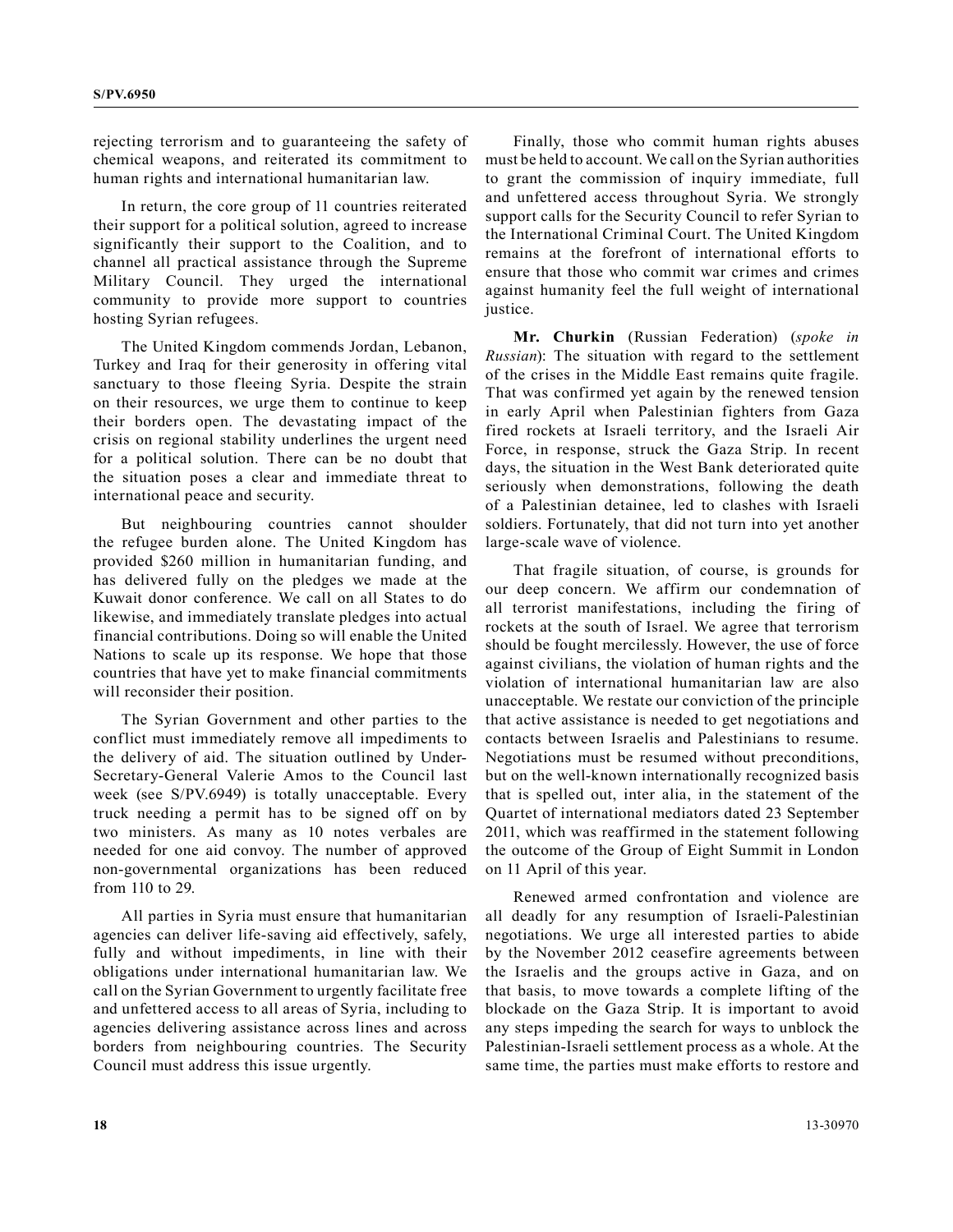strengthen mutual trust. Especially important in that regard is, in our view, the halting of settlement activities and the resolution of pressing humanitarian issues, including those related to the violation of international humanitarian law with regard to Palestinian detainees and prisoners.

We welcome the agreements achieved leading to the suspension of the hunger strike by a Palestinian detainee. We note the substantial contribution of the departing Prime Minister of the Palestinian Authority, Mr. Salam Fayyad, who was working to establish Palestinian statehood. The international community must remember that economic progress simply is not sustainable as a result of continuing occupation and the dangerous impasse around the Middle Eastern settlement.

In regard to the restoration of Palestinian unity, based on the Palestine Liberation Organization platform, that is not only an important factor for success in the negotiations process, but it is also a guarantee for the implementation of possible peace agreements. We are convinced that the relaunch of the negotiations process and transcending the accumulated mistrust can be served by a ministerial meeting of the Quartet, preferably with the involvement of Arab States and with the participation of Israelis and Palestinians.

The events in the Syrian Arab Republic have been unfolding according to a tragic scenario. We decisively condemn the siege by armed opposition fighters of the Aleppo metropolitan bishops of the Greek and Syrian Orthodox Churches. That criminal provocation again confirms the extremists' designs to fan the flames of ethnic and religious division. That was done just two days following the national coalitions in Istanbul, which presented a declaration guaranteeing equal rights for minorities, including religious minorities. That bears witness to nothing more than the fact that either its leaders are simply untrustworthy or they simply do not control the situation. After all, the incident took place along the Turkish border in the so-called liberated territory, which have been receiving generous outside assistance.

We are puzzled by the European Union's decision to allow the import of oil and oil products from those territories, regardless of how hard the authors of the dangerous decision — disregarding the norms of international law and the principle of international sovereignty — try to present their actions as a gesture of support for moderate opposition. There is no need to be a prophet to understand that the money will invariably flow to the strongest armed groups, and that those are the radicals and extremists, including terrorists affiliated with Al-Qaida, namely Jabhat Al-Nusra, which holds a great many of the oil-rich areas outside Syrian Government control. Also alarming is the readiness of number of States to supply illegal groups in Syria with arms, which, after all, risk ending up in the hands of terrorists raging around the territory of the country. If the idea of all-out war to the bitterest of ends, fueled by an aggressive minority of the international community, prevails, that will only further degrade the situation and lead to the growth in terrorist activity, including in neighbouring countries.

In contravention of the objective of initiating political dialogue, a number of allies of the armed opposition have been secretly pushing an extremely harmful draft resolution on Syria in the General Assembly. We also urge Members not to yield to attempts to sidestep, on the basis of various pretexts, the investigation requested by the Syrian authorities regarding the alleged use of chemical weapons near Aleppo on 19 March. Unfortunately, the Secretariat has not shown the requisite consistency and transparency here. The increasing confrontation reaffirms the need for a rapid end to all violence, for the respect of human rights, for restoring the humanitarian situation and for assisting internally displaced persons and refugees in neighbouring States. It is important to urge international humanitarian organizations and the Syrian Government to maintain the existing level of trust and constructive cooperation, preventing any undermining of that trust through artificial politicization of the humanitarian problem.

The current priority is to force all warring sides to cease all violence, to take a seat at the negotiating table and to reach agreement on the creation of a transitional governing body as provided by the 30 June 2012 Geneva final communiqué of the Action Group for Syria (S/2012/523, annex). There is a need to step up the joint efforts to implement the agreements and to avoid being drawn into the dubious campaign to legalize structures that seek to replace the legitimate Government of Syria, especially at the United Nations, the mission of which is after all to be the guardian of international legality.

**Mr. Quinlan** (Australia): We express our thanks to the Under-Secretary-General of Political Affairs, Mr. Feltman, for his briefing this morning.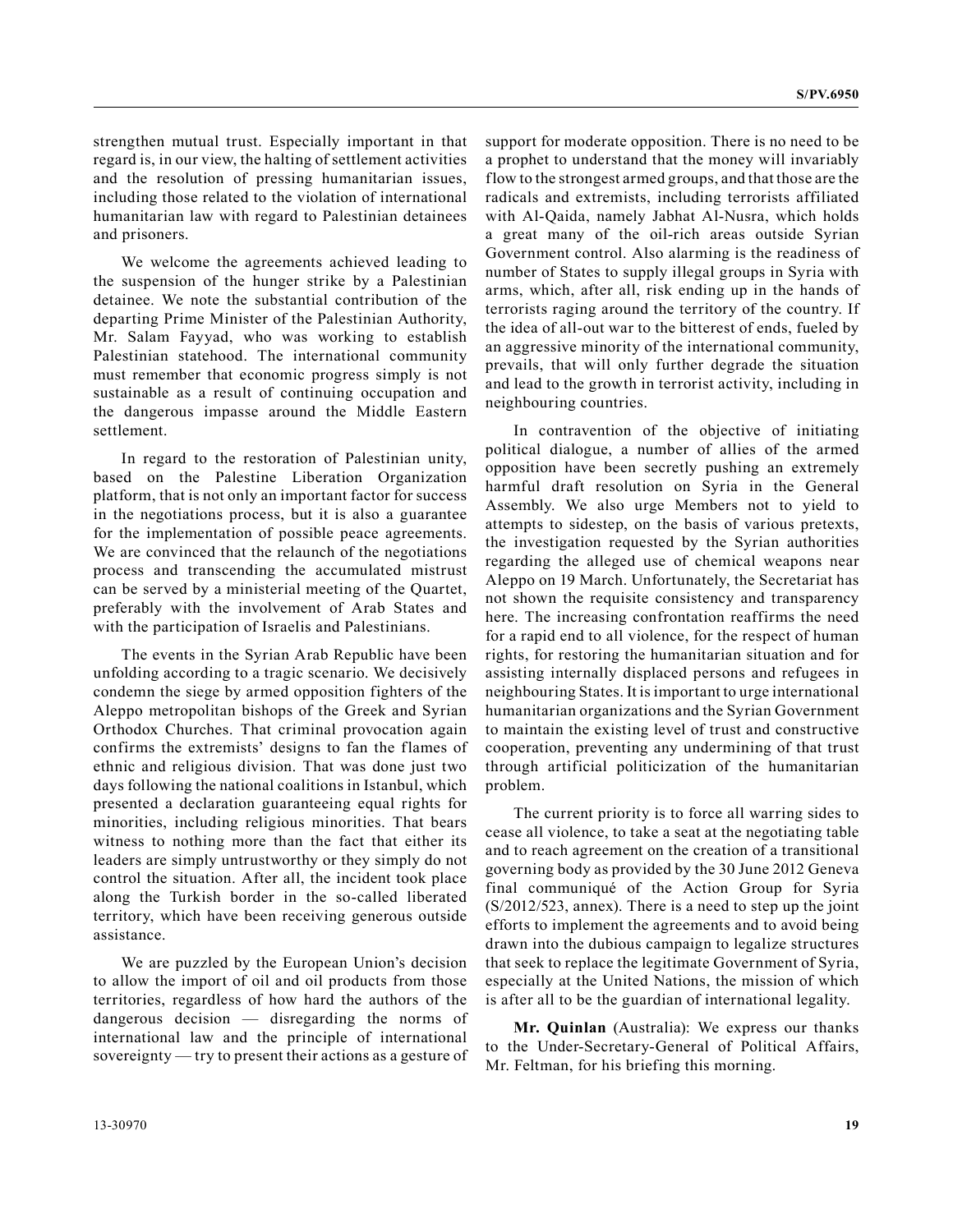As we know, the deepening crisis around the conflict in Syria is quite rightly an overriding preoccupation. It should be, but we should of course not also be deterred from the imperative of reinvigorating the peace process between Israel and Palestine. Australia supports all efforts to achieve lasting security for Israel and the establishment of an independent and viable Palestinian State. A durable two-State solution will only be achieved through direct negotiations without preconditions on the basis of the 1967 boundaries and with agreed land swaps. There is a window of opportunity now to re-engage in the peace process, which we simply must not miss.

Australia welcomes United States President Obama's visit to the region and the work being done by United States Secretary of State Kerry. United States leadership is crucial. Prime Minister Netanyahu has confirmed his new Government's commitment to a peaceful two-State solution, to sit down at the negotiating table without preconditions, and to work together to end the conflict. And President Abbas said, the Palestinians were prepared to implement all their commitments and obligations. Those declarations need to be translated quickly into actions by all parties. There are some signs of a more conducive environment for Israelis and Palestinians to re-engage in direct negotiations. We welcome the restraint shown by Israel following recent rocket attacks from Gaza and urge all sides to abide by the November ceasefire. Equally, we welcome the restraint shown by the Palestinian Authority in refraining from taking unilateral action in international forums. Of course, more needs to be done by both sides. In particular, illegal settlement activity directly undermines the prospects for peace and threatens the viability of a Palestinian State.

Continuing donor support to Palestinian economic development is crucial, as is ongoing economic reform by the Palestinian Authority. We regret Prime Minister Fayyad's resignation at this important juncture. We appreciate his role in building the institutional foundation for a future Palestinian State and his efforts in promoting economic development and in driving reform. The Authority must not allow his achievements to be lost, and we must continue to support its efforts. We look to Israel to take immediate steps to ease restrictions and allow the development of a sustainable Palestinian economy. We welcome the resumption of tax transfers, but the clearance of tax revenues needs to be improved on a sustained basis.

We urge the Palestinians to cease all acts of violence against Israel, resolve their internal differences and unite for peace. The ongoing stalemate in the peace process is, of course, not in the interests of Israel, the Palestinians, the region or the international community, and it is well past time, but still possible, for that stalemate to be broken.

Just as the stalemate in the peace process has implications for regional stability, so too does the deepening crisis in Syria, where Palestinians are among those who are suffering from the conflict. There are approximately 500,000 Palestinians in Syria, many now facing displacement and discrimination. Like other Council members, Australia was chastened by last week's briefings on the humanitarian and human rights situation in Syria by senior United Nations agency heads (see S/PV.6949). The situation in Syria is now clearly at a tipping point. The scale of the humanitarian crisis, its impact on the Syrian people and its destabilizing impact on its neighbours and the region must be of decisive concern to the Council. The cost of further inaction is unbearable for the Syrian people themselves. It is also unbearable for Syria's neighbours, especially Lebanon and Jordan, but also Turkey and Iraq, which are facing destructive pressures from refugee flows, spillovers of violence and cross-border violations.

There were 3,000 refugees per day in January, 5,000 in February, 8,000 in March, and more this month. One in four of the people living in Lebanon are Syrian. One in five of the people living in Jordan are Syrian. As the violence worsens, the effects become exponential and our ability to cope collapses. All parties, in particular the Syrian authorities, must cooperate fully with the United Nations and other humanitarian agencies to allow access for these organizations and to remove obstacles to the provision of humanitarian assistance. As Under-Secretary-General Amos told the Council on 18 April, this needs to include cross-border access. The safety of all humanitarian personnel, medical workers and medical facilities must be ensured.

In the face of this growing humanitarian catastrophe and the direct threat to the security and stability of Syria's neighbours, the Council must act decisively to meet its Charter responsibility to maintain peace and security and to help end the conflict in Syria. Mr. Brahimi has made clear to the Council how it can support his efforts, including through building on the agreement reached by the Action Group in Geneva last June. It is well past time for the Council to respond to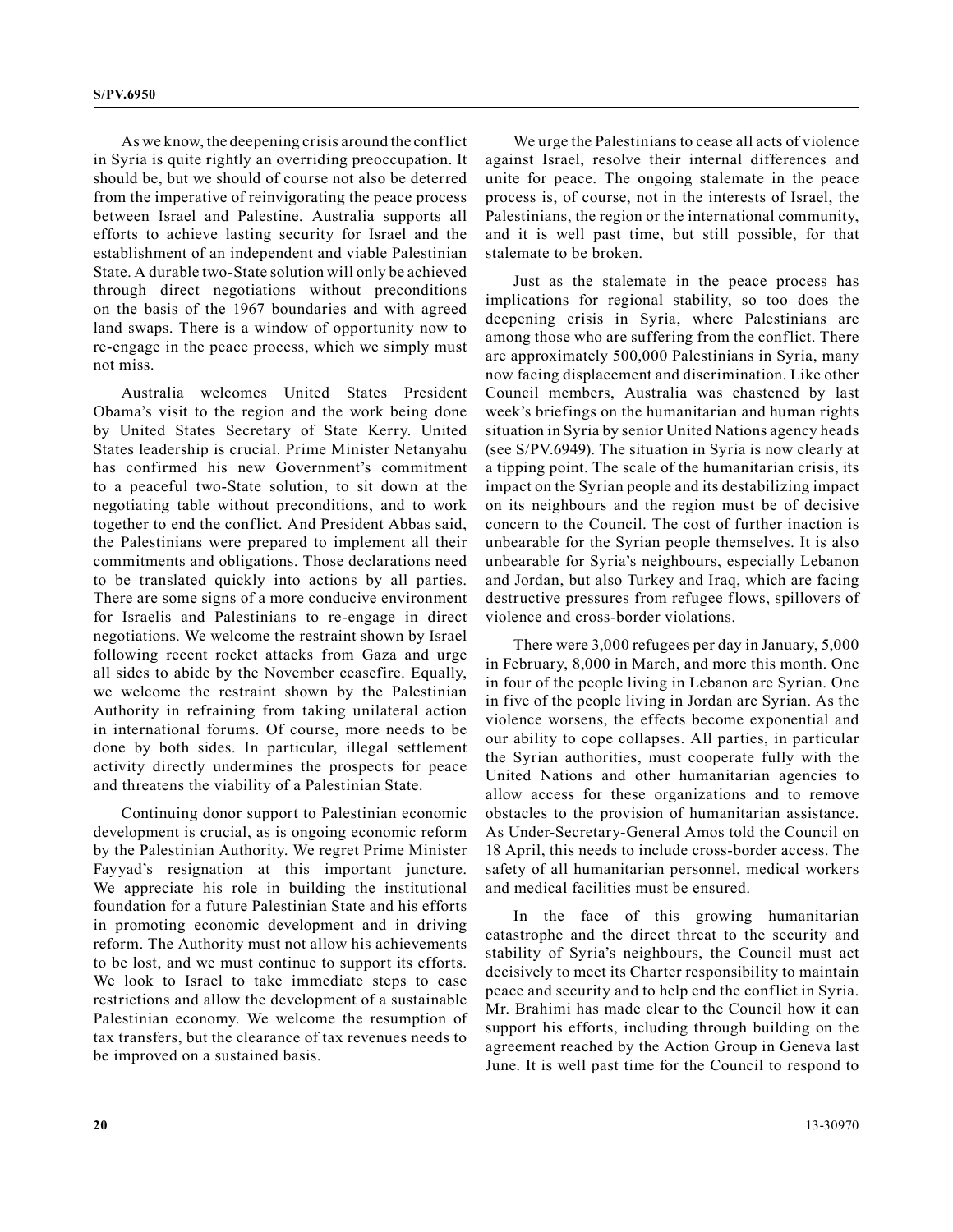Mr. Brahimi's plea and act firmly so that a political solution can be realized and the crisis brought to an end.

We call on both the Syrian Government and the opposition Syrian National Coalition to engage in meaningful genuine dialogue for an orderly and inclusive transition towards a future Syria that is democratic and exercises the rule of law. Respecting international humanitarian law, reaching out to minority communities, and rejecting and extremist ideology will be instrumental to the future Syria.

We remain seriously concerned over all allegations of the use of chemical weapons in Syria, and call on the Syrian Government to allow immediate and unhindered access for the Secretary-General's investigation into those allegations. Should they be substantiated, the Council must be prepared to respond swiftly and credibly.

We are now in the third year of the Syrian conflict. The Council simply cannot continue to fail to do what we all know we need to do by beginning to end this catastrophic situation.

**Mr. Loulichki** (Morocco) (*spoke in Arabic*): At the outset, I wish to thank Mr. Jeffrey Feltman for his comprehensive briefing on the recent developments in the Middle East, including the Palestinian question.

Since the peace process was interrupted in 2010, the Palestinian cause has experienced an historic and decisive turning point, requiring the international community as represented by the Council to intervene to ensure the resumption of the peace process in the region and to expedite progress towards a comprehensive and lasting peace, which is the only guarantee of security and stability for all the peoples of the region.

The visit to the region by President Barack Obama and the initiatives of John Kerry offer a glimmer of hope for a reinvigorated peace process between the Palestinian and the Israelis aimed at achieving the two-State solution. We welcome that visit and the ensuing initiatives. We wish those initiatives every success in helping to reinvigorate the peace process and the negotiations.

In that regard, allow me to recall once again that the Arab side has repreatedly, and most recently at the Arab League Summit held in Doha in March, proven its committment to a lasting and fair peace in the Middle East as a strategic option, and to the principles of the peace process and, in particular, the Arab Peace Initiative, the significance of which has been restated at successive League of Arab States Summits held since 2000.

Experience has shown us that the flexibility shown by the Arabs and the Palestinians has unfortunately been stymied by the ongoing settlement and colonization activities, in particular in the city of Jerusalem. This poses a serious threat, preventing an internationally acceptable solution, as settlement activities have been roundly and consistently condemned and rejected by the international community. This practice infringes upon international law, flouts Security Council resolutions, and prevents the establishment of an environment conducive to the resumption of negotiations.

We are all aware that the city of East Jerusalem has been the primary target of the settlement policy, which seeks to alter the geographic, cultural and demographic composition of a city that is of key symbolic significance to all practitioners of holy religions. Its nature cannot be modified. The city cannot be isolated from Palestine.

The Kingdom of Morocco chairs the Al-Quds Committee of the Organization of Islamic Cooperation. We call once again on the international community to shoulder its full historic responsibility to bring to an end to the violations of the sacred nature of holy sites, be they Christian or Muslim, and to ensure respect for the status of the city of Jerusalem as a territory for the coexistence of all holy religions.

The occupied Palestinian territory is facing dire economic circumstances. The further deterioration of the economic situation could endanger the economic gains made to date by the Palestinian Authority, thereby jeopardizing the creation of a Palestinian State. We can only welcome the efforts that have been made to resolve this situation and to prevent a further deterioration of the humanitarian situation in the occupied Palestinian territory.

Once again, we call for an end to the blockade that has been imposed on Gaza since 2006. It is a form of collective punishment imposed on more than 1.6 million Palestinian, including more than 1 million refugees. We underscore once again the importance of ensuring that the ceasefire agreed last November is not violated in order to ensure that the lives of innocent civilians are protected. That agreement preserves the security of all parties concerned, without exception.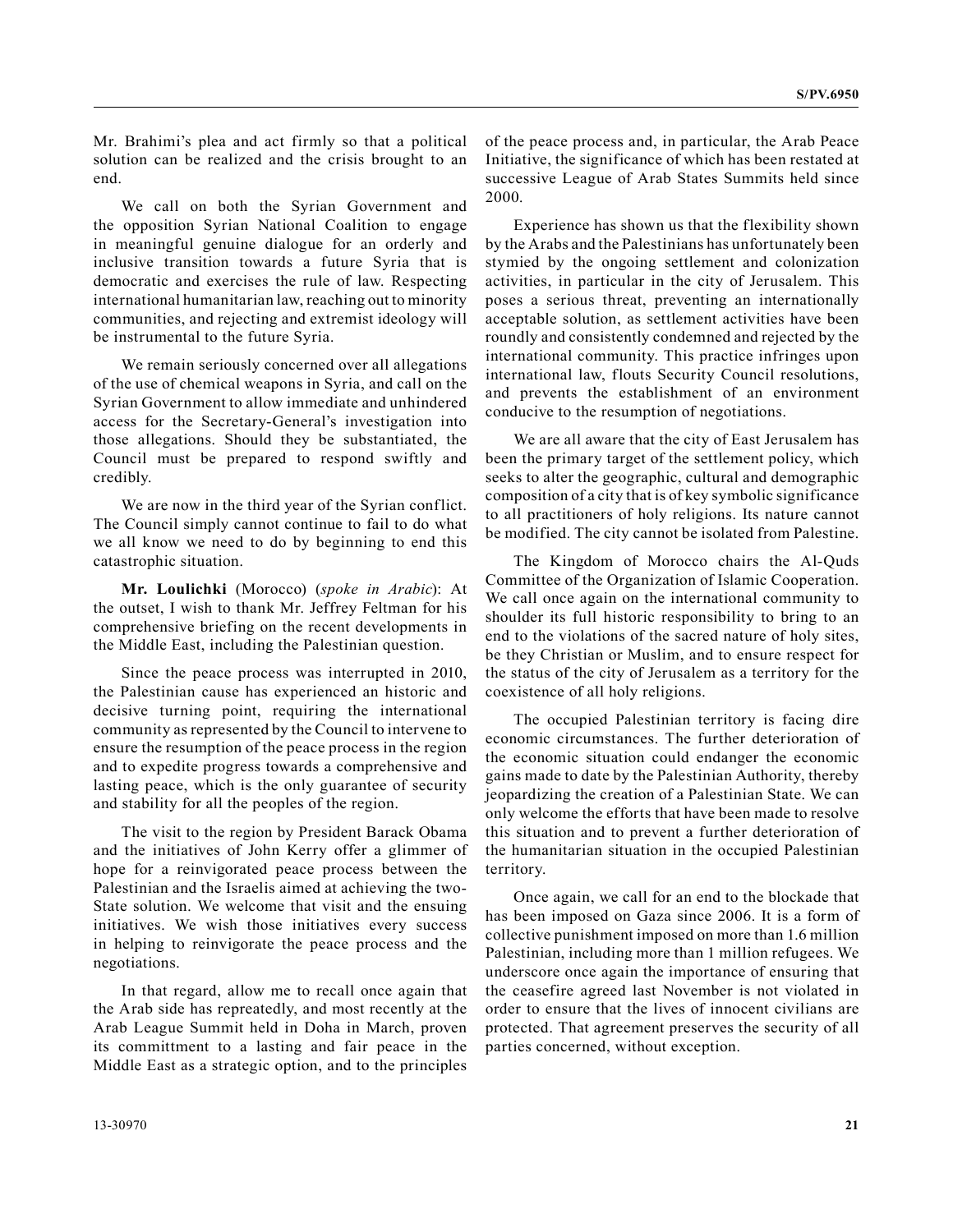Moreover, we call upon the Palestinian factions to fully abide by the national reconciliation process in Palestine. The unity of the Palestinian State is a prerequisite for ensuring that the Palestinian interests are upheld in the negotiations and that peace is achieved.

With regard to the issue of Palestinian prisoners, we again call upon Israel to put an end to the tragic fates of thousands of prisoners in its jails, including the sick, those on hunger strike, children and those under administrative detention.

We support the ongoing Palestinian determination to achieve international peace through negotiation. However, the region cannot endure a further failure in the peace process. That is why, today more than ever before, all parties must do their utmost to attain a two-State solution based on a political plan that is clear and through credible negotiations within a specific time frame and in accordance with a well-defined mechanism that will allow for the achievement of a two-State solution based on the 4 June 1967 borders. We hope that 2013 will be the year of a political settlement that will finally enable the Palestinian people to forge their own independent and viable State, with East Jerusalem as its capital, living side by side with Israel.

As a non-permanent member of the Council, the Kingdom of Morocco shall support all regional and international efforts to revive the peace process and fulfil the hopes of all the peoples of the region for are a Middle East where peace, prosperity and security prevail. Let us do our utmost to ensure that the Israeli Government also demonstrates political willingness to contribute, as it has done in the past, to the creation of a comprehensive and just peace in the Middle East, in accordance with the parameters recognized by all.

We have focused on the Palestinian issue because it lies at the heart of the Israeli-Arab conflict. We fear that the lack of a solution will lead to tragedies for the future of present and coming generations, which would tarnish the Organization.

We shall never forget the ongoing occupation by Israel of the Syrian Golan and southern Lebanon and we call upon Israel once again to withdraw from those territories so that a lasting and comprehensive peace may be achieved in the region.

Again, we restate our concern with regard to the situation affecting the brotherly Syrian people and its humanitarian impact. We are convinced that all forms of violence must cease and that the Council must be united in action in order to create an environment conducive to international efforts aimed at putting an end to the killings and to achieve a solution that will meet the aspirations of the Syrian people to freedom and coexistence among all its ethnic and religious components with a view to ensuring respect for Syrian national and territorial unity.

Once again allow me to recall our position, which is based on Lebanon's stability and the unity of its people. We commend the nationalist spirit of responsibility demonstrated by all the groups of Lebanese people in order to uphold the national sovereignty and territorial unity of Lebanon. We are certain that the Lebanese authorities are fully able, through dialogue and wisdom, to resolve pending matters and to reach agreement on the formation of a new Government so that the legislative elections can be held pursuant to Lebanon's Constitution.

**Mr. Musayev** (Azerbaijan): Let me commence by thanking you, Sir, for convening this debate on the situation in the Middle East. I also thank the Under-Secretary-General for Political Affairs, Mr. Feltman, for his briefing and the representatives of Palestine and Israel for their statements.

Discussions on the situation in the Middle East bring the whole set of pressing issues to the fore, the solution of which urges long-term dedication and the proper coordination of efforts by the international community. Although the Middle East peace process is definitely among such issues, the long-awaited breakthrough has so far been elusive. It is clear, however, that there is no alternative to peace and negotiations, and the establishment of the groundwork necessary for a credible peace process remains a core priority for the international community.

The latest developments in the region give hope that the situation may begin to move from its current standstill. Azerbaijan commends and supports the diplomatic efforts, particularly those currently undertaken by the United States, to facilitate the process, revive the negotiations and contribute to greater stability in the region. We also underline the importance of the Arab Peace Initiative, which provides the regional support for the achievement of a comprehensive, just and lasting solution.

As the Secretary-General has pointed out, all those involved should work to breathe new life into the peace process, create an environment conducive to the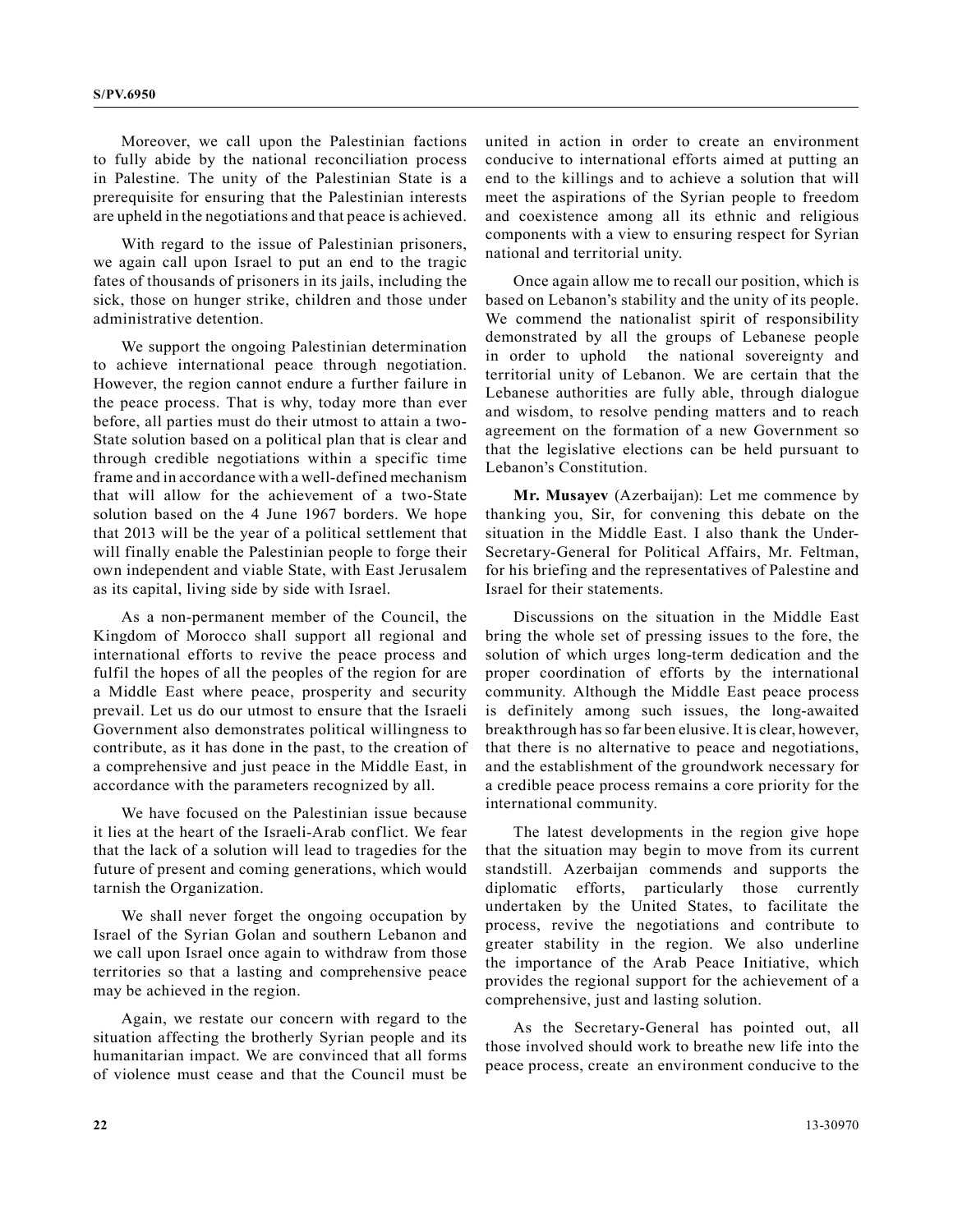resumption of negotiations, and establish a credible political horizon for achieving a two-State solution. As we have repeatedly stated, and I would like to stress once again, among the necessary prerequisites for success is the need to ensure that the process is guided by the normative standards set by the Charter of the United Nations and by the objective of achieving a comprehensive settlement based on international law.

Needless to say, the achievement of tangible outcomes will be impossible in the absence of strong commitment and dedicated efforts on the part of the parties. Settlement activities in the occupied Palestinian territory constitute a serious obstacle and threat to the peace process and the prospects of achieving a two-State solution. Azerbaijan has consistently condemned and rejected settlement practices, which are illegal under international law and which must cease immediately and unconditionally. It is important that the parties uphold their commitments to the 21 November 2012 ceasefire agreement and refrain from any action that may undermine it.

It is also essential to fully utilize the advantage of cultural diversity by promoting intercommunal dialogue and reconciliation while categorically rejecting and invalidating any manifestation of ethnic and religious intolerance. We support the ongoing efforts to achieve Palestinian reconciliation under the leadership of President Abbas, and express our hope that Palestinian unity will soon be achieved.

Economic and development support for Palestine must be promoted. The humanitarian situation also demands continued international attention and assistance, particularly in order to ensure the unimpeded provision of humanitarian aid throughout the region. It is also critical to put an end to the suffering of Palestinian prisoners and detainees.

The urgency for renewed peace efforts is unarguable. The moment of opportunity must not be missed. We would like once again to express our firm conviction that peace, security and prosperity in the Middle East are achievable with greater political will, a stronger commitment and concerted efforts at the regional and international levels.

**Mr. Masood Khan** (Pakistan): I thank you, Mr. President, for convening today's open debate on the Middle East. We thank Under-Secretary-General Jeffrey Feltman for his very insightful and timely briefing. This is an important time for Palestine and Israel, as well as the entire region. There is a slight tinge of optimism in Mr. Feltman's briefing today.

A flicker of hope appeared after the visits of President Barack Obama and Secretary of State John Kerry to the region. That tentative beginning, after a long hiatus, should be leveraged to generate the momentum for engagement and a resumption of the peace process.

The Security Council, the Quartet and the regional leaders need to energize the stalled peace process. While different bodies, including the Council, must play their role, it is conventional wisdom that the most decisive impetus for restarting the peace process will come from Israel and Palestine. Working towards sustainable peace is in the interest of both countries. We all know that a leadership role by the United States could persuade the two sides to come to the negotiating table. The process needs benchmarks and deadlines.

In his report pursuant to General Assembly resolution 67/19, the Secretary-General reiterates that an end to the occupation and the achievement of a two-State solution are overdue (see A/67/364). He gives us a stark reminder that the year 2013 will be decisive for the peace process. Similar views have been expressed by other regional and world leaders.

However, a two-State solution is rapidly vanishing. Palestine and Israel have not met for the past two and a half years. There is an impasse in the peace process. United States Secretary of State John Kerry warned last week that the window for a two-State solution is shutting after years of failure and that the chance to create a Palestinian State alongside Israel will be lost in one to two years. That is not a gloomy forecast. It is the reality developing on the ground. That warning underlines the sense of urgency for taking concrete steps fast. The two sides need to engage. To do that, they must overcome their persistent scepticism.

The ongoing settlement construction and Israel's plans for new settlements in the E-1 area will hinder the two-State solution by cutting the West Bank into two and destroying the contiguity of the Palestinian State. A one-State reality will be unlawful and unsustainable.

The United Nations Independent International Fact-Finding Mission on the Gaza Conflict, established by the Human Rights Council, pronounced that Israeli settlements symbolized the acute lack of justice experienced by the Palestinian people (see A/64/490,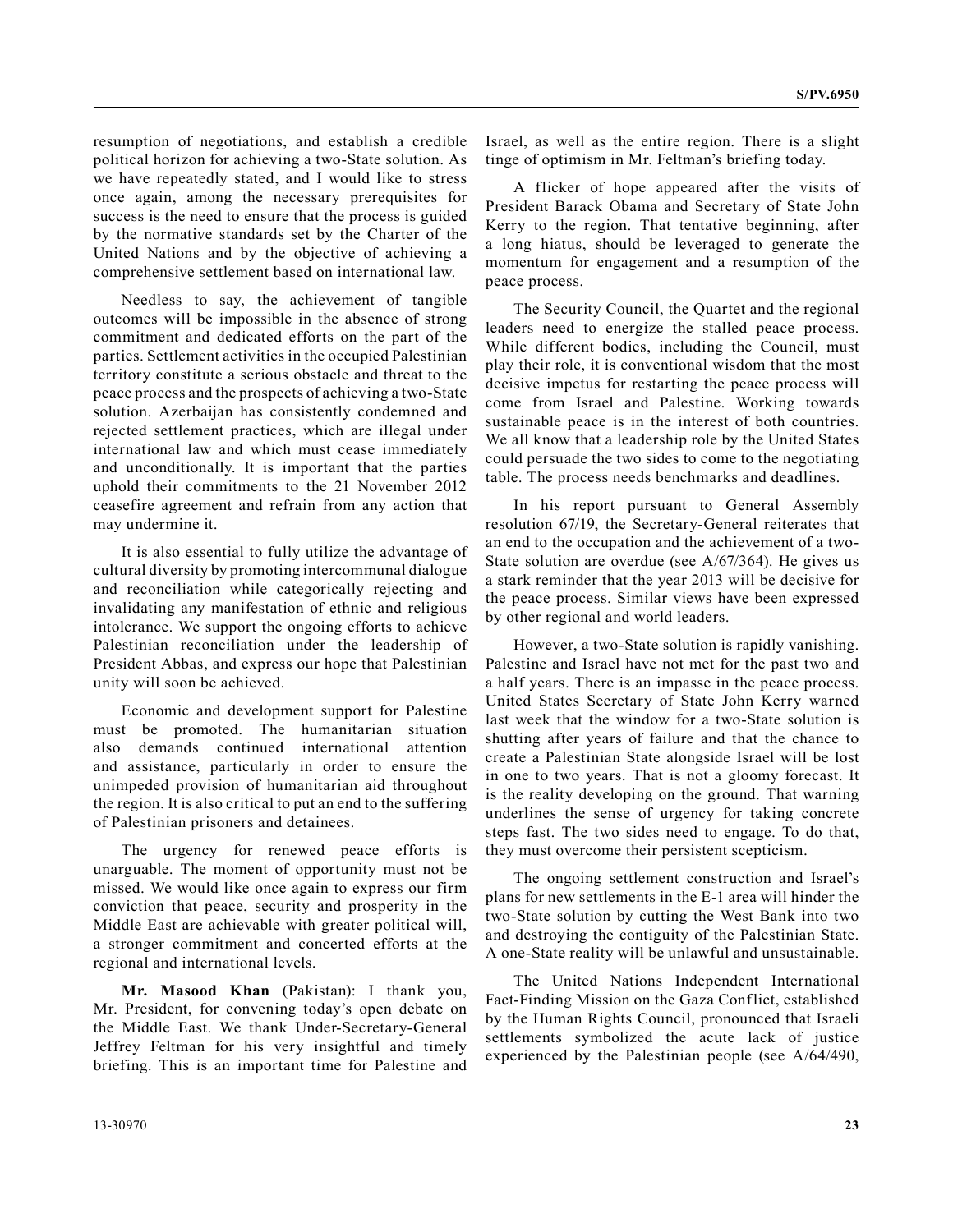annex). The settlements deny the people of Palestine the right to self-determination and systematically discriminate against them. The report calls on Israel to comply with article 49 of the Fourth Geneva Convention and to cease all settlement activities without preconditions. We concur. In the interest of both Israel and Palestine, new Israeli settlement plans must be frozen and earlier decisions rescinded.

It is in the interest of Israel itself to work towards a long-term and sustainable resolution of the Arab-Israeli conflict. Ending the Israeli occupation of the Syrian Golan and Lebanese lands is imperative in that regard. The establishment of a viable, independent and contiguous State of Palestine on the basis of the pre-1967 borders, with Al-Quds Al-Sharif as its capital, is the only lasting solution to the Palestinian question.

This is also a time for national cohesion within Palestine. The momentum towards building and consolidating the national institutions — interior, police, finance, health-care and education — must be maintained. The flow of financial assistance to Palestine should not slow down. We hope that the recent elections in Israel and the consequent formation of the Government will not be cited as justification for a reduced interest in the resumption of the peace process.

While we continue to push for a long-term solution of the Arab-Israeli conflict, urgent measures must be taken to alleviate the suffering of the Palestinian people.

First, Gaza has become one big prison. As demanded by resolution 1860 (2009), the blockade on Gaza must be lifted. The heightened restrictions on the movement of people and goods, as well as on fishing limits, must be removed.

Secondly, checkpoints and barriers should be removed from the West Bank because they interfere with mobility and trade. The World Bank report to the meeting of the Ad Hoc Liaison Committee for the Coordination of the International Assistance to Palestinians in Brussels last month provides details of the damage to the Palestinian economy caused by Israeli restrictions. Productivity has halved since the late 1990s and the rate of unemployment has increased many times.

Thirdly, the Palestinian Authority's tax revenues should be transferred to Ramallah on time.

Fourthly, the inhuman treatment of the Palestinian prisoners and detainees in Israeli jails should be stopped.

Fifthly, an independent investigation into the death of Arafat Jaradat in Israeli custody is overdue. It must be initiated and be concluded in order to bring the perpetrators to justice.

We welcome the agreement between Palestine and Israel on UNESCO involvement in Jerusalem. It is a small but important confidence-building measure.

Let me now turn to Syria. Syria is being decimated before our own eyes. Last week's briefings to the Council revealed that more than 70,000 people have been killed (see S/PV.6949). Syrians are killing Syrians. Foreign terrorist organizations have penetrated into Syrian territory. Summary executions are on the rise. More than 1.3 million Syrians have taken refuge in neighbouring countries. Some 7 million people inside Syria need humanitarian attention and assistance. The crisis is assuming more sinister dimensions by the day. Violence and refugees are threatening to embroil the whole region in a wider conflict.

The dictates of realpolitik have immobilized the international community and the Council from making any meaningful intervention. Matters have reached a tipping point. The competing doctrines of militarization and military triumph are choking conduits for dialogue and diplomacy.

The supply of weapons to all sides should be halted. Within the opposition, some entities and outfits are allied to Al-Qaida. Judging by the Libyan experience, such weapons will end up in the hands of terrorists, who could plunge the entire region into a wider crisis.

Joint Special Representative Lakhdar Brahimi and the other briefers last week made impassioned pleas to the Council to work towards a political solution. We continue to feel that the Geneva communiqué (S/2012/523, annex) contains all the right ingredients for political dialogue and dispensation. No other alternative is in sight. Syrians, regional countries and major Powers need to sit with Mr. Brahimi to implement the Geneva communiqué. If there is any fresh thinking, it needs to be developed rapidly and shared with Council members. We earnestly hope that that will happen without delay to stop further carnage in Syria.

We appeal to all sides to continue to trust Mr. Lakhdar Brahimi as a mediator. It is also important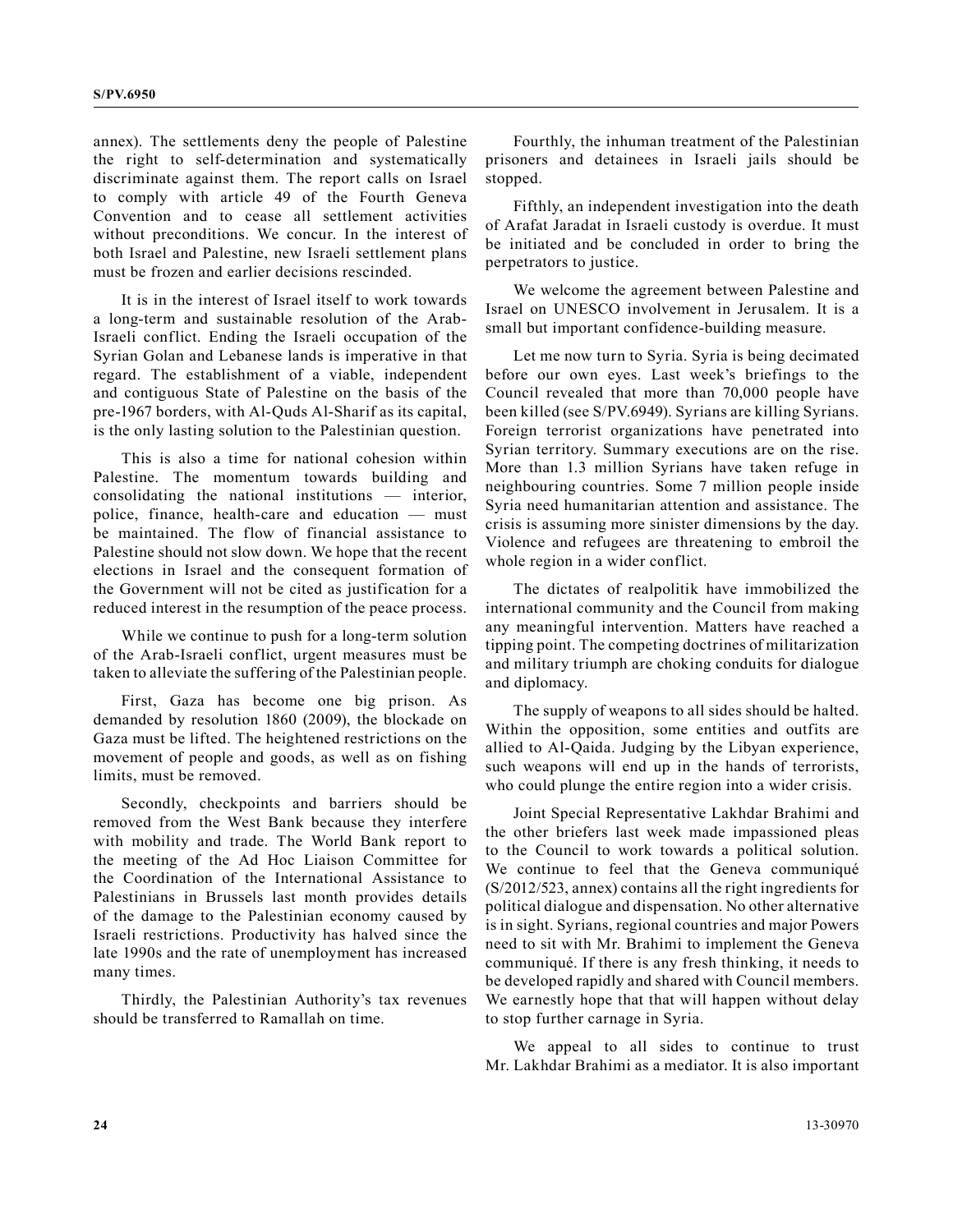that he continue to represent both the Secretary-General and the Arab League.

**Mr. Rosenthal** (Guatemala) (*spoke in Spanish*): At the outset, we wish to thank Mr. Jeffrey Feltman for his briefing on the situation in the Middle East, including the Palestinian question.

Although the intervals between meetings where we take up this issue are short, the situation in the Middle East is dynamic enough to provide new developments each time. Thus, in recent months there have been some significant developments that are worthy of comment. I will therefore focus on two topics today — the situation in the Syrian Arab Republic and the Middle East peace process.

Regarding the situation in Syria, the Council's work has been focused on finding a political solution to the conflict that has wracked the country, but despite the many efforts undertaken, we have seen only an increase in the use of violence, both by the Government and by the armed opposition, all of which has resulted in the deaths of thousands of innocent civilians, the suffering of millions of people, and a humanitarian crisis of the most serious dimensions. Worse still, the trend shows no signs of improving, as both parties are governed by the logic of military victory over the other, but with very little prospect of achieving that goal. That is why Guatemala continues to strongly believe that the only solution to the conflict in Syria is for both parties to agree to lay down their weapons and negotiate a political solution.

We do not believe that the militarization of the conflict will solve the underlying problems that gave rise to demonstrations in Syria two years ago. Rather, the continuation of the armed struggle will serve only to increase sectarian violence in the country, with the additional risk of spreading it to neighbouring countries. We are also deeply concerned about the emergence of groups within the armed opposition that do not conceal their association with terrorist organizations. We believe that those organizations should not be allowed to take advantage of the existing instability.

We acknowledge the efforts made and the work done to place the various opposition groups in Syria under the same banner, which has so far resulted in the creation of the so-called Syrian National Coalition. However, we remain concerned that the label of "legitimate representative of the Syrian people" is being assigned to the Coalition. Guatemala believes

that any transition in Syria should be the product of a Syrian-led process that respects the rights of all parties, and that it is premature to legitimize a group that, like the Government, may not enjoy the broad support of the Syrian population, much less has not been elected democratically. We hope that the function of that group is focused on facilitating interlocutors to advance peaceful negotiations between the parties. On that point, it should be clear that the perpetrators of all crimes committed in Syria, whoever they may be, should be held accountable for their actions. Atrocities of the magnitude of those that have occurred in Syria must not go unpunished.

In addition, Guatemala recognizes the urgent need for the implementation of the humanitarian response plan in Syria. It is unacceptable for the suffering of the Syrian people to continue. In that regard, although we have welcomed the pledges that have been made in the various meetings of donor countries, we believe that it is important that they be made effective. In the same context, it is also indispensable to help all countries that provide humanitarian aid and receive Syrian refugees. The impact that the conflict has had within their borders is quickly consuming those resources, thereby also putting them at risk.

Turning now to the Middle East peace process, including the Palestinian question, we hope that in the short term both Israel and Palestine can commit themselves to the peace process and work to advance a solution that will lead to a long and lasting peace. In that regard, on 8 April my Government took the decision to recognize Palestine as a State. That decision, based on the principle of the right to selfdetermination, was made while taking into account the importance of relaunching direct negotiations between Israel and Palestine with the support of the international community and leading to the adoption of a definitive agreement that would allow both parties to live in peace within clearly defined, secure and internationally recognized borders, and that would ensure peaceful coexistence between the two peoples. We hope that the Quartet will resume playing a proactive role in that regard.

Above all, we hope that the parties directly involved will assume the responsibility of working to find viable solutions in the short term. The year 2013 should be marked by the long-delayed resumption of substantive negotiations that will lead to a definitive agreement to resolve all outstanding issues and demands. In that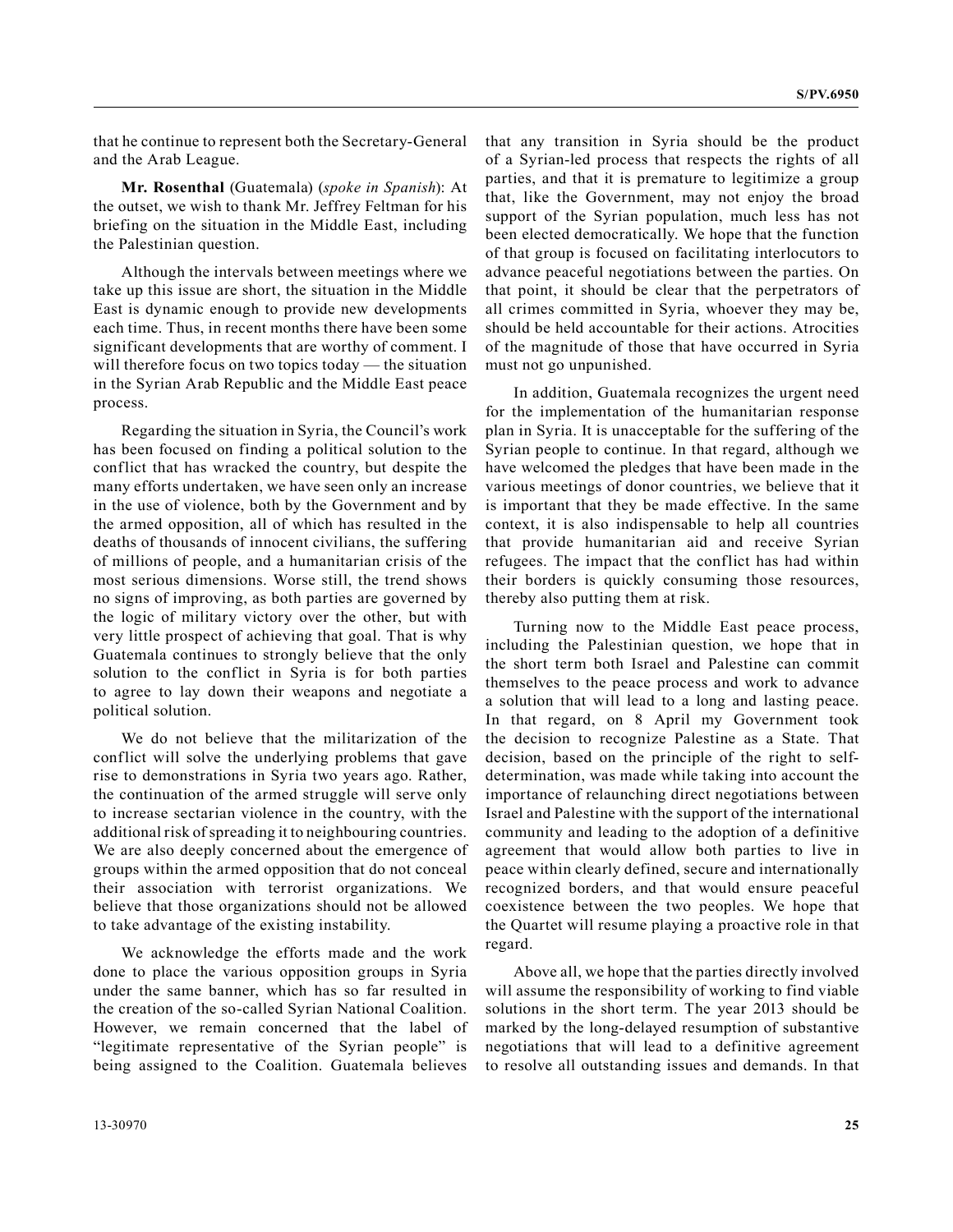regard, we believe that the work done by the United States in recent weeks may help steer the process and give the parties the necessary push to launch muchneeded dialogue.

Furthermore, we are concerned with respect to the poor state of the Palestinian economy and its negative impact on efforts to build State institutions. We believe it necessary for the international community to reaffirm its support for the Palestinian Authority and encourage countries of the region and emerging economies to fully extend their assistance for the revitalization of the Palestinian economy.

The international community should urge both sides to avoid any act, action or provocation that would hinder the possibility of returning to the negotiating table. We believe that the international community, through the United Nations, is obliged to condemn all violations committed, including those related to safety, and take all necessary actions to put an end to those transgressions. The parties cannot be expected to act responsibly if condemnation for their actions is not forthcoming.

Finally, my delegation believes that it is only through respect for the rights of each of those peoples and a firm commitment to a peaceful solution that both parties will be able to live together in peace, within secure and recognized borders.

**Mrs. Perceval** (Argentina) (*spoke in Spanish*): I would like at the outset to thank Under-Secretary-General Feltman for his briefing and for his reflections. I wish also to thank the Permanent Representative of Israel, who was here with us in the Chamber until just a few minutes ago, and the Permanent Observer of the State of Palestine for their statements.

There is broad agreement among the international community on the fact that the coming months will be decisive in terms of reviving the peace process between Israel and Palestine. There is also a general and shared acknowledgment of the fact that lack of progress or a fresh failure in this undertaking could seriously harm the two-State solution. There is no doubt that the current window of opportunity noted by Mr. Feltman to attain the two-State solution cannot withstand further delay. Time is pressing, and the moment is now. It is urgent because it is possible. The international community believes that it will be possible to breathe new life into the peace process.

We know, however, that the situation on the ground continues to present immense challenges, both longstanding and new. In spite of the repeated calls made by the international community, there are no signs that Israel plans to modify or curb its current settlement policy, which is a real, concrete and tangible obstacle in the way of peace. Nor does it appear that there is to be a just and favourable solution to the problem of Palestinian prisoners being held in Israeli custody, which has recently intensified.

In that context, resolving the case of Samer Issawi is pivotal in order to preserve stability in the West Bank. We therefore welcomed the news of a legal decision indicating that Mr. Issawi will now be able to exercise his right of return to Jerusalem in order to complete his sentence there and end his hunger strike.

In addition, the rocket attacks targeting Israeli territory that have occurred in recent weeks deserve to be roundly condemned and demonstrate the fragility of the ceasefire reached last November. In that context, a number of positive signs allow us to believe, with cautious optimism, that there exist real possibilities of overcoming the current impasse. We would like also to acknowledge President Obama's recent trip to the region as well as the rapid follow-up visits paid by Secretary of State Kerry, which undoubtedly are significant events in that regard.

We know that the success of these new undertakings will hinge largely on the extent to which this renewed commitment leads to a credible and comprehensive proposal for the resumption of talks, which must include the actors in the region and beyond who have declared their intention to move forward in a coordinated manner. We believe also that the Security Council can play an important and constructive role in that regard by reaffirming the framework for the peace process and ensuring that the parties do not engage in blameworthy or unlawful conduct, which would exacerbate the situation and undermine mutual trust.

We also welcome the announcement of plans to promote economic and social development in Palestine and all measures aimed at promoting institution-building and the fiscal sustainability of the Palestinian Authority. However, Argentina is convinced, and knows from experience, that the economy, economic development and social cohesion as objectives — not only in the case of Palestine but anywhere in the world — are not separate or independent from political decisions.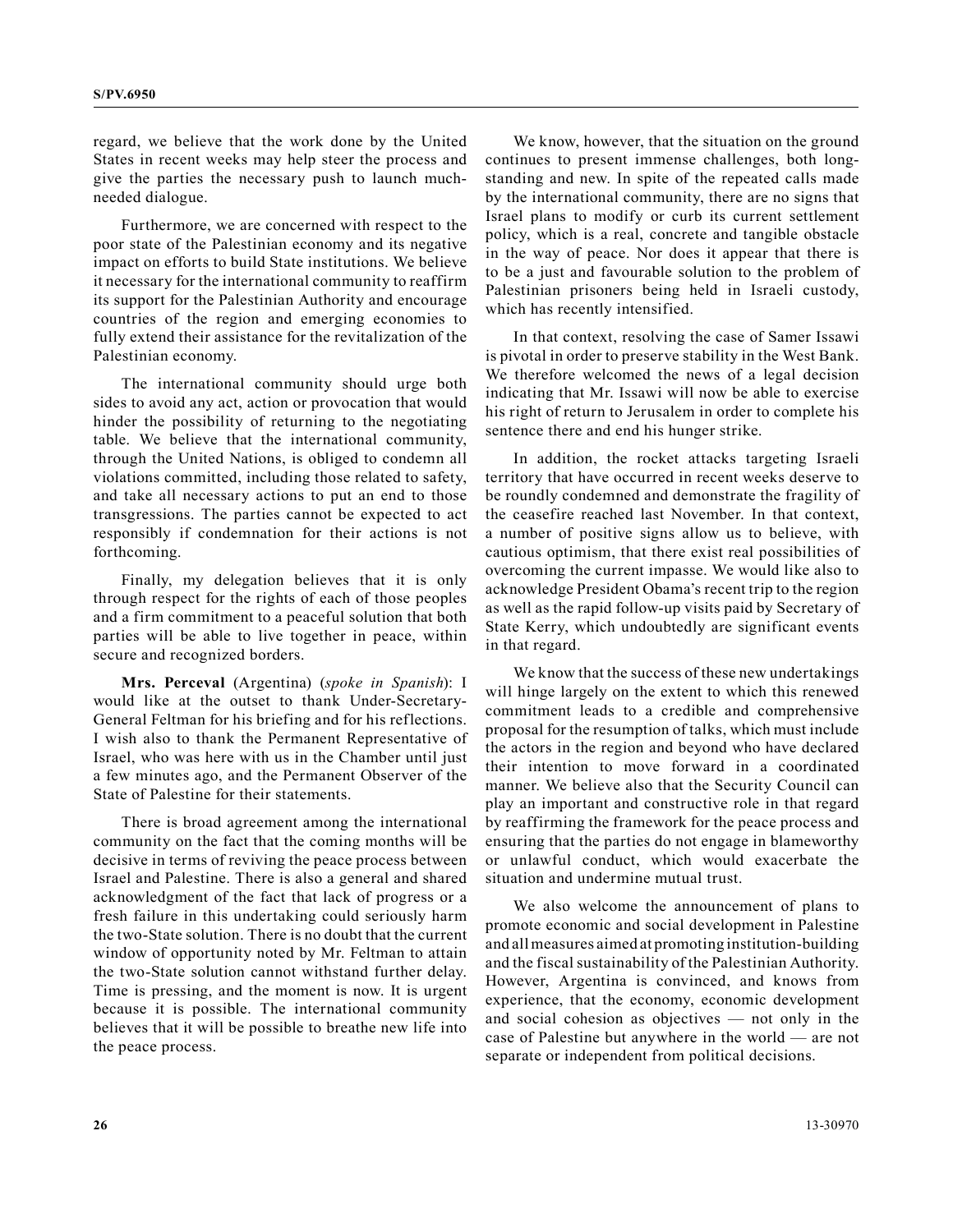That is why the long-term strengthening of the economy and of social cohesion as well as the consolidation of Palestinian institutions will be possible only if there is a political horizon in place for ending the occupation.

Furthermore, the alleviation of the humanitarian situation  $-$  in addition to being a legal, social and political imperative — must also be central to actions aimed at creating a favourable environment for the resumption of the talks. In Gaza in particular, is a well-established fact that the extension of fishing limits to 12 nautical miles would have a significant and beneficial impact on the living conditions of more than 3,000 families that depend on fishery resources, and that the lifting of restrictions on the entry of building materials and on the entry and egress of goods would lead to an immediate improvement in the situation of the most vulnerable sectors of the population. Those are measures that can and should be taken quickly and in full and must not be delayed, undermined or ignored.

Finally, we welcome the fact that the registration of Palestinian voters has been completed. That is a significant technical step on the road towards establishing a unity Government, and we are also aware that substantial problems remain to be resolved in order to progress towards the necessary reconciliation between Fatah and Hamas, in the context of the commitments made by the Palestine Liberation Organization.

Finding a rapid solution to the Syrian crisis appears to be an increasingly complex, controversial and difficult process. The signs of openness to dialogue that were noted some three months ago did not develop sufficiently. Indeed, the serious incidents that have occurred in recent weeks on the border between Lebanon and Syria and the allegations regarding the use of chemical weapons suggest that the conflict continues its downward spiral of violence and has now entered a stage that is cause for the utmost concern.

We reiterate our conviction that the only possible solution to the crisis is a political one. In spite of that, rather than witnessing coordinated efforts on the part of those with influence on the parties aimed at convincing them to take a place at the negotiating table, we continue daily to receive reports of the increased military assistance that external actors continue to provide to both sides, thereby enabling them to continue with their mutual destruction and that of the rest of the country.

The continued provision of weapons to both sides in this dispute has been instrumental to the escalating militarization of the conflict. I recall that Argentina urged the Council in January to adopt appropriate and just measures aimed at putting an end to the uninterrupted supply of arms and the subsequent spiral of violence.

The fact that the Security Council was able, a few days ago, to speak unanimously on the humanitarian situation in Syria (see S/PV.6949) shows not only that we can end the status quo of intolerable silence, but also that the solution in Syria is and must be a political one. Similarly, the Security Council must overcome its differences, which is not only a political decision but also a moral duty.

We have made clear that we support and fully endorse the principles outlined by Special Representative Brahimi. We did so not only last January but also reaffirmed that view only a few days ago, both our confidence in Joint Special Representative Brahimi and the criteria of the Geneva communiqué (S/2012/523, annex). I hope that that will not be a mere mechanical or rhetorical repetition, but a decision by us as a Council to contribute to a political solution for our brothers and sisters in Syria through a frank and inclusive dialogue, which our fellow delegations must not impede, hamper or prevent from taking place.

Finally, with regard to Lebanon, we certainly remain concerned at the impact of the Syrian crisis on that country. As High Commissioner Guterres said in this Chamber, the crisis has become an existential threat to the survival of many and to the future prospects of others in Lebanon. We support once again the policy of disassociation adopted by the Government of Lebanon and reiterate how important it is that all political sectors in Lebanon respect that policy as a key element for preserving the stability of the country.

Despite the change and upheaval rippling across the Middle East, we must not lose sight of the central importance of the Israeli-Palestinian conflict in our deliberations on peace in the region. Peace and security in the Middle East, including the Palestinian question, have been on the agenda of the United Nations almost since the very inception of the Organization. Time, hope, resources and efforts of all kinds have been devoted, at best, to providing a space to manage the crisis, but not to resolving it.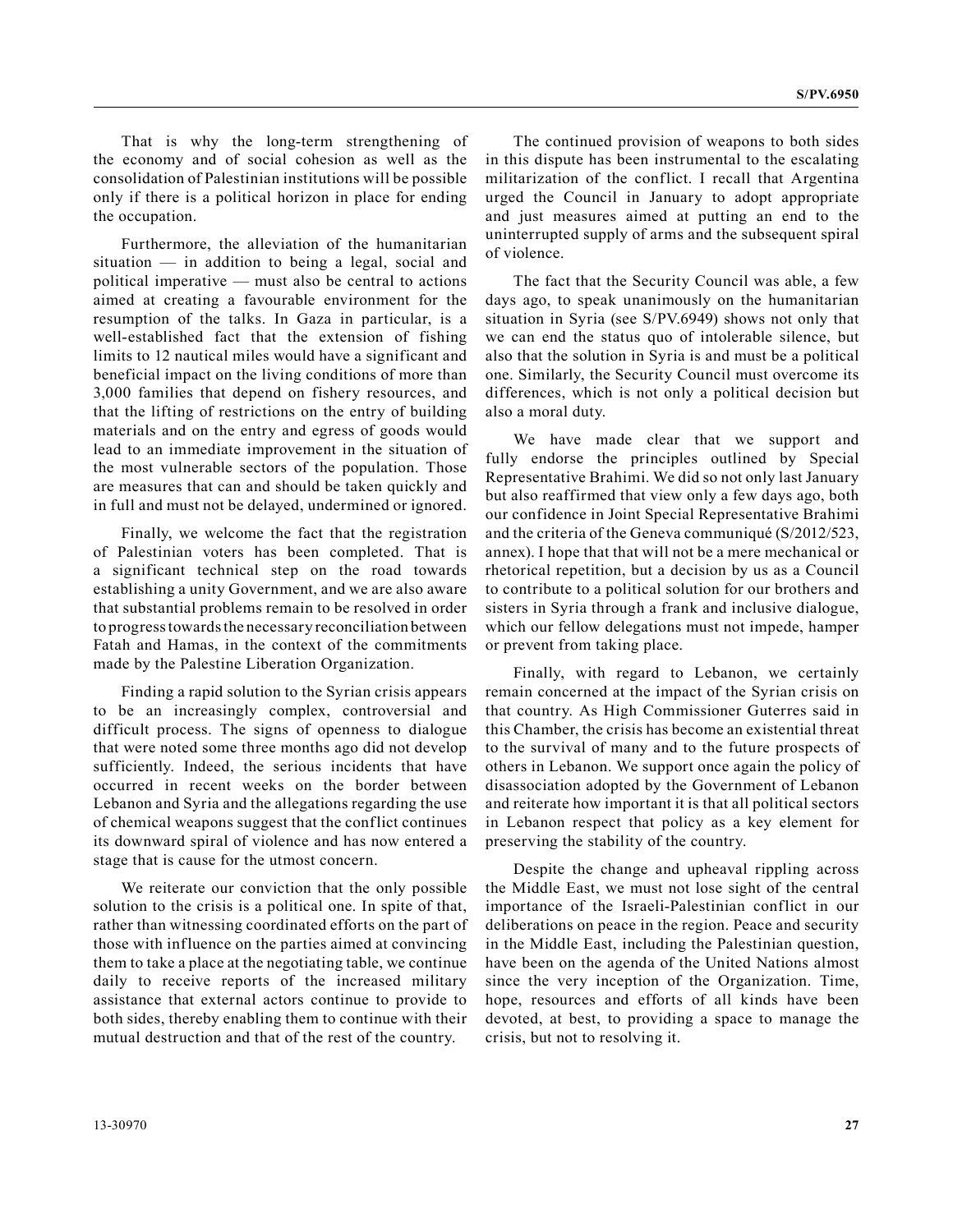In that regard, we have a normative framework with the criteria and principles for a lasting solution, which enjoy broad international acceptance. Together we must continue to consider what our shortcomings have been and how we can implement that framework for the benefit not only of the parties, Palestine and Israel, but also the region and the world.

We hope that the strong support of the international community for the two-State solution will give rise to concrete efforts on the part of both sides, and of relevant international actors, aimed at relaunching the peace process without delay and at creating an environment conducive to the resumption of direct negotiations in order to attain a comprehensive solution based on a vision of the region whereby the two States, Israel and Palestine, live side by side, within secure and recognized borders. Argentina will continue to actively support all initiatives towards that end.

**Mr. Menan** (Togo) (*spoke in French*): At the outset, I would like to thank the Under-Secretary-General for Political Affairs, Mr. Jeffrey Feltman, for his briefing on the situation in the Middle East, including the Palestinian question. I also thank the Permanent Representative of the State of Israel and the Permanent Observer of Palestine for their statements.

My country will take the opportunity provided by this debate to address the Israeli-Palestinian issue and the situations in Syria and Lebanon.

Today's consideration of the situation in the Middle East, including the Palestinian question, offers yet another occasion to my delegation not only to express its profound concern at the ongoing events in the region, but also to draw the attention of the international community, and especially the Security Council, to the urgent need to work to urge all parties to overcome the obstacles blocking the path to peace and security in the region.

It is indeed time for the Palestinian and Israeli parties to decide to genuinely embrace rapprochement. We believe that the status quo has gone on for too long and that the two parties should resolve to make good on their commitments to achieve a negotiated solution for the creation of two States, in conformity with the relevant resolutions of the Security Council. Israel and the Palestinian Authority must now take steps to strengthen mutual trust.

In that regard, we welcome the reopening on 19 April of the Kerem Shalom crossing, reserved for goods and the humanitarian aid delivery to the Gaza Strip. We urge the Israeli authorities to do more by raising the blockade imposed on the Gaza Strip. We also urge them to release Palestinian prisoners and detainees who have not been charged but are still currently in Israeli prisons. We also believe that the time has come to end the expansion of settlements.

At the same time, we once again urge Hamas to take all steps possible to control the armed groups that refuse to renounce violence and whose acts undermine the trust that otherwise could have been strengthened between that movement and Israel since the ceasefire agreement was signed in November 2012.

The issue of Palestinian refugees living in camps remains a source of major concern for my country. The United Nations is making enormous efforts to assist those thousands of persons through the United Nations Relief and Works Agency for Palestine Refugees in the Near East (UNRWA). That is why my country condemns the attacks aimed at the UNRWA office site by the demonstrators in Gaza on 4 April. We believe that nothing could justify such acts of violence against humanitarian personnel and United Nations installations trying to assist refugees. The authorities in Gaza should provide the guarantees needed to allow the Office to continue its operations peacefully and free of impediments.

It cannot be overemphasized that the solution to the Israeli-Palestinian conflict can only be achieved through direct negotiations between the two parties. Those negotiations, interrupted now almost three years ago, must absolutely be resumed. In that regard, Togo would like to call on the international community, and more specifically on the Security Council and the Quartet, to exert pressure of all kinds on the two parties to agree on a renewed timeline for the resumption of negotiations. We are convinced that dialogue is the only way to a lasting settlement of the conflict.

In this regard, my country reaffirms the call it issued at the debate in January (see S/PV.6906) for the reactivation of the Arab Peace Plan, the Madrid principles and the road map, with the support of the States Members of the United Nations that have any influence with either party. We therefore welcome the recent decision of the Arab League to resume work to revive the peace process. The creation of an independent and viable Palestinian State, living alongside Israel in peace and security within recognized borders, remains the goal that all our efforts should contribute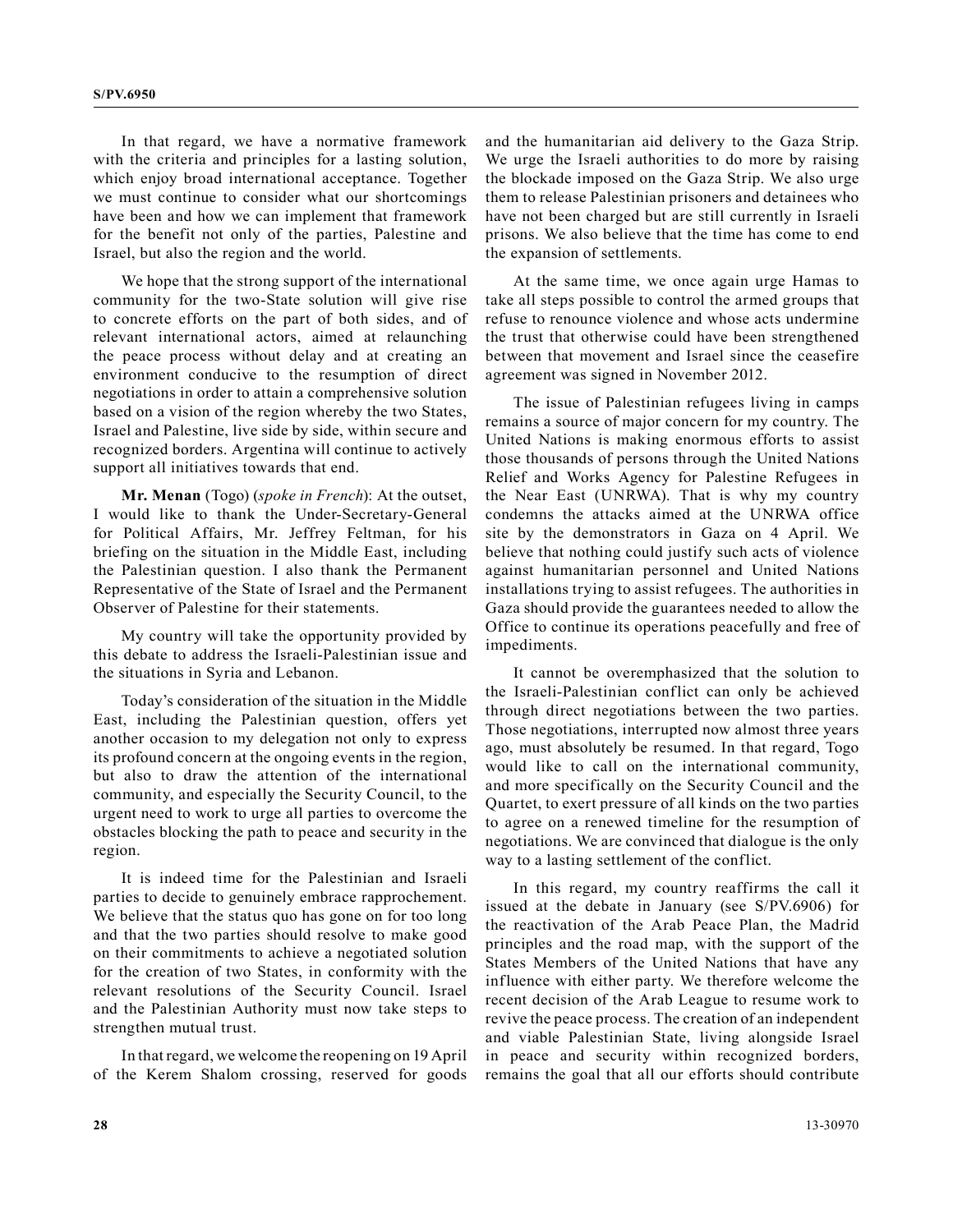to achieve. In that respect, we welcome and support all initiatives, in particular those recently undertaken by the United States of America, that could contribute to that objective.

In Syria, the prevailing political and military situation has plunged the international community into growing uncertainty about a future solution to the crisis. The destruction of the country's infrastructure, the unbridled pursuit of killings, massive violations of human rights, and the mass movement of displaced persons and refugees lead us to believe that the country is self-destructing even as the whole world watches without being able to act to end this tragedy. Given such a state of affairs, an end to the war is indubitably the solution.

In this respect, Togo welcomes the Security Council's 18 April call on the parties to end the violence in all its forms and to start negotiations for a political transition based on the Geneva communiqué of 30 June 2012 (S/2012/523, annex). The Security Council must build on the unity it attained on 18 April 18 to compel the parties to sign a ceasefire that would open the way to the national dialogue that alone can end the conflict.

With respect to Lebanon, my country is concerned not only about the ongoing insecurity on its border with Syria, but also and especially by the scale of its humanitarian needs. Beyond the security implications of the Syrian war, which has been manifest in clashes between factions and supporters of each party to the conflict, which my country condemns, the issue of Syrian refugees, who are estimated at more than 1.2 million and whose numbers are increasing every day, fuels our concerns. Indeed, the burden of these refugees is felt at all levels of life in Lebanon, and it is to be feared that this situation may jeopardize peace and stability in that country.

Togo again calls on the international community and donor countries to further support the Lebanese Government in addressing both the humanitarian needs of the refugees and the growing insecurity in the host cities. We reiterate our warm thanks to the donor countries for the efforts they have undertaken to that end.

**Mr. Kim Sook** (Republic of Korea): I thank Under-Secretary-General Feltman for his detailed briefing. Entering the second quarter of the year, the Middle East peace process seems to be at the fork of two diverging roads. There must have been a road not taken much fairer than the one Israel and Palestine have taken thus far. The choice both sides make today will make all the difference. Recently, we have witnessed a faint glimmer of hope that allows for cautious optimism, but there also exist disappointing elements. Israel and Palestine should deal with the unforeseen incidents occurring on a daily basis. No matter how serious these incidents are, however, both parties should maintain the farsighted perspective of a negotiated resolution of all issues.

Following the death of a Palestinian detainee on 2 April, protests broke out, and during the clashes two young Palestinians died. This is an unfortunate vicious cycle that needs to be broken. My delegation condemns the rocket attacks from Gaza. Both parties must abide by the ceasefire agreed to in November. In this regard, we commend the government of Israel for reopening the Kerem Shalom crossing.

The continuing plight of the inhabitants of the Gaza Strip is unacceptable; at the same time, cannot justify hostility towards humanitarian facilities and staff. The violent acts of protestors against a United Nations food distribution centre are deplorable. The safety and security of United Nations humanitarian property and staff must be guaranteed regardless of the situation.

In terms of the long-term perspective, my delegation takes note of three particular developments. First, it is encouraging that the United States Government is making efforts to engage both sides, as well as neighbouring countries, through President Obama's and Secretary Kerry's visits to the region. We expect that this shuttle diplomacy will lead to an atmosphere conducive to the resumption of direct talks between Israel and Palestine. We welcome the reported agreement to seek ways to assist the economic development of Palestine. Meaningful progress on the economic track will, we hope, create positive momentum in breaking the political stalemate.

Secondly, my delegation is concerned that Israel's demolition activity has recently resumed in Area C. We urge the Government of Israel to forego further construction of settlements. We welcome the agreement between Israel and Palestine regarding UNESCO's activity in the Old City of Jerusalem. We hope that this small progress will lead to a more meaningful trustbuilding going forward.

Thirdly, the resignation of Prime Minister Fayyad of the Palestinian Authority has overshadowed uncertainties on the future of the Palestinian Authority,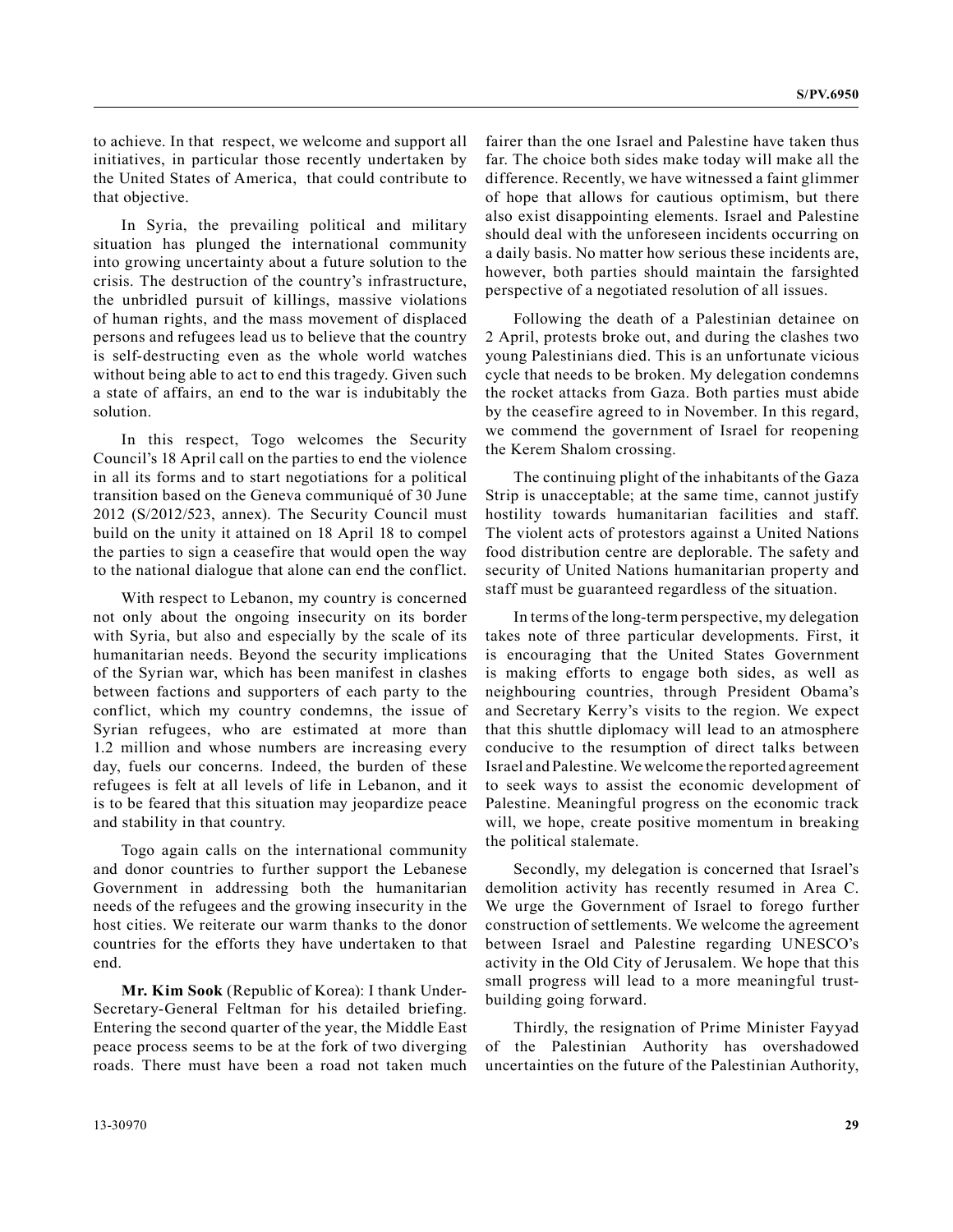reconciliation between Fatah and Hamas, and the prospects of the peace process. My delegation hopes that, under the leadership of President Abbas, a capable successor will be appointed soon.

In order for all these variables to converge on the common goal of lasting peace and security in the Middle East, it is imperative that both Israel and Palestine refrain from initiating provocative acts and demonstrate a spirit of compromise. We hope that the Quartet will resume its work and, combined with the mediation efforts of the United States, have a synergic effect.

The situation in Lebanon requires our continued attention. The resignation of Prime Minister Mikati could increase the unpredictability of the domestic political scene. With the Syrian crisis at its doorstep, the Government's dissociation policy needs to be observed by all parties in order to prevent the inflammation of sectarian tensions within Lebanon. The influx of refugees has increased Lebanon's population by more than 10 per cent. With the Syrian crisis on the verge of spilling across its borders, all political players should unite to secure Lebanon's political sovereignty and territorial integrity at this critical juncture.

The civil war in Syria is by far the most dangerous crisis in terms of the scale of its casualties and the scope of its impact. The crisis has entered its third year, resulting in well over 70,000 deaths, 4.5 million internally displaced persons and 1.3 million refugees. Last week, five United Nations humanitarian agency heads made a joint statement warning that the humanitarian response has reached the limits of its capacity. Their statements demonstrated the urgency of a political solution to the Syrian crisis.

Particularly heartbreaking is the suffering of the most vulnerable groups, especially women and children. The international community should continue to attend to their suffering and provide support. The Republic of Korea believes that all perpetrators of violations of human rights and international humanitarian law must be held accountable. My delegation urges the parties to the conflict to immediately cease hostilities and embark upon efforts towards a political solution. We also invite countries that have not yet done so to provide their support for referring the case to the International Criminal Court.

It is imperative that the international community rally to support the Syrian people. Their ongoing plight foreshadows a bleak future for the entire nation. Therefore, it is also important to prepare for a future reconstruction process in Syria. In that regard, I wish to inform the Council that the Government of the Republic of Korea is planning in June to host the third meeting of the working group on economic recovery and development of the Group of Friends of Syria. To that end, we are now consulting with Germany and the United Arab Emirates, the co-chairs of the working group.

It is with a heavy heart that I must accept that the situation in Syria has not improved since the Security Council held its open debate three months ago (see S/PV.6906). On the contrary, it has begun to deteriorate on an exponential scale. As members of the Security Council, we share a heavy sense of responsibility. I hope that the Council will break the current deadlock and make a meaningful contribution to the resolution of that tragic conflict.

**Mr. Li Baodong** (China) (*spoke in Chinese*): I would like to thank Under-Secretary-General Feltman for his briefing. I have also listened carefully to the statements made by the observer of Palestine and the representative of Israel.

The core and root causes of the Middle East questions remain the Palestinian issue, to which dialogue and negotiation represent the only viable solution. China is concerned about the long-term stagnation of the peace talks. Recently, the international community has stepped up efforts to promote peace, and both parties have expressed their willingness to resume peace talks. China welcomes those developments and hopes that both sides will seize opportunities, overcome obstacles, bridge their differences, take measures to build mutual trust and restart negotiations as soon as possible.

China is open to all initiatives conducive to bridging the differences between the two parties and restarting dialogue and negotiations. This year marks the twentieth anniversary of the signing of the Oslo accords, and we hope that it will not be another futile year for the peace talks between Palestine and Israel.

Israeli settlement activities are the direct cause of the stagnation of the peace talks and the major obstacle to their resumption. Israel should take the initiative by ending its settlement activities in the occupied territories and addressing the issue of Palestinian detainees in order to create the necessary conditions for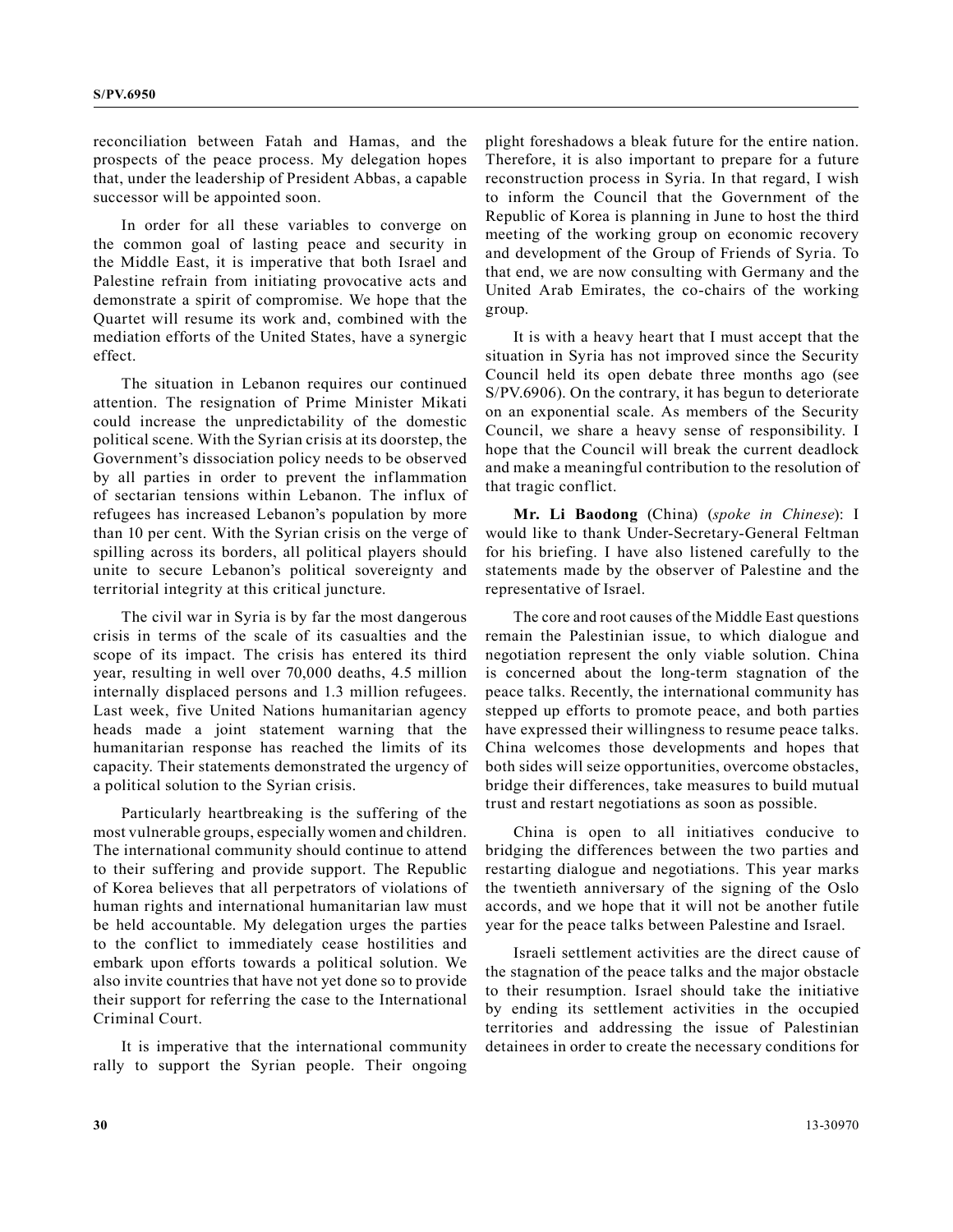the restoration of mutual trust and an early resumption of the peace talks.

Currently, the security and humanitarian situation in the occupied Palestinian territories, including the Gaza Strip, remains grave. The relevant United Nations resolutions must be effectively implemented, and we hope that Israel will lift its blockade of the Gaza Strip as soon as possible and alleviate the humanitarian situation there. We call on the Quartet to take concrete measures to promote the resumption of talks between Palestine and Israel, while the Security Council also needs to play a bigger role in promoting a settlement of the issue.

China continues to believe that Palestine and Israel should settle their disputes through political dialogue, on the basis of the relevant United Nations resolutions, the principle of land for peace, the Arab Peace Initiative and the Middle East road map. The ultimate goal is to establish a sovereign and independent Palestinian State, with East Jerusalem as its capital, on the basis of the 1967 borders and living side by side with Israel in peace.

China firmly supports the just cause of the Palestinians for the restoration of their legitimate national rights, and has been promoting the peace talks through its own means. The Chinese special envoy on the Middle East issue, Mr. Wu Sike, will visit Palestine and Israel from 25 to 30 April to exchange views with both sides on the latest developments in the peace process in the Middle East and to carry out peace facilitation work.

China stands ready to work with the international community to play a constructive role for the early realization of a comprehensive, just and lasting peace in the Middle East.

A political solution is the only viable way to resolve the Syrian issue. Currently, the Syrian issue is at a critical stage. We urge the parties concerned in Syria, on the basis of the Geneva communiqué of the Action Group for Syria (S/2012/523, annex), to achieve a ceasefire and end hostilities as soon as possible, launch a political dialogue and implement a Syrian-led political transition process. The international community should also step up mediation efforts in order to play a positive and constructive role in the just, peaceful and proper settlement of the Syrian issue.

**The President**: I shall now make a statement in my capacity as representative of Rwanda.

I thank the Under-Secretary-General for Political Affairs, Mr. Jeffrey Feltman, for his informative and insightful briefing on the current situation in the Middle East. I also thank Mr. Riyad Mansour, Permanent Observer of the Observer State of Palestine to the United Nations, and Mr. Ron Prosor, Permanent Representative of Israel to the United Nations, for joining us today.

In the Security Council, we hold an open debate every quarter to examine the progress made and the bottlenecks in moving forward, and to keep track of the Middle East peace process. We last gathered here on 23 January (see S/PV.6906) to examine the stalemate in the Middle East peace process, and specifically in the implementation of the two-State solution. Today, we have come here to review what we have achieved or not, and the way forward.

A sustainable solution for the Middle East peace process must be our collective strategic objective. All Member States should play their role in complete commitment to those objectives and throw their full moral, diplomatic, political and economic support behind its early realization. Our role in the Council is to make sure that deliberations and decisions are translated into action.

On 20 March, President Obama visited Israel and Palestine. That was a positive step in the revival of the Middle East peace process. It is on that note that we express our appreciation to the Government of the United States for that initiative, and we hope that the effort will bear concrete results. We further commend President Obama's efforts for the reconciliation of Turkey and Israel. Israeli/Turkish reconciliation could improve regional coordination in the Middle East peace process and prevent the crisis of the Syrian civil war from spreading.

Rwanda, like the African Union, is of the view that a two-State solution is the only viable resolution for both nations. That involves the creation of a Palestinian State that is independent and sovereign, living side by side in peace and security with the State of Israel. We therefore encourage both sides to support and implement confidence-building measures that will allow the peace process to move forward. Any action that may undermine the two-State solution should be avoided. We reiterate our view that Israel should be